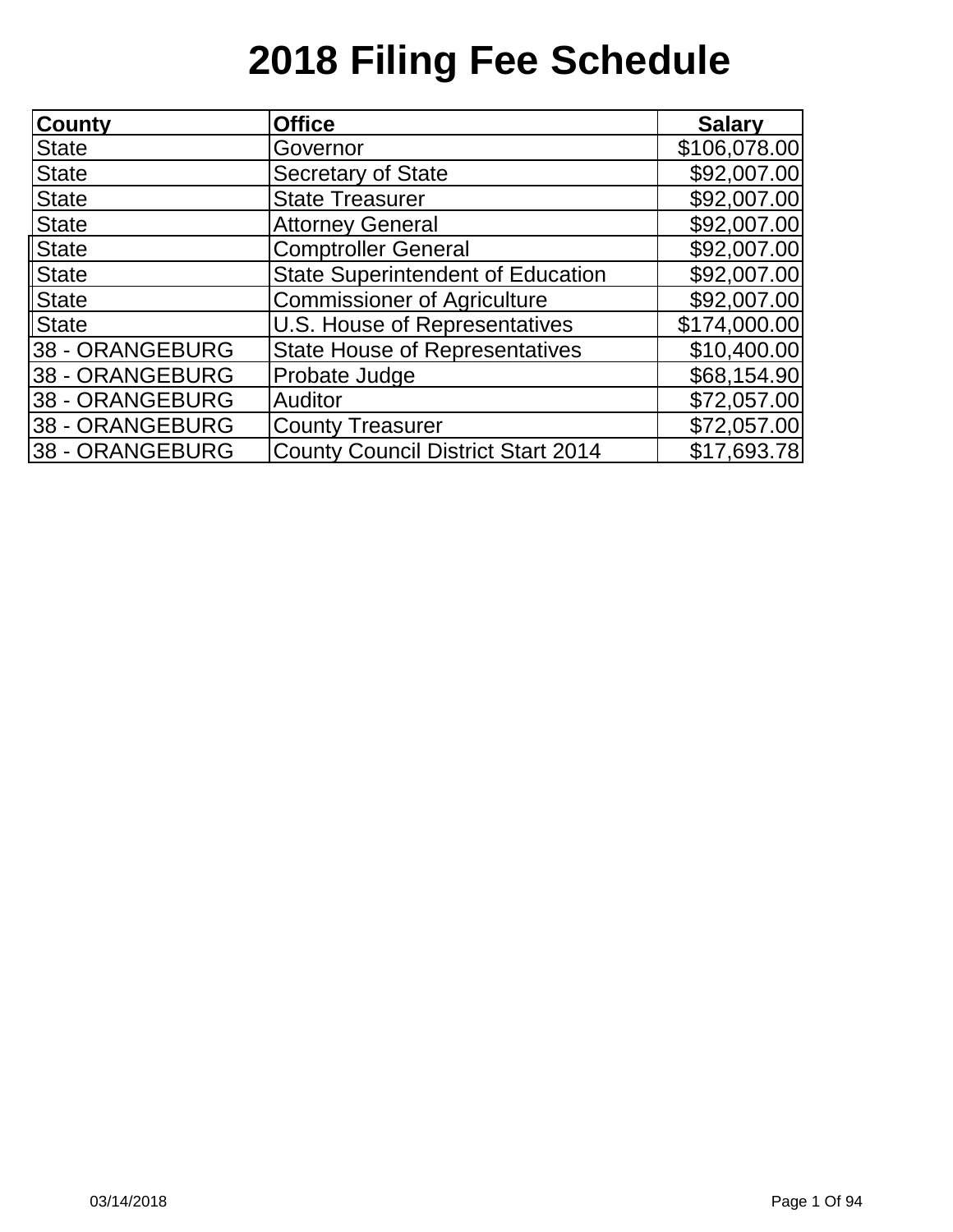| <b>Filing Fee</b> |
|-------------------|
| \$4,243.12        |
| \$3,680.28        |
| \$3,680.28        |
| \$3,680.28        |
| \$3,680.28        |
| \$3,680.28        |
| \$3,680.28        |
| \$3,480.00        |
| \$208.00          |
| \$2,726.20        |
| \$2,882.28        |
| \$2,882.28        |
| \$707.75          |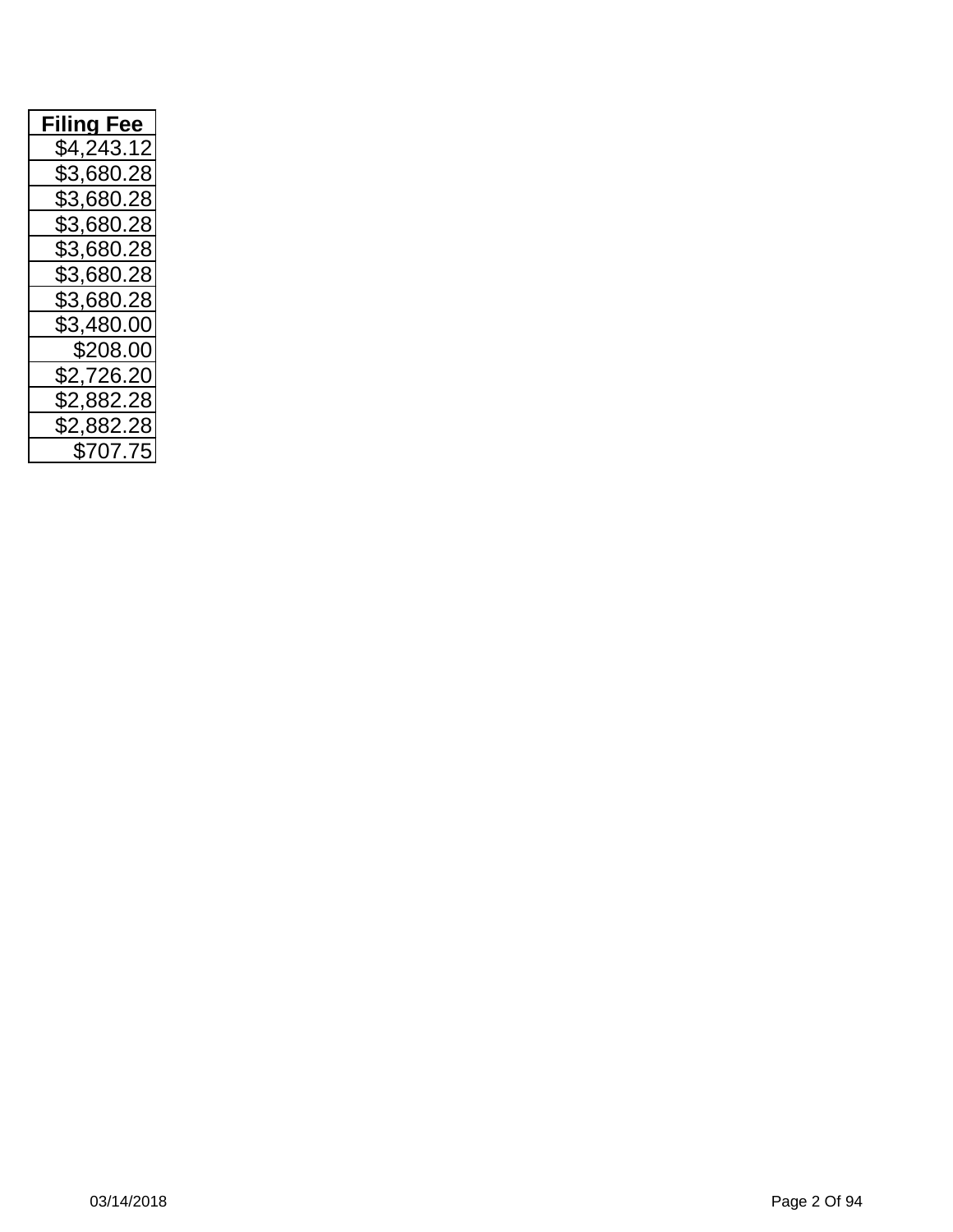| <b>County</b>  | <b>Office</b>                      | Salarv      |
|----------------|------------------------------------|-------------|
| 01 - ABBEVILLE | State House of Representatives     | \$10,400.00 |
| 01 - ABBEVILLE | Probate Judge                      | \$46,510.00 |
| 01 - ABBEVILLE | Auditor                            | \$43,200.00 |
| 01 - ABBEVILLE | County Treasurer                   | \$46,037.00 |
| 01 - ABBEVILLE | County Council District Start 2014 | \$6,800.00  |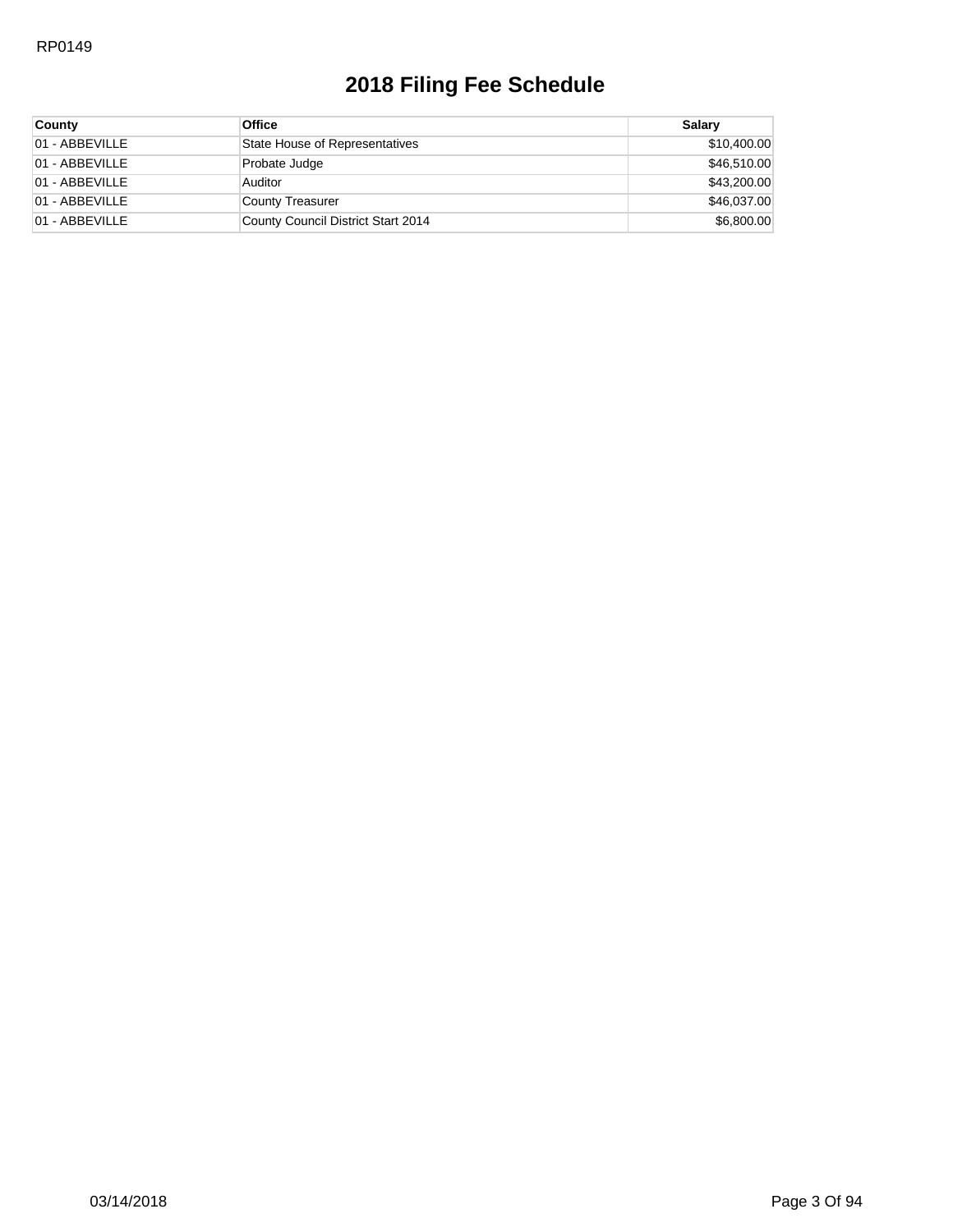| <b>Filing Fee</b> |  |
|-------------------|--|
| \$208.00          |  |
| \$1,860.40        |  |
| \$1,728.00        |  |
| \$1,841.48        |  |
| \$272.00          |  |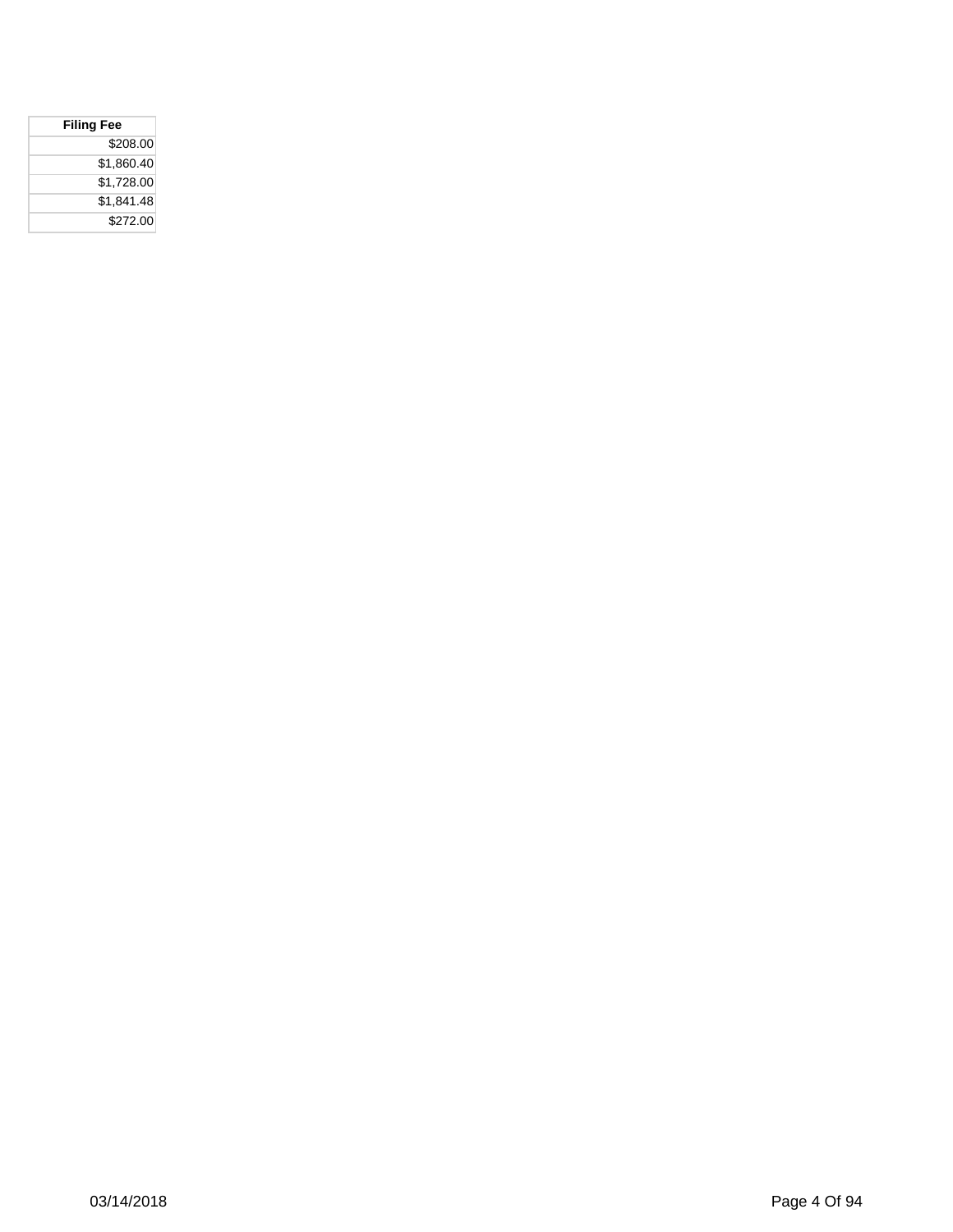| <b>County</b> | Office                             | Salary      |
|---------------|------------------------------------|-------------|
| 102 - AIKEN   | State House of Representatives     | \$10,400.00 |
| 102 - AIKEN   | County Council District Start 2014 | \$13,440.00 |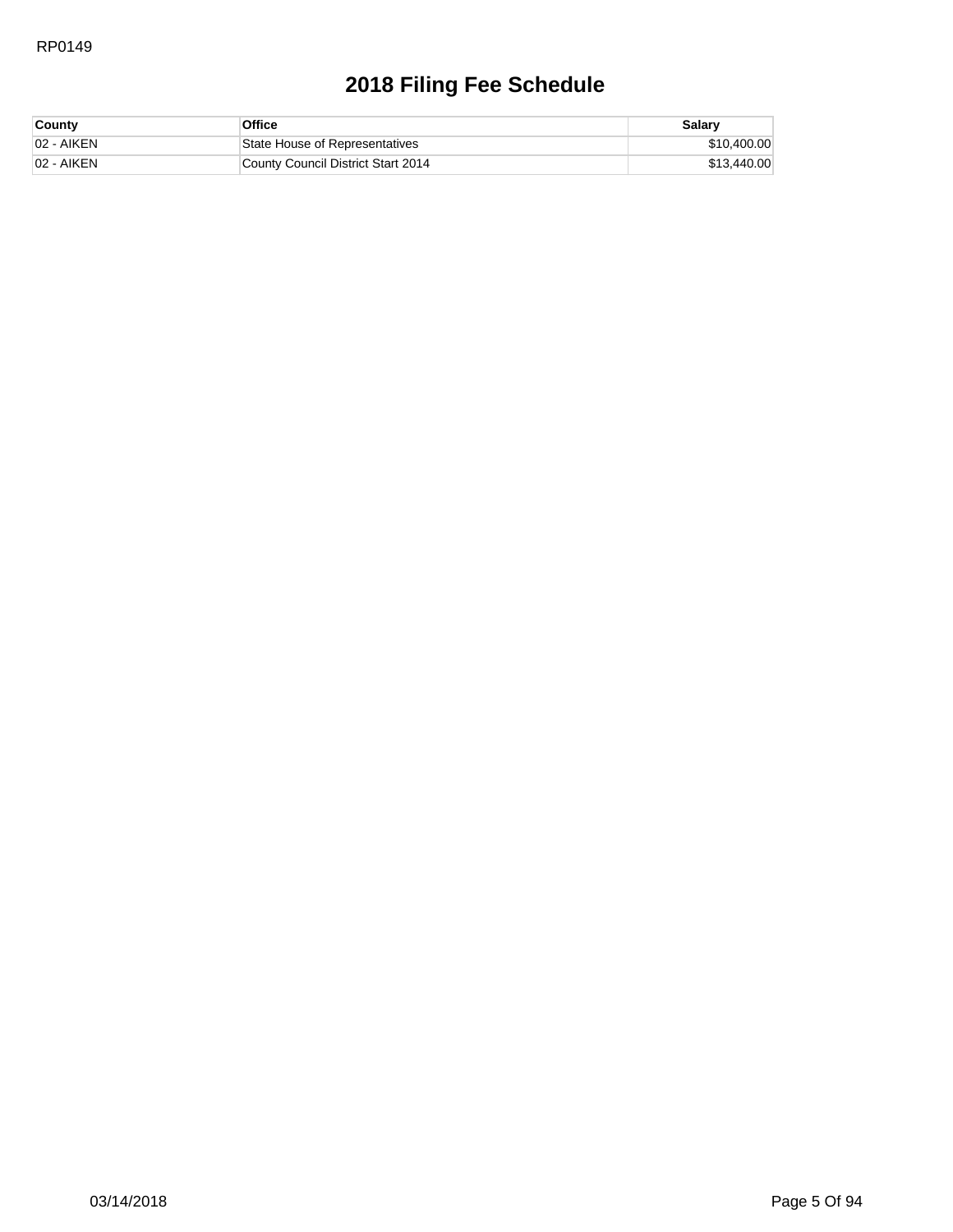| <b>Filing Fee</b> |  |
|-------------------|--|
| \$208.00          |  |
| \$537.60          |  |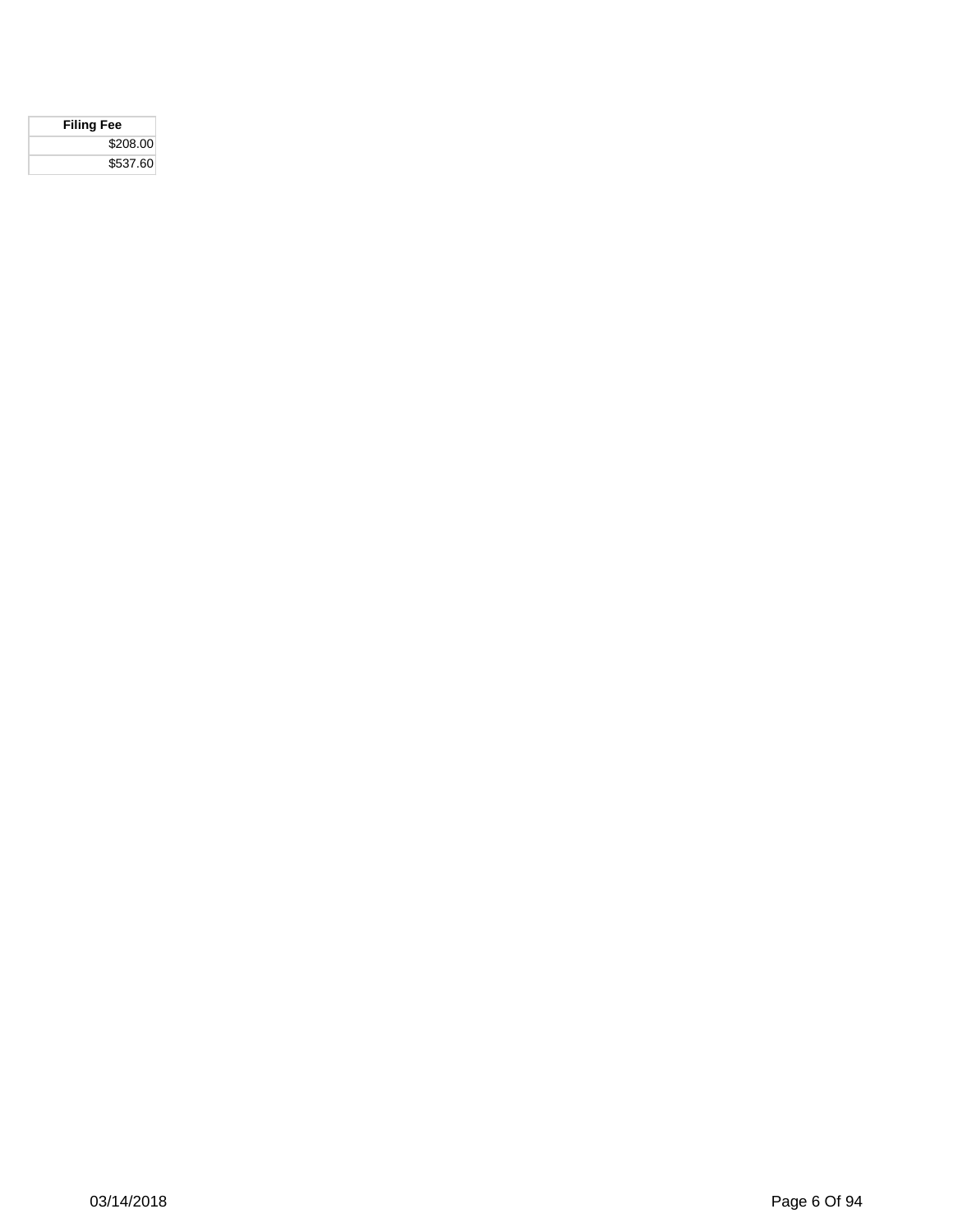| County         | <b>Office</b>                      | <b>Salary</b> |
|----------------|------------------------------------|---------------|
| 03 - ALLENDALE | State House of Representatives     | \$10,400.00   |
| 03 - ALLENDALE | Sheriff                            | \$56,615.00   |
| 03 - ALLENDALE | Probate Judge                      | \$40,036.42   |
| 03 - ALLENDALE | Clerk of Court                     | \$32,936.47   |
| 03 - ALLENDALE | Coroner                            | \$13,575.00   |
| 03 - ALLENDALE | Auditor                            | \$42,418.00   |
| 03 - ALLENDALE | County Treasurer                   | \$45,573.00   |
| 03 - ALLENDALE | County Council District Start 2014 | \$9,000.00    |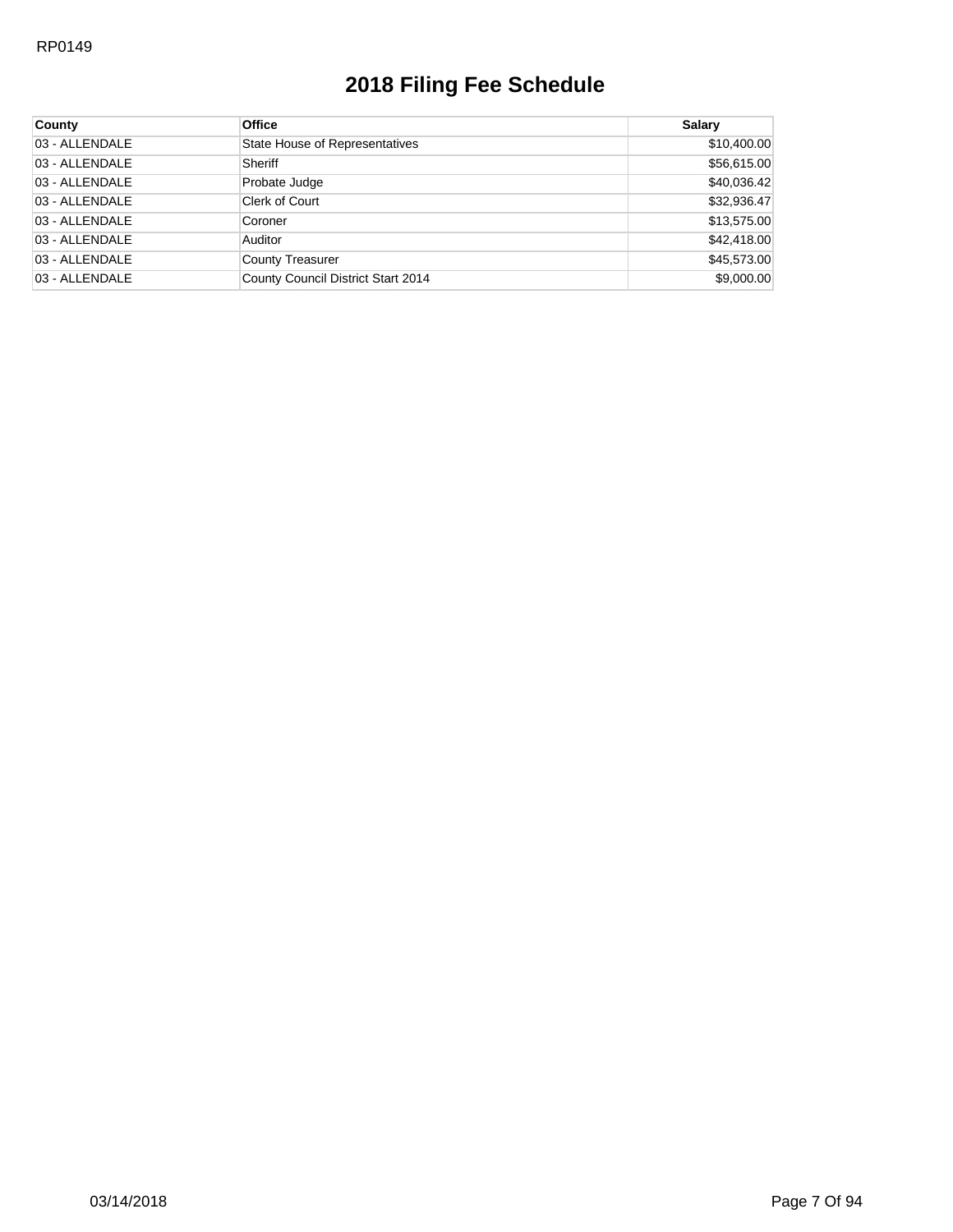| <b>Filing Fee</b> |
|-------------------|
| \$208.00          |
| \$2,264.60        |
| \$1,601.46        |
| \$1,317.46        |
| \$543.00          |
| \$1,696.72        |
| \$1,822.92        |
| \$360.00          |
|                   |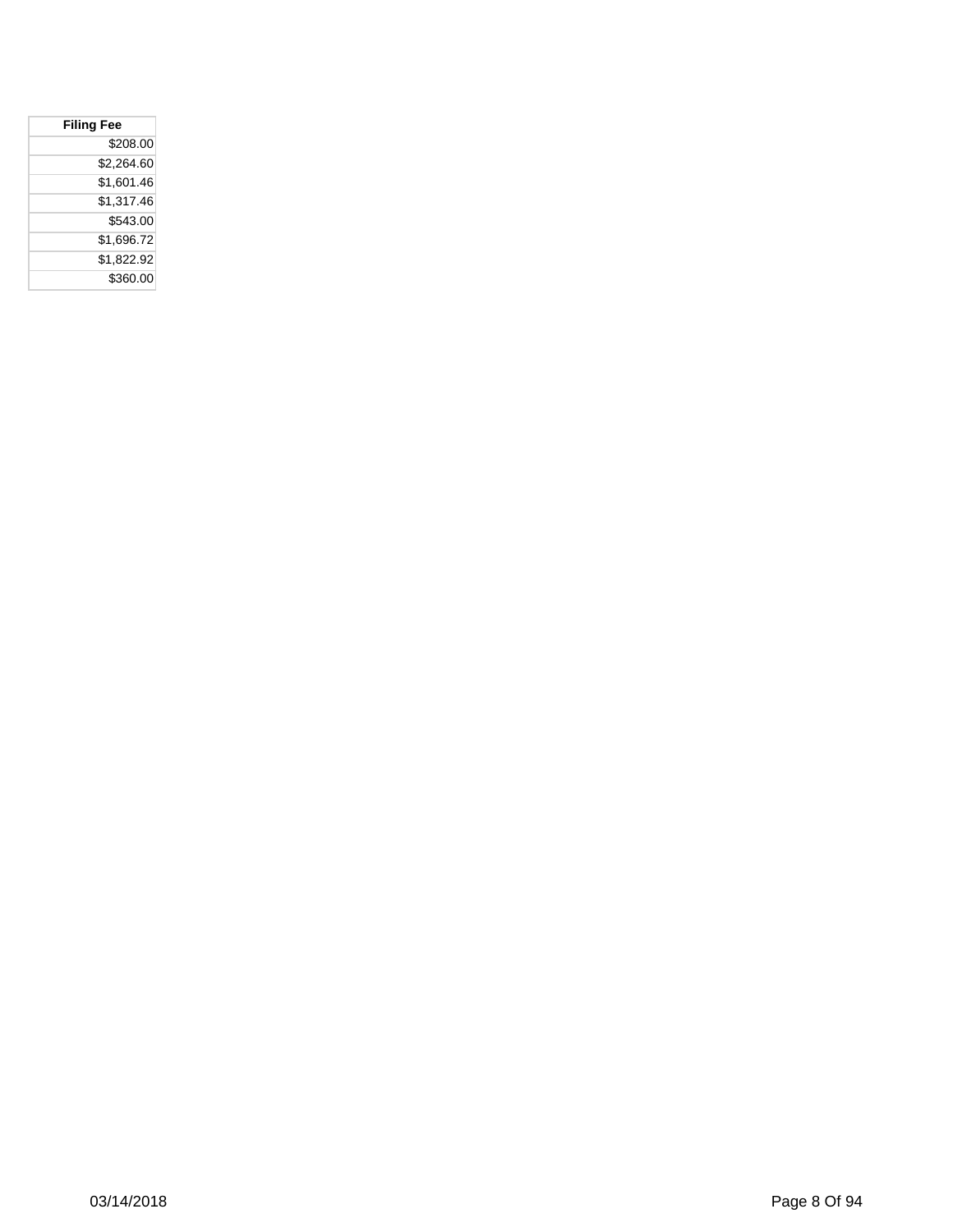| <b>County</b> | Office                             | Salary      |
|---------------|------------------------------------|-------------|
| 04 - ANDERSON | State House of Representatives     | \$10,400.00 |
| 04 - ANDERSON | Probate Judge                      | \$85,540.00 |
| 04 - ANDERSON | County Council District Start 2014 | \$8,930.00  |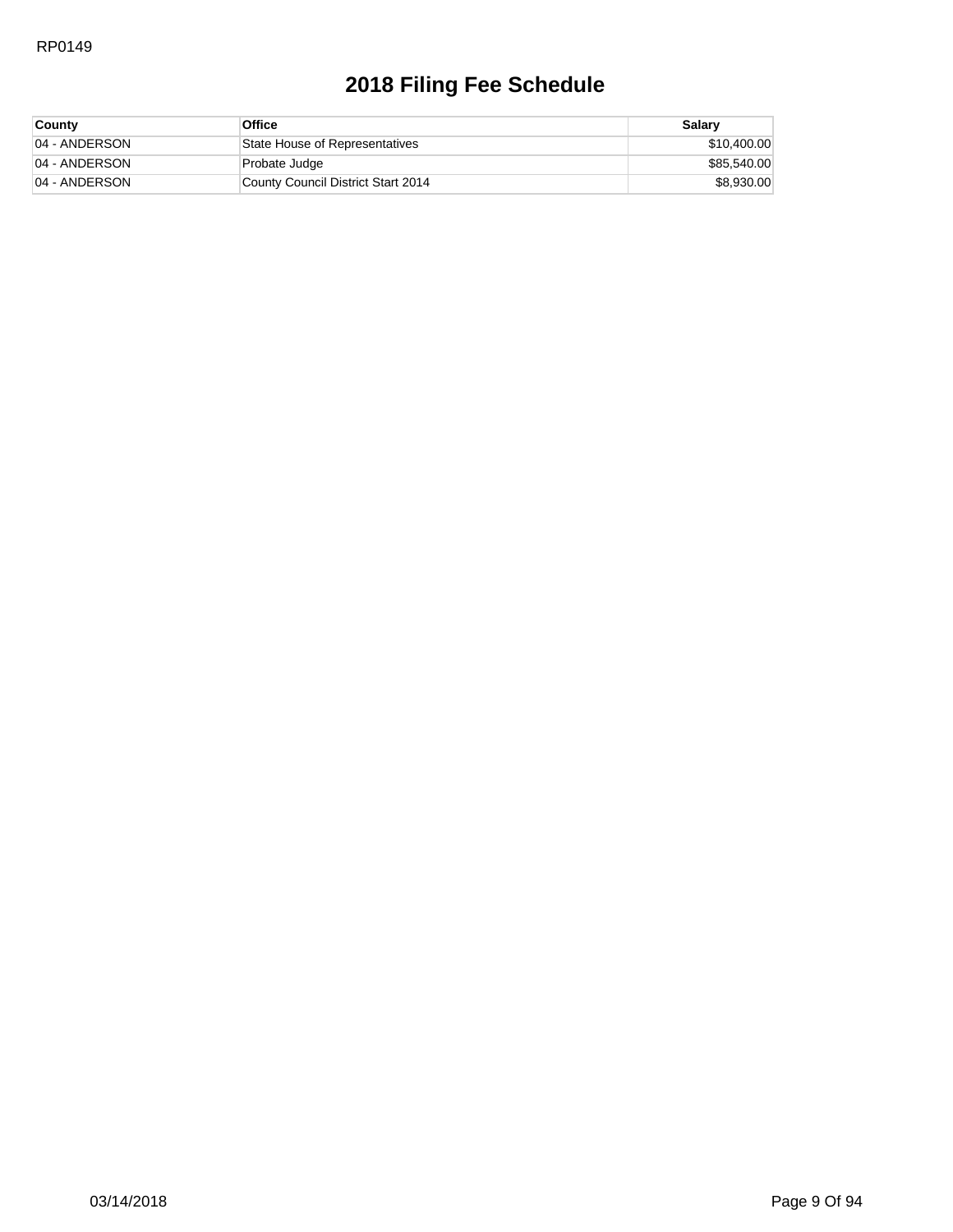| <b>Filing Fee</b> |
|-------------------|
| \$208.00          |
| \$3.421.60        |
| \$178.60          |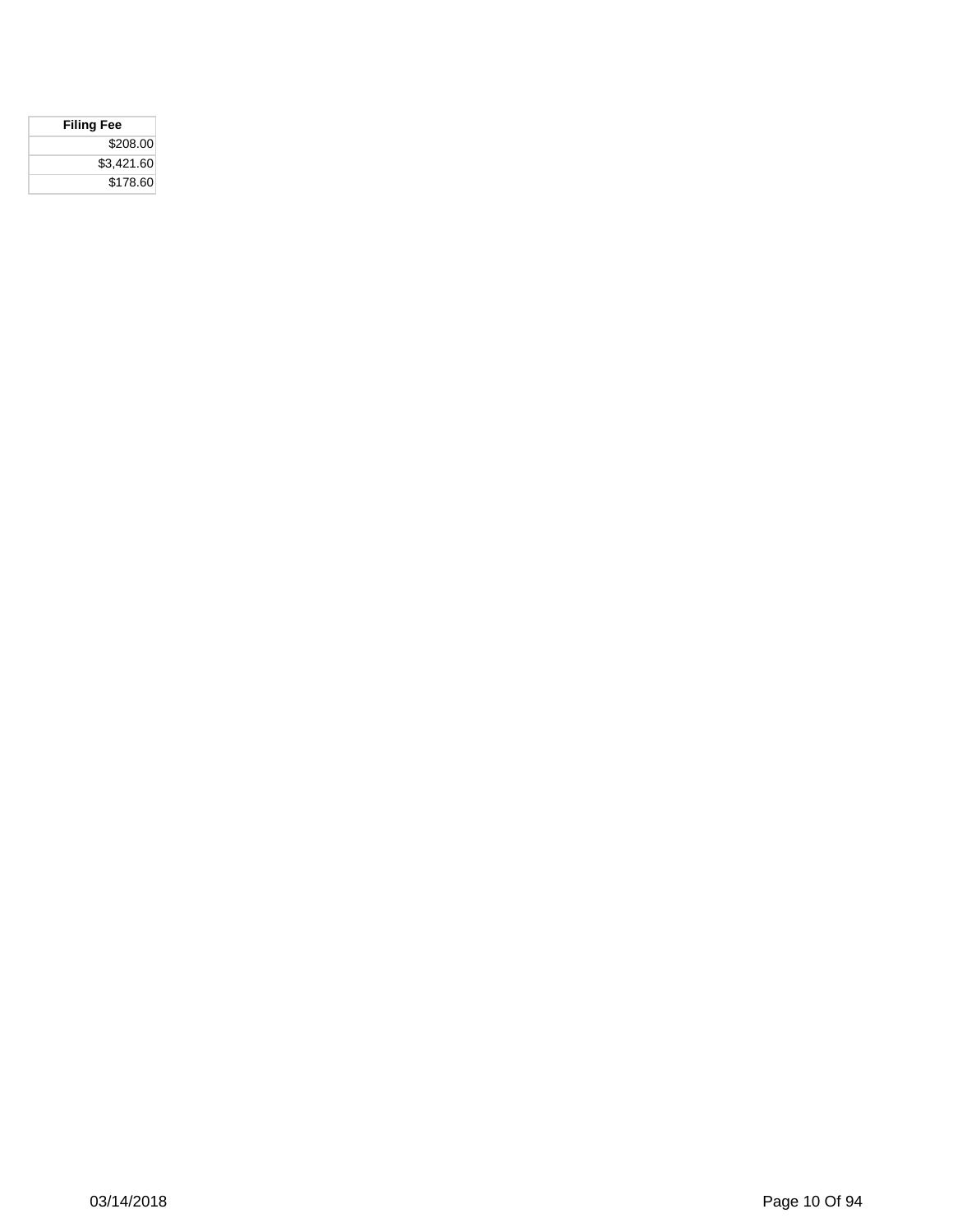| <b>County</b> | <b>Office</b>                      | Salary      |
|---------------|------------------------------------|-------------|
| 05 - BAMBERG  | State House of Representatives     | \$10,400.00 |
| 05 - BAMBERG  | Auditor                            | \$55,131.00 |
| 05 - BAMBERG  | County Treasurer                   | \$63,877.00 |
| 05 - BAMBERG  | County Council District Start 2014 | \$8,527.00  |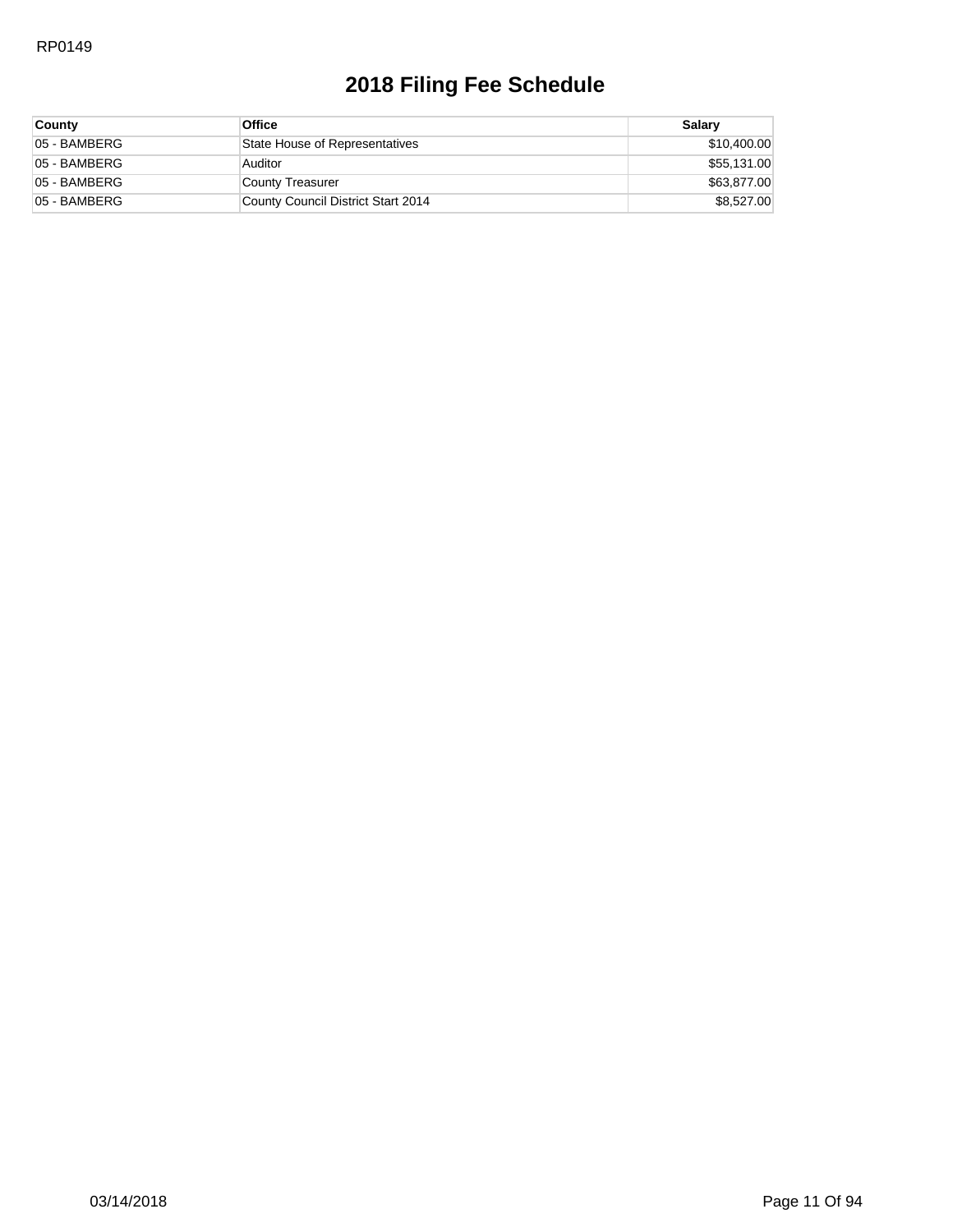| <b>Filing Fee</b> |
|-------------------|
| \$208.00          |
| \$2,205.24        |
| \$2,555.08        |
| \$341.08          |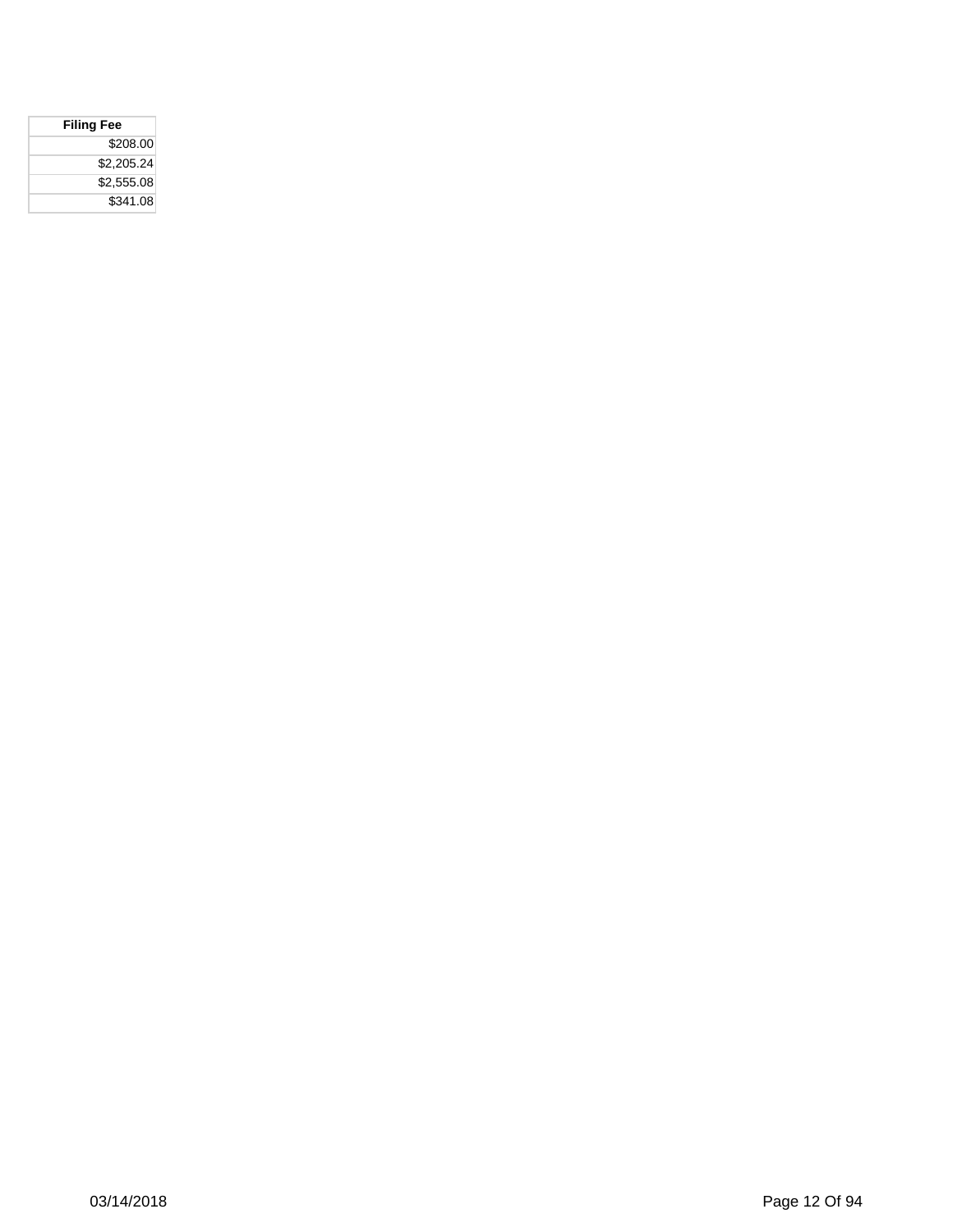| <b>County</b> | <b>Office</b>                      | Salary      |
|---------------|------------------------------------|-------------|
| 06 - BARNWELL | State House of Representatives     | \$10,400.00 |
| 06 - BARNWELL | Probate Judge                      | \$60,432.01 |
| 06 - BARNWELL | Auditor                            | \$55,029.51 |
| 06 - BARNWELL | County Treasurer                   | \$59,740.06 |
| 06 - BARNWELL | County Council District Start 2014 | \$8,000.00  |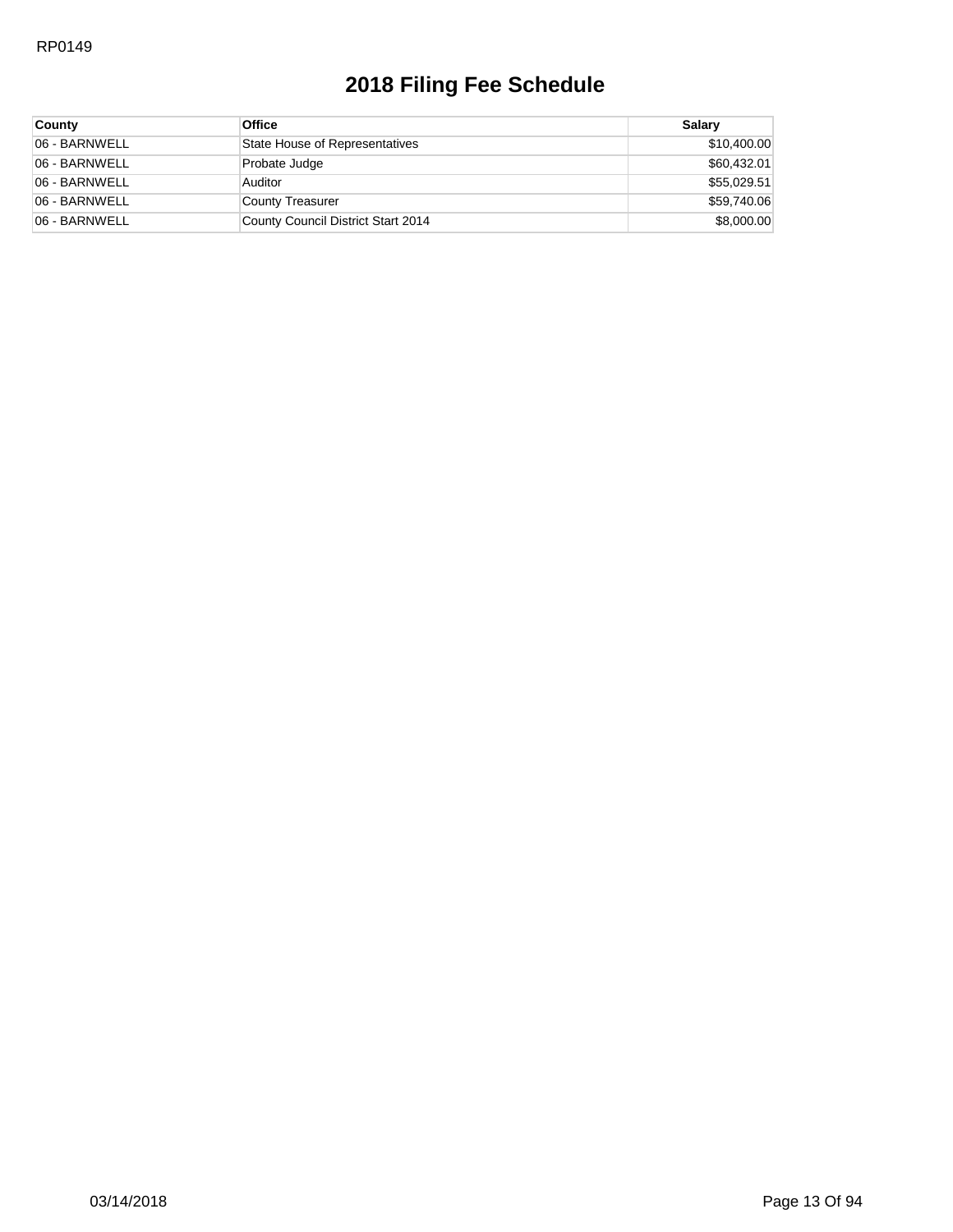| <b>Filing Fee</b> |            |
|-------------------|------------|
|                   | \$208.00   |
|                   | \$2,417.28 |
|                   | \$2,201.18 |
|                   | \$2,389.60 |
|                   | \$320.00   |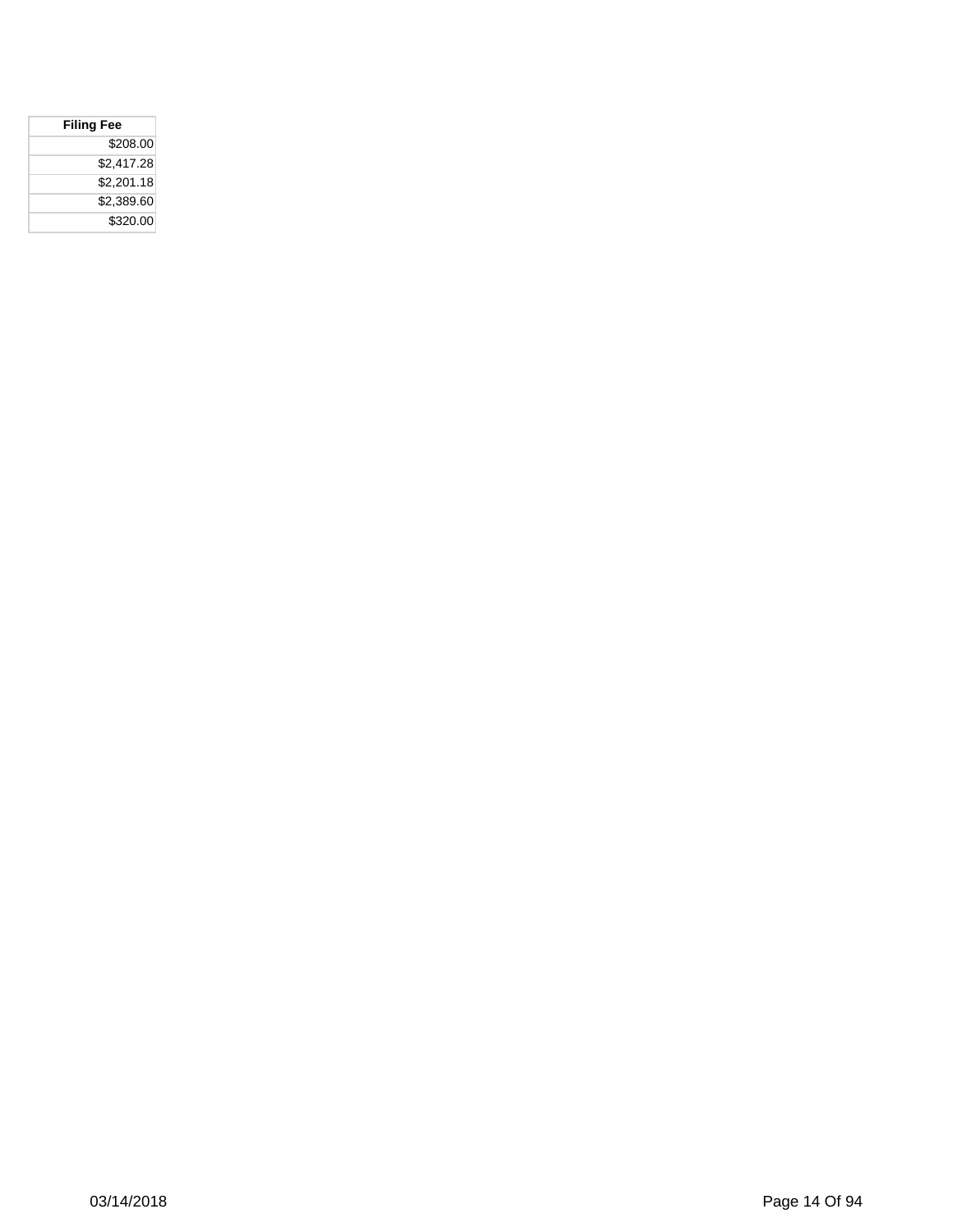| <b>County</b> | <b>Office</b>                         | Salary       |
|---------------|---------------------------------------|--------------|
| 07 - BEAUFORT | <b>State House of Representatives</b> | \$10,400.00  |
| 07 - BEAUFORT | Sheriff                               | \$107,026.00 |
| 07 - BEAUFORT | Probate Judge                         | \$104,644.00 |
| 07 - BEAUFORT | Auditor                               | \$82,749.00  |
| 07 - BEAUFORT | County Treasurer                      | \$87,293.00  |
| 07 - BEAUFORT | County Council District Start 2014    | \$11,828.44  |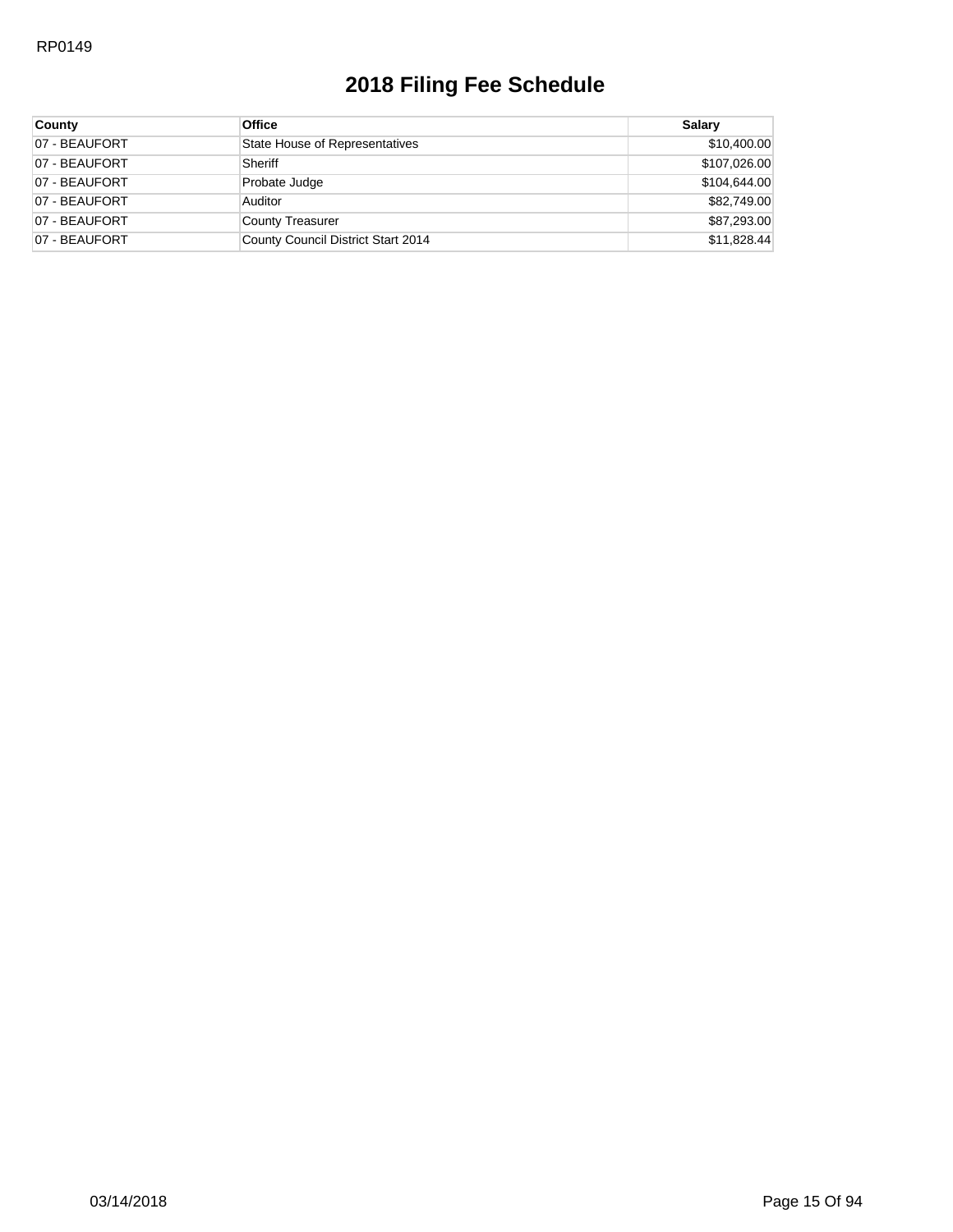| <b>Filing Fee</b> |  |  |
|-------------------|--|--|
| \$208.00          |  |  |
| \$4,281.04        |  |  |
| \$4.185.76        |  |  |
| \$3,309.96        |  |  |
| \$3,491.72        |  |  |
| \$473.14          |  |  |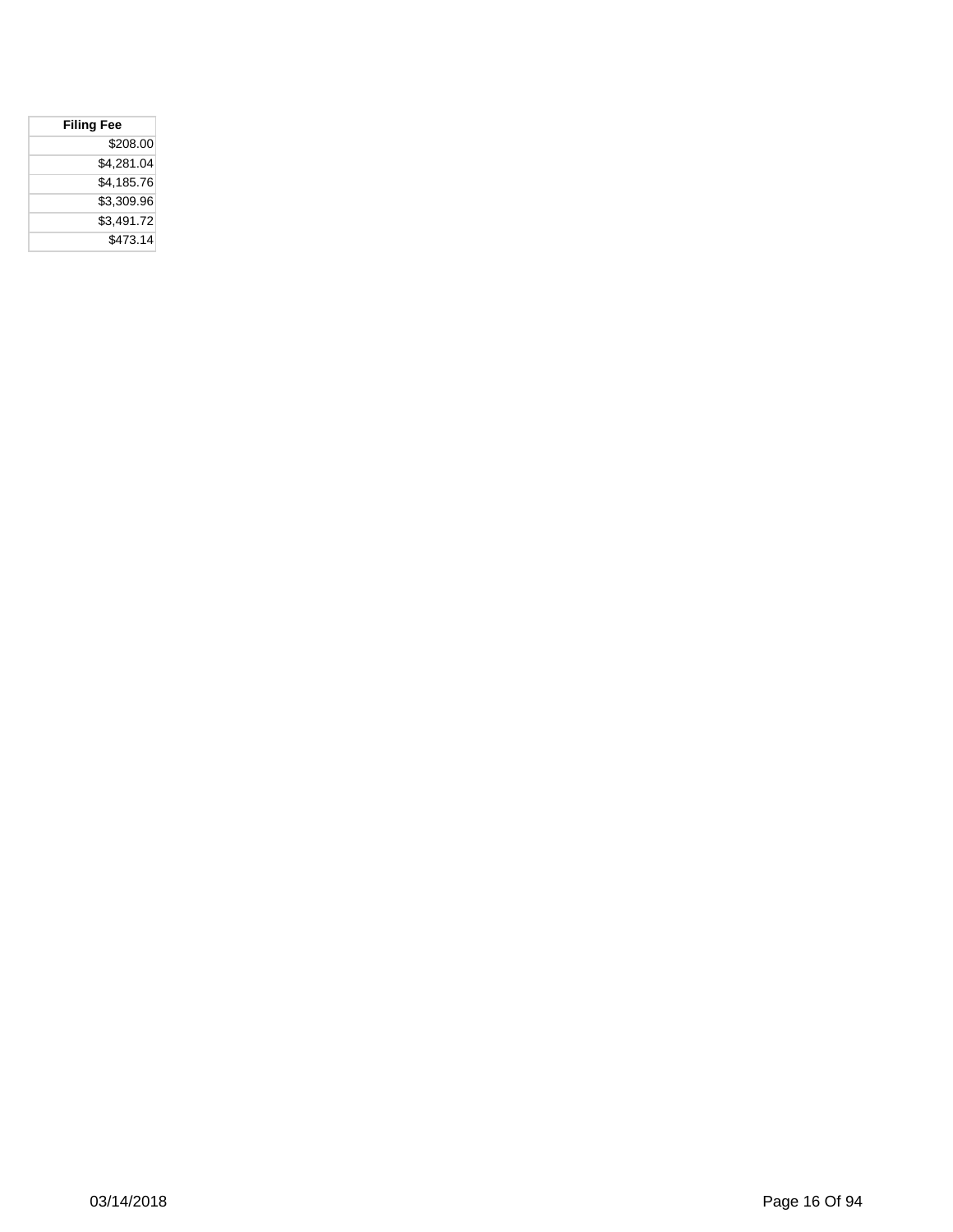| County        | <b>Office</b>                         | <b>Salary</b> |
|---------------|---------------------------------------|---------------|
| 08 - BERKELEY | <b>State House of Representatives</b> | \$10,400.00   |
| 08 - BERKELEY | Sheriff                               | \$102,703.23  |
| 08 - BERKELEY | Probate Judge                         | \$87,219.67   |
| 08 - BERKELEY | Clerk of Court                        | \$97,535.56   |
| 08 - BERKELEY | Coroner                               | \$74,631.84   |
| 08 - BERKELEY | <b>County Supervisor</b>              | \$131,448.18  |
| 08 - BERKELEY | County Council District Start 2014    | \$12,000.00   |
| 08 - BERKELEY | <b>Register of Deeds</b>              | \$83,528.12   |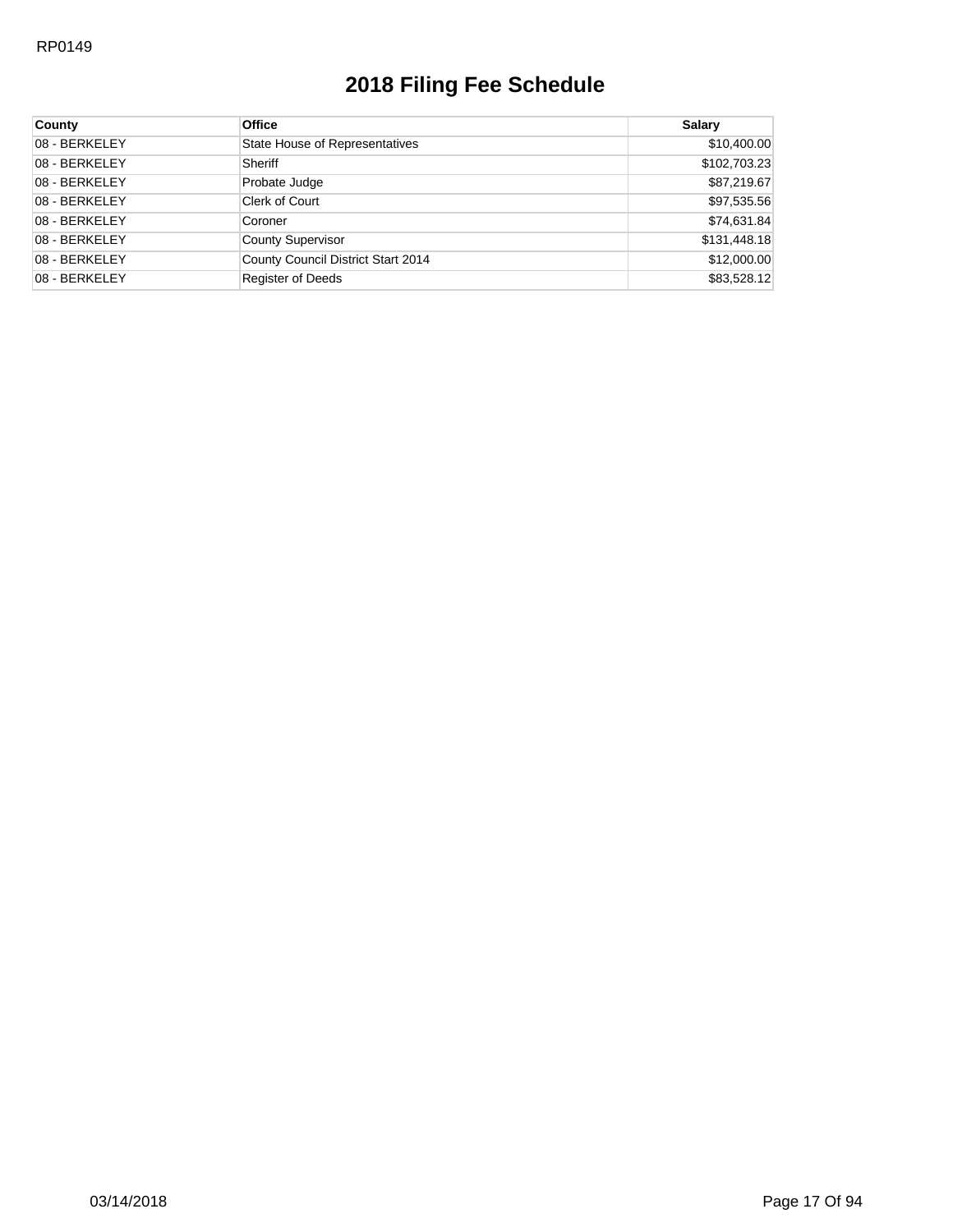| <b>Filing Fee</b> |  |  |
|-------------------|--|--|
| \$208.00          |  |  |
| \$4.108.13        |  |  |
| \$3,488.79        |  |  |
| \$3.901.42        |  |  |
| \$2,985.27        |  |  |
| \$5,257.93        |  |  |
| \$480.00          |  |  |
| \$3.341.12        |  |  |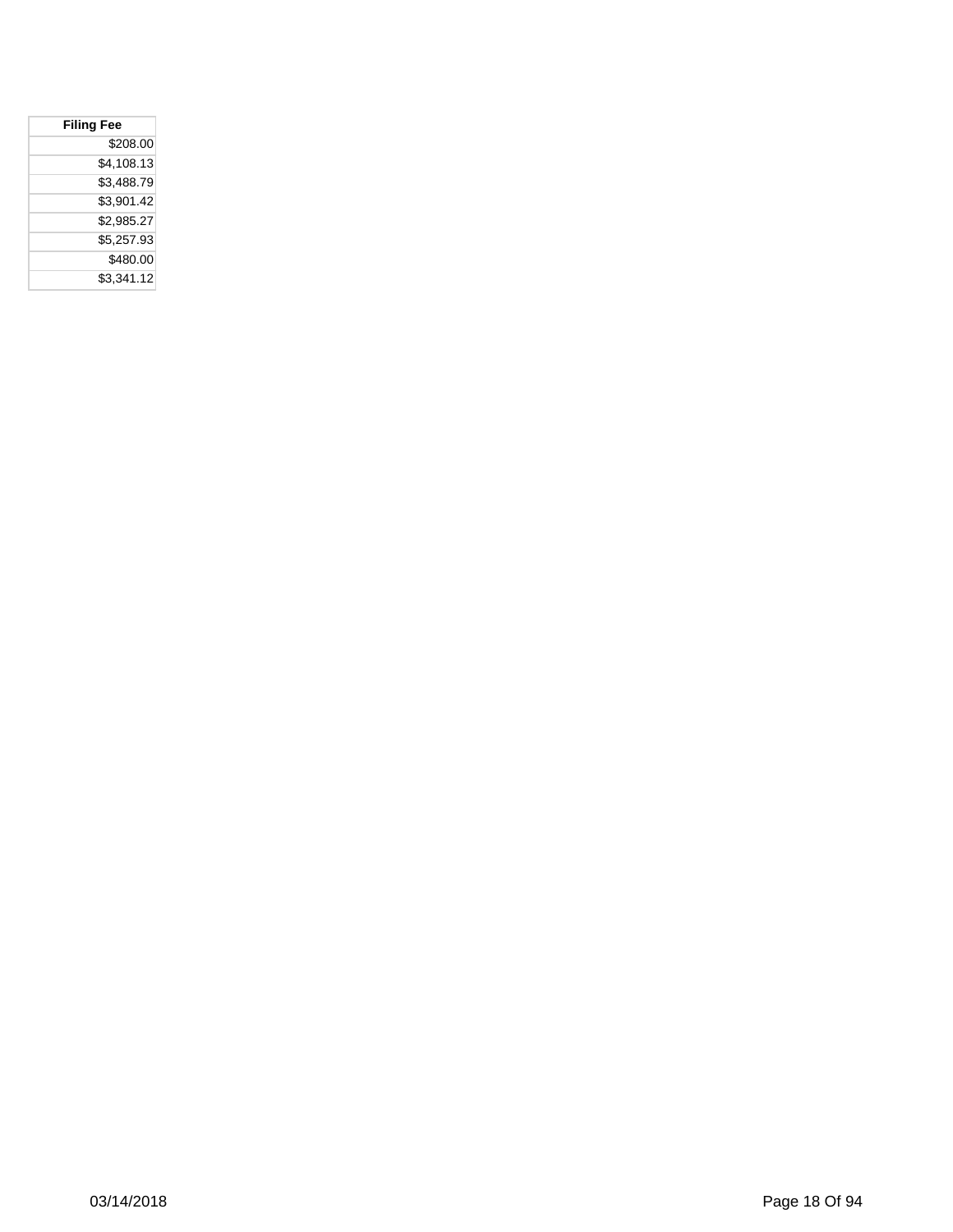| <b>County</b> | <b>Office</b>                      | Salary      |
|---------------|------------------------------------|-------------|
| 09 - CALHOUN  | State House of Representatives     | \$10,400.00 |
| 09 - CALHOUN  | County Council District Start 2014 | \$12,000.00 |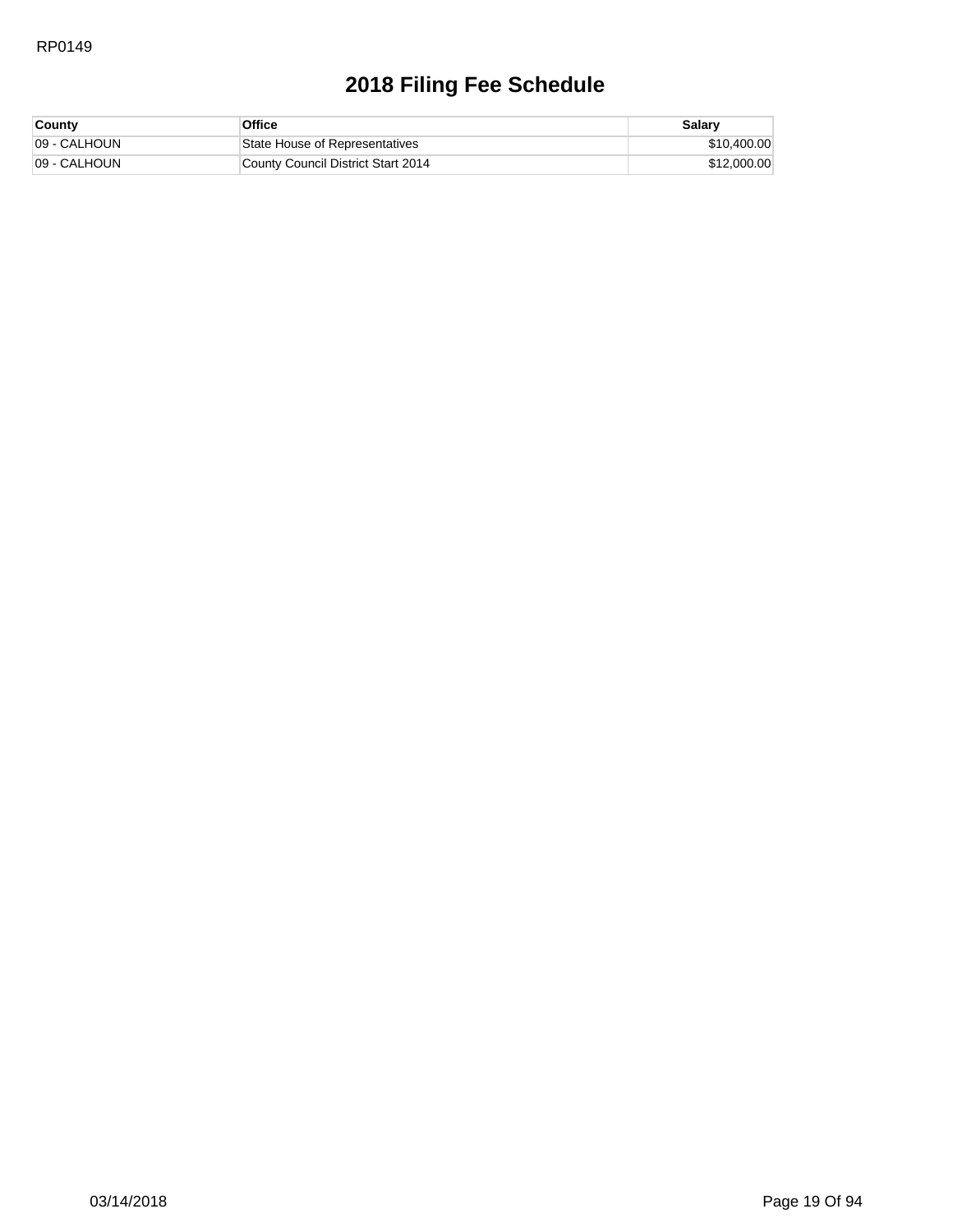| <b>Filing Fee</b> |  |
|-------------------|--|
| \$208.00          |  |
| \$480.00          |  |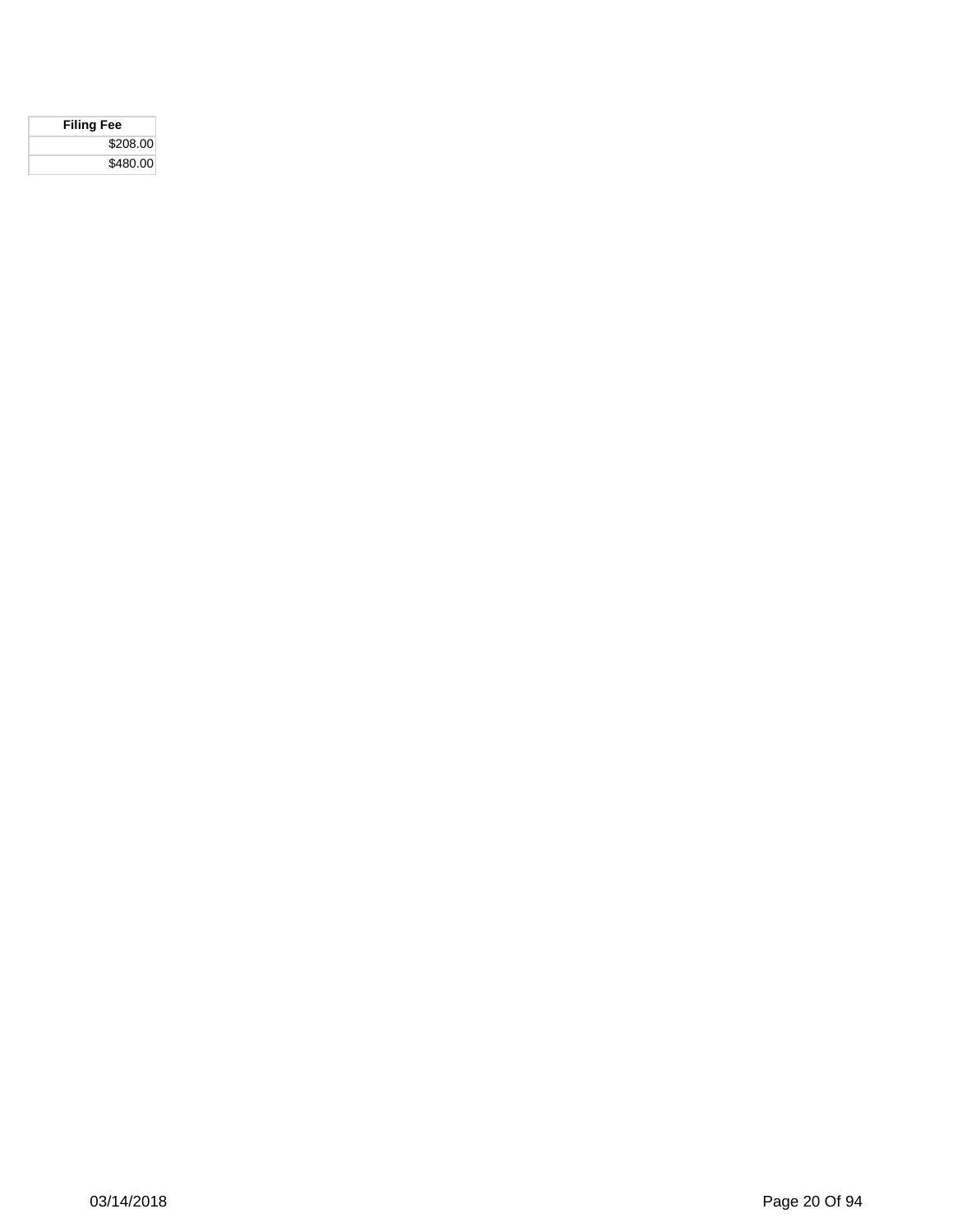| <b>County</b>   | <b>Office</b>                      | Salarv       |
|-----------------|------------------------------------|--------------|
| 10 - CHARLESTON | State House of Representatives     | \$10,400.00  |
| 10 - CHARLESTON | Probate Judge                      | \$157,595.80 |
| 10 - CHARLESTON | County Council District Start 2014 | \$20,737.60  |
| 10 - CHARLESTON | Register of Mesne Conveyance       | \$122,111.00 |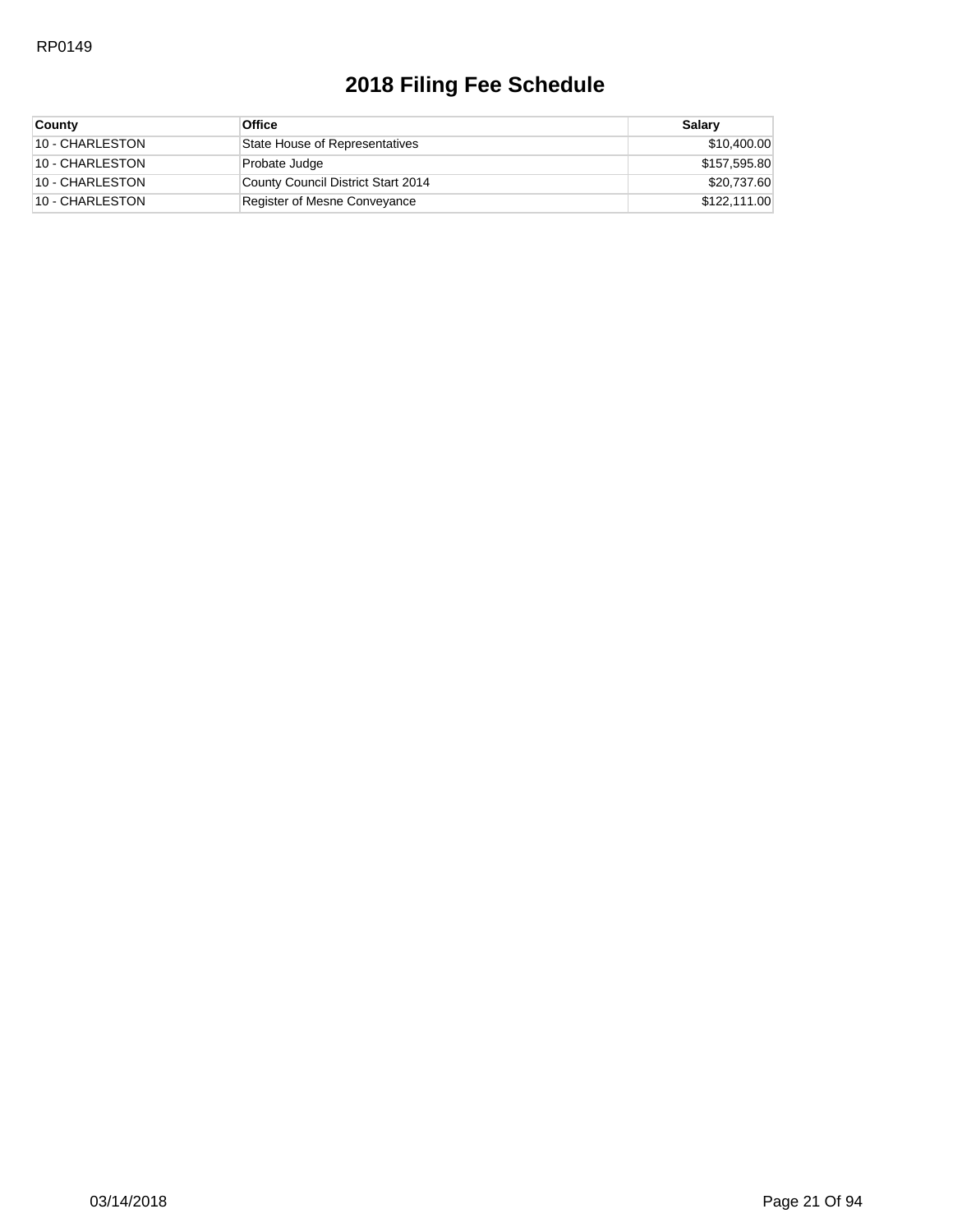| <b>Filing Fee</b> |  |
|-------------------|--|
| \$208.00          |  |
| \$6,303.83        |  |
| \$829.50          |  |
| \$4,884.44        |  |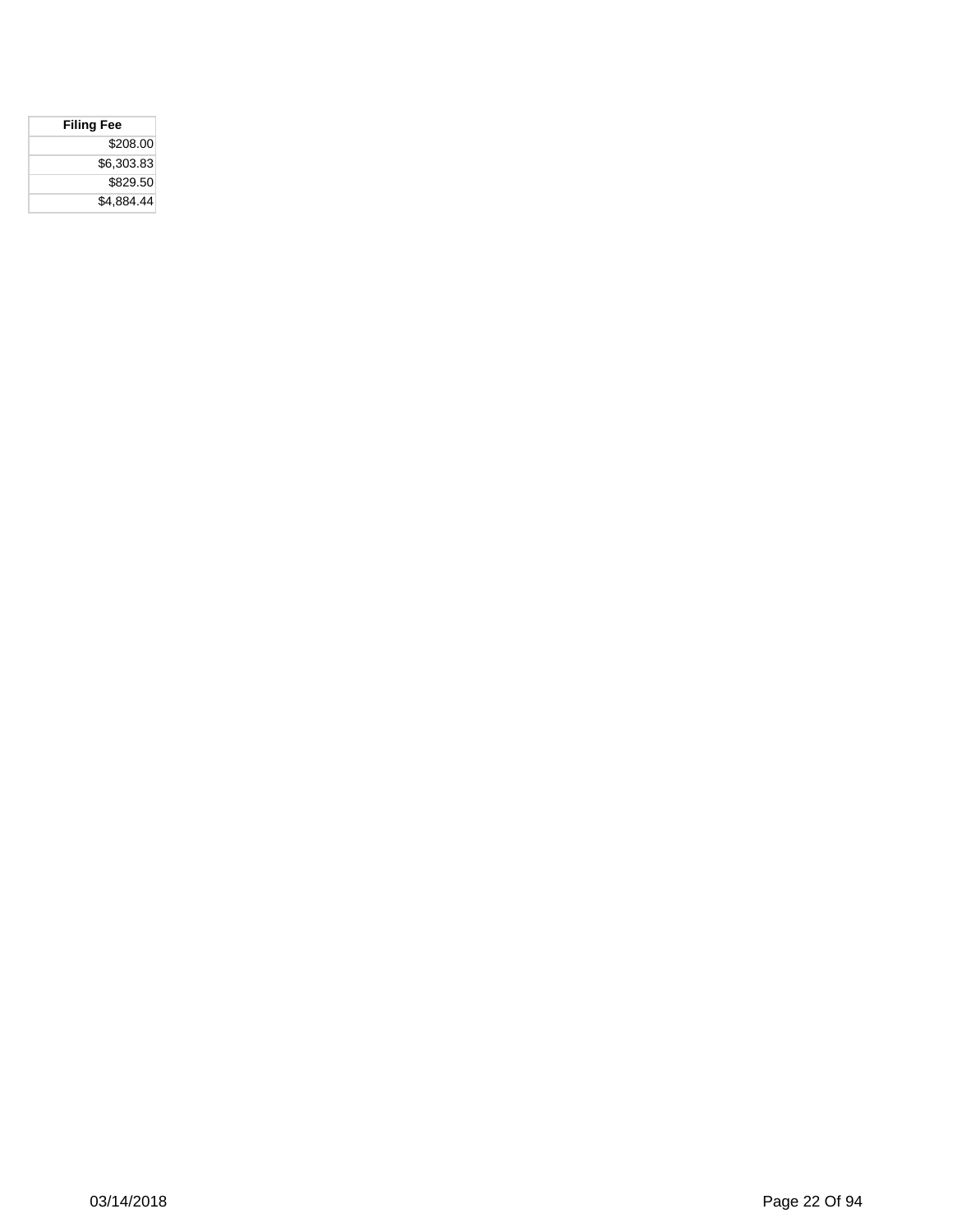| <b>County</b> | <b>Office</b>                      | <b>Salary</b> |
|---------------|------------------------------------|---------------|
| 11 - CHEROKEE | State House of Representatives     | \$10,400.00   |
| 11 - CHEROKEE | Sheriff                            | \$76,989.89   |
| 11 - CHEROKEE | Probate Judge                      | \$73,850.00   |
| 11 - CHEROKEE | Clerk of Court                     | \$58,298.25   |
| 11 - CHEROKEE | Coroner                            | \$37,925.68   |
| 11 - CHEROKEE | Auditor                            | \$56,265.02   |
| 11 - CHEROKEE | <b>County Treasurer</b>            | \$56,265.02   |
| 11 - CHEROKEE | County Council District Start 2014 | \$12,760.40   |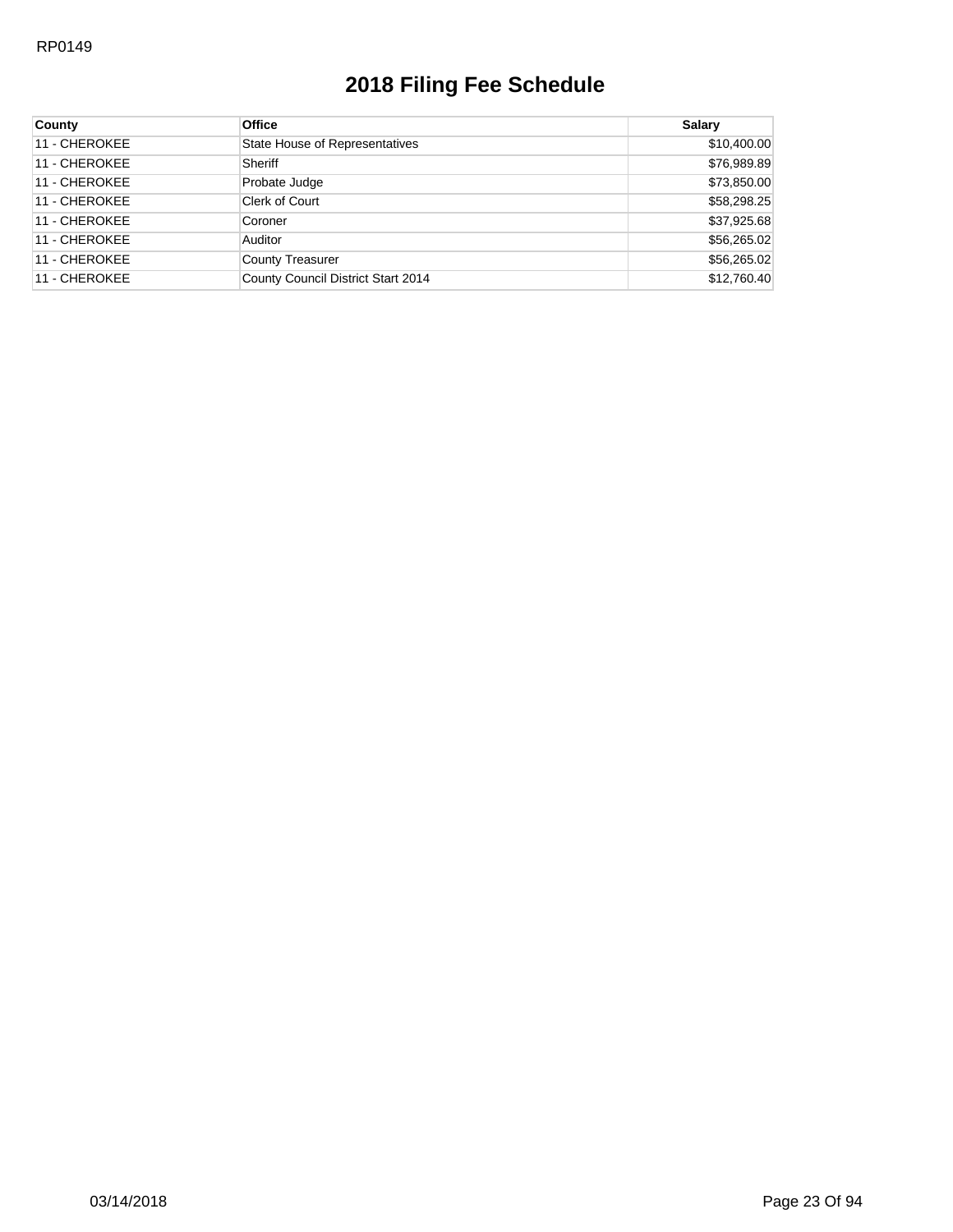| <b>Filing Fee</b> |            |  |
|-------------------|------------|--|
|                   | \$208.00   |  |
|                   | \$3,079.60 |  |
|                   | \$2.954.00 |  |
|                   | \$2,331.93 |  |
|                   | \$1.517.03 |  |
|                   | \$2,250.60 |  |
|                   | \$2,250.60 |  |
|                   | \$510.42   |  |
|                   |            |  |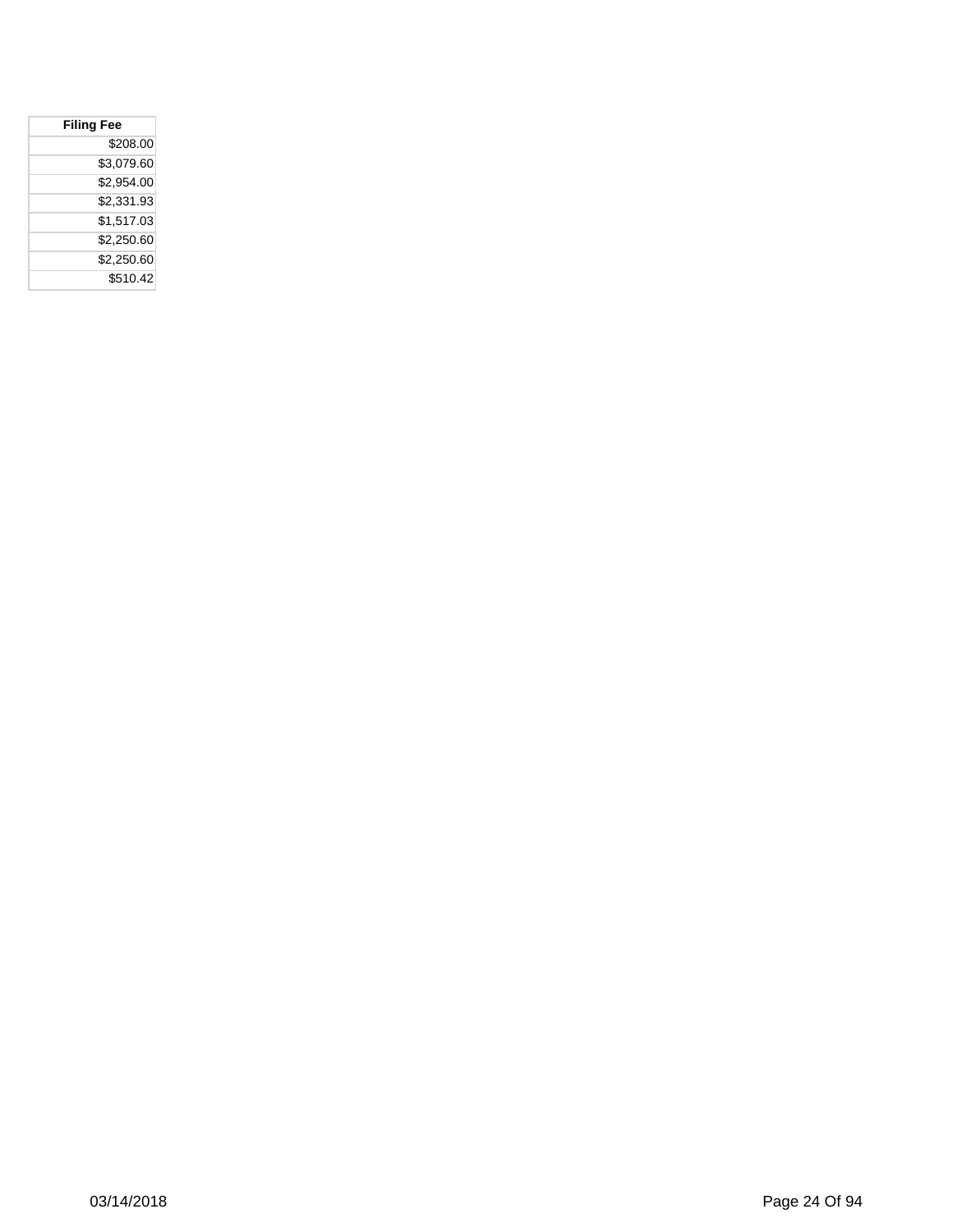| County       | <b>Office</b>                      | Salarv      |
|--------------|------------------------------------|-------------|
| 12 - CHESTER | State House of Representatives     | \$10,400.00 |
| 12 - CHESTER | Probate Judge                      | \$59,929.75 |
| 12 - CHESTER | <b>County Supervisor</b>           | \$84,624.80 |
| 12 - CHESTER | County Council District Start 2014 | \$9,169.47  |
| 12 - CHESTER | School Board (Partisan) 2014       |             |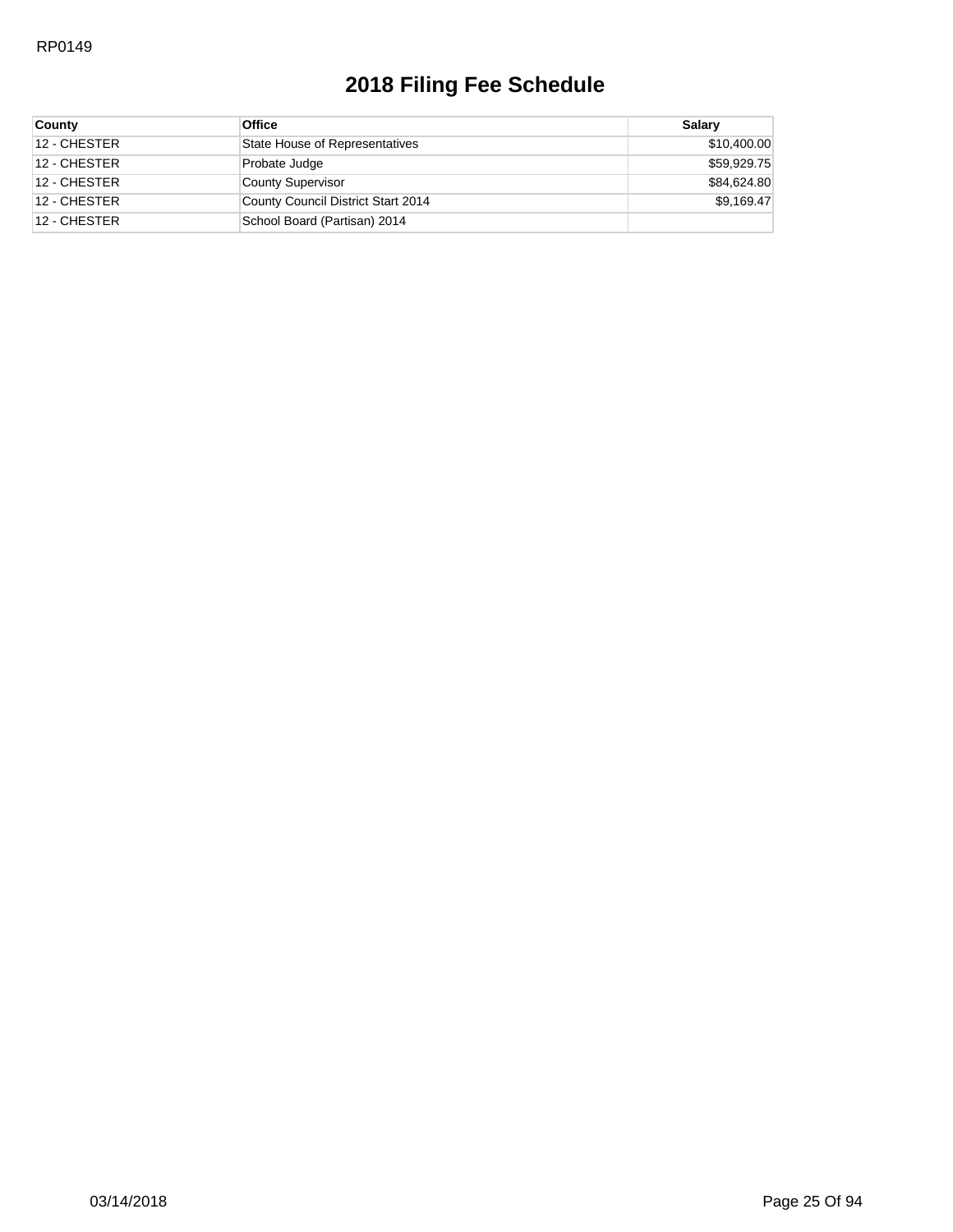| <b>Filing Fee</b> |  |
|-------------------|--|
| \$208.00          |  |
| \$2.397.19        |  |
| \$3,384.99        |  |
| \$366.78          |  |
| \$100.00          |  |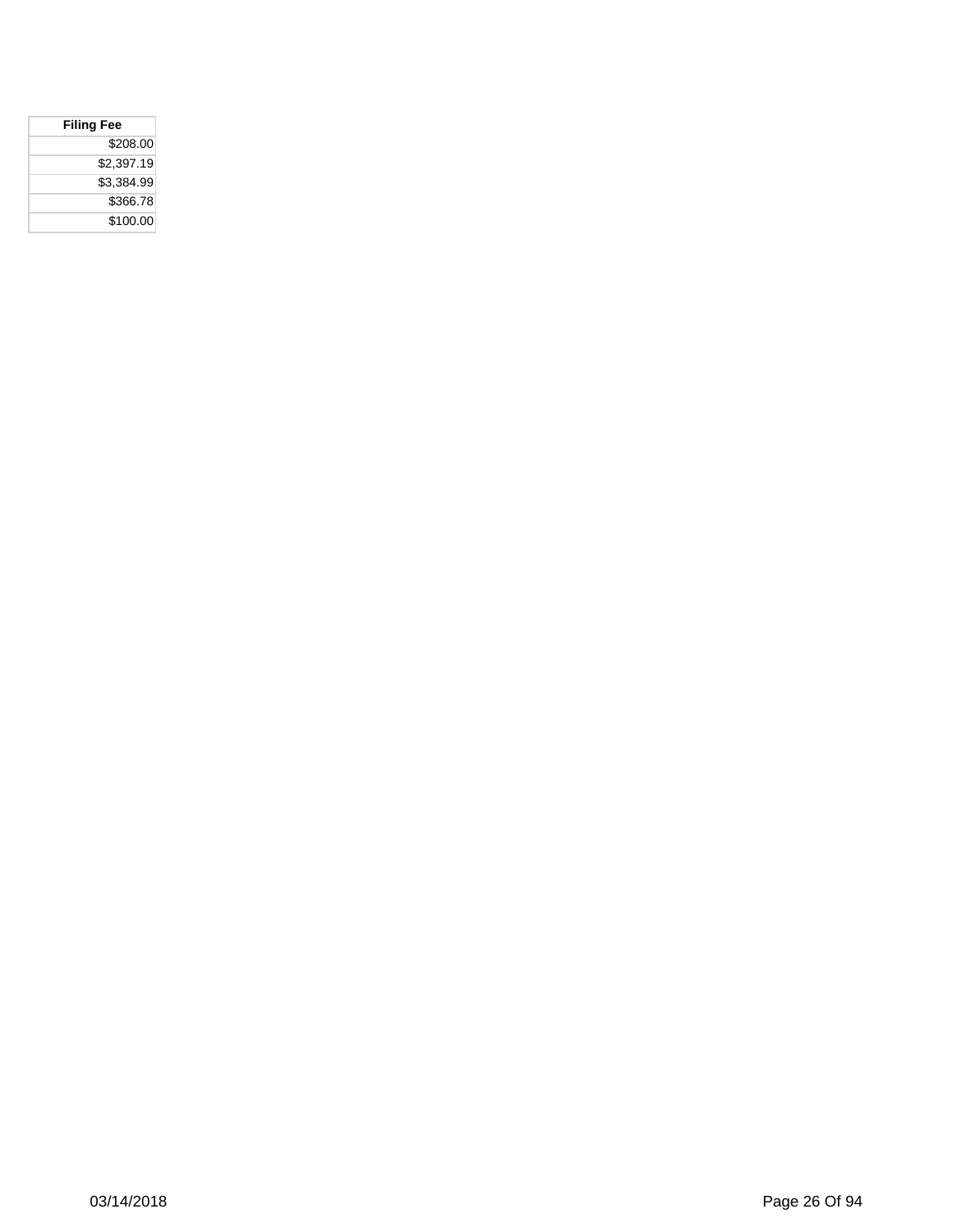| <b>County</b>     | <b>Office</b>                      | Salarv      |
|-------------------|------------------------------------|-------------|
| 13 - CHESTERFIELD | State House of Representatives     | \$10,400.00 |
| 13 - CHESTERFIELD | Sheriff                            | \$81,563.35 |
| 13 - CHESTERFIELD | Probate Judge                      | \$53,980.57 |
| 13 - CHESTERFIELD | County Council District Start 2014 | \$9,203.22  |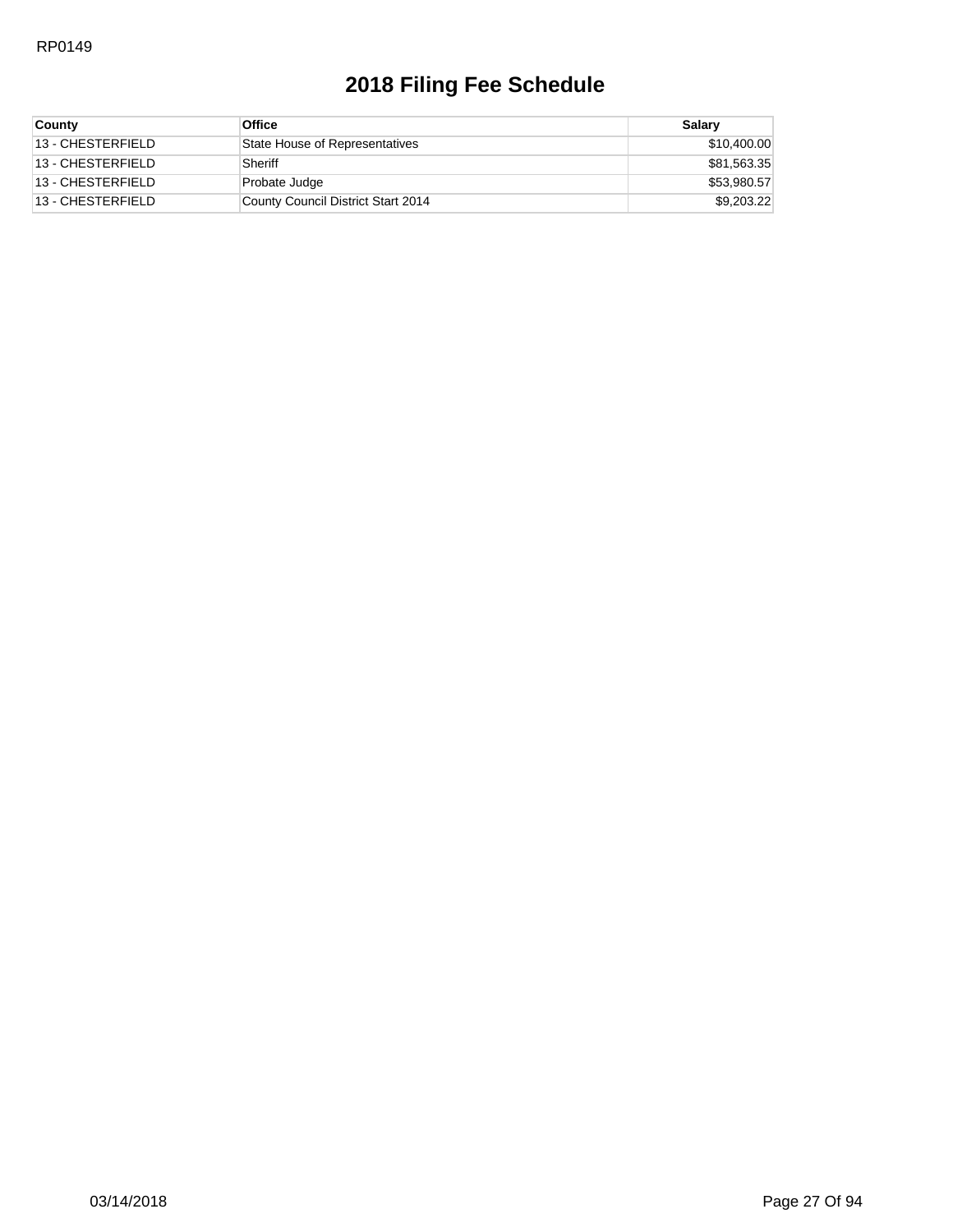| <b>Filing Fee</b> |
|-------------------|
| \$208.00          |
| \$3.262.53        |
| \$2,159.22        |
| \$368.13          |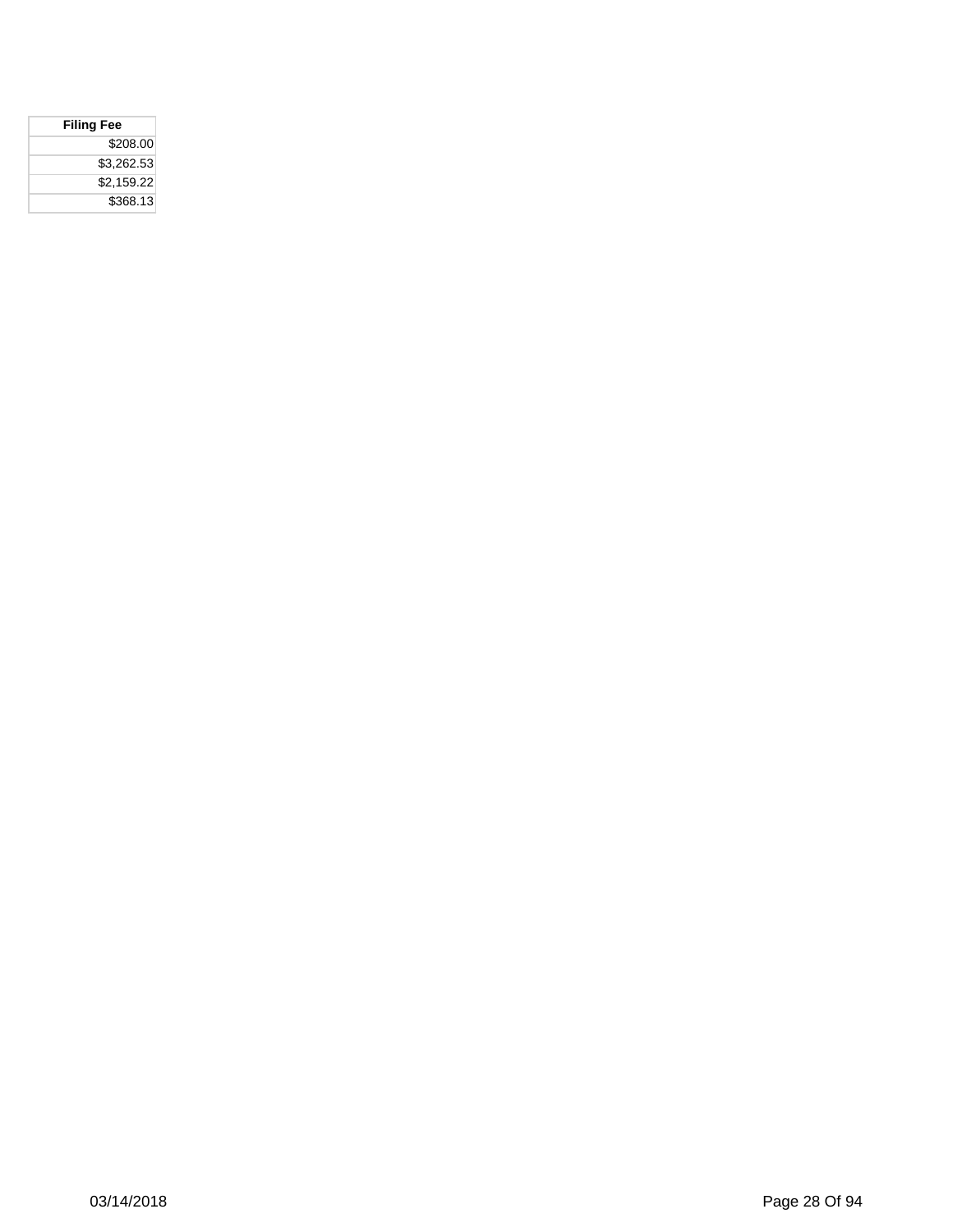| <b>County</b>  | <b>Office</b>                      | Salary      |
|----------------|------------------------------------|-------------|
| 14 - CLARENDON | State House of Representatives     | \$10,400.00 |
| 14 - CLARENDON | Coroner (Unexpired Term)           | \$35,856.00 |
| 14 - CLARENDON | Auditor                            | \$62,043.00 |
| 14 - CLARENDON | County Treasurer                   | \$62,043.00 |
| 14 - CLARENDON | County Council District Start 2014 | \$13,000.00 |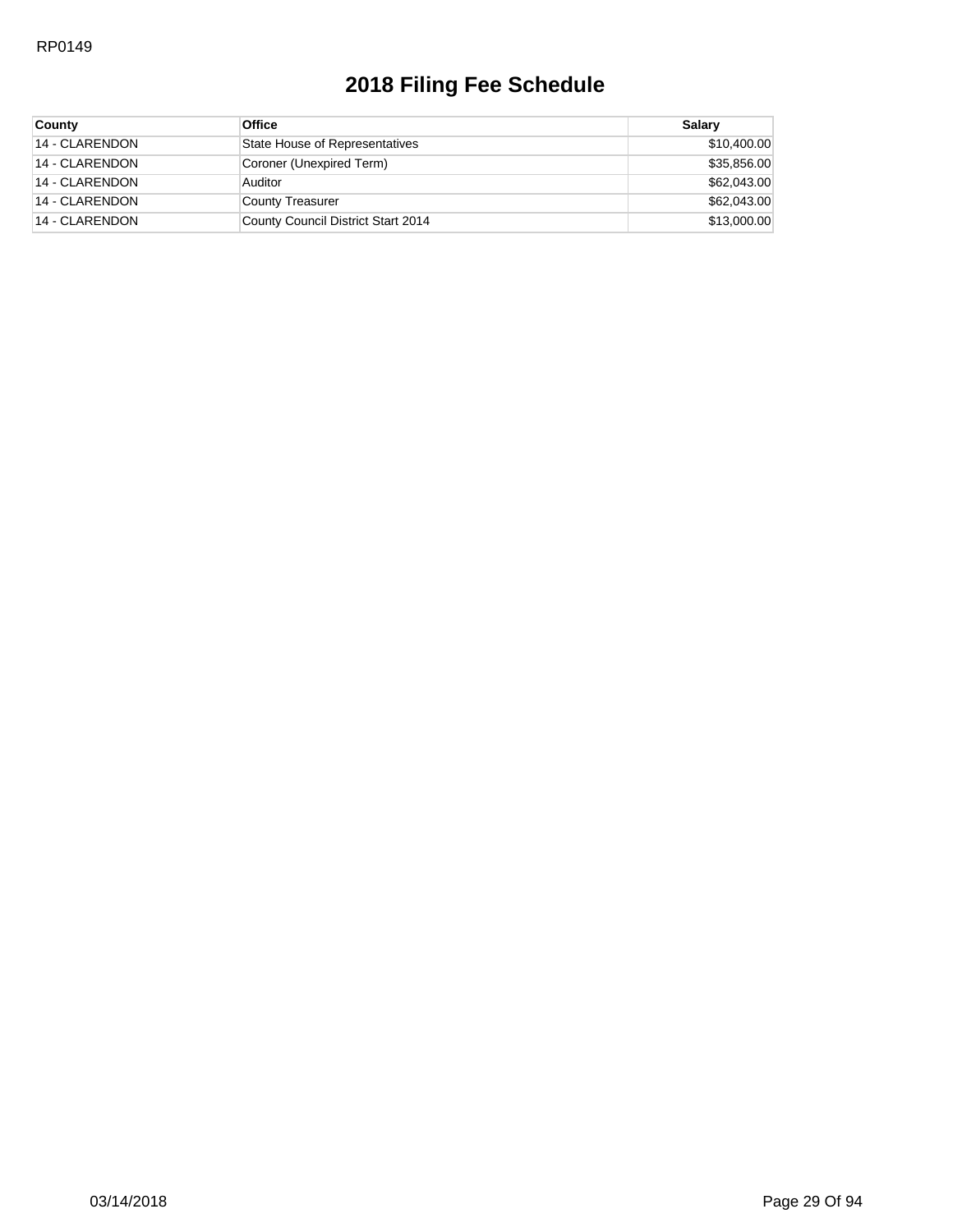| <b>Filing Fee</b> |
|-------------------|
| \$208.00          |
| \$717.12          |
| \$2,481.72        |
| \$2.481.72        |
| \$520.00          |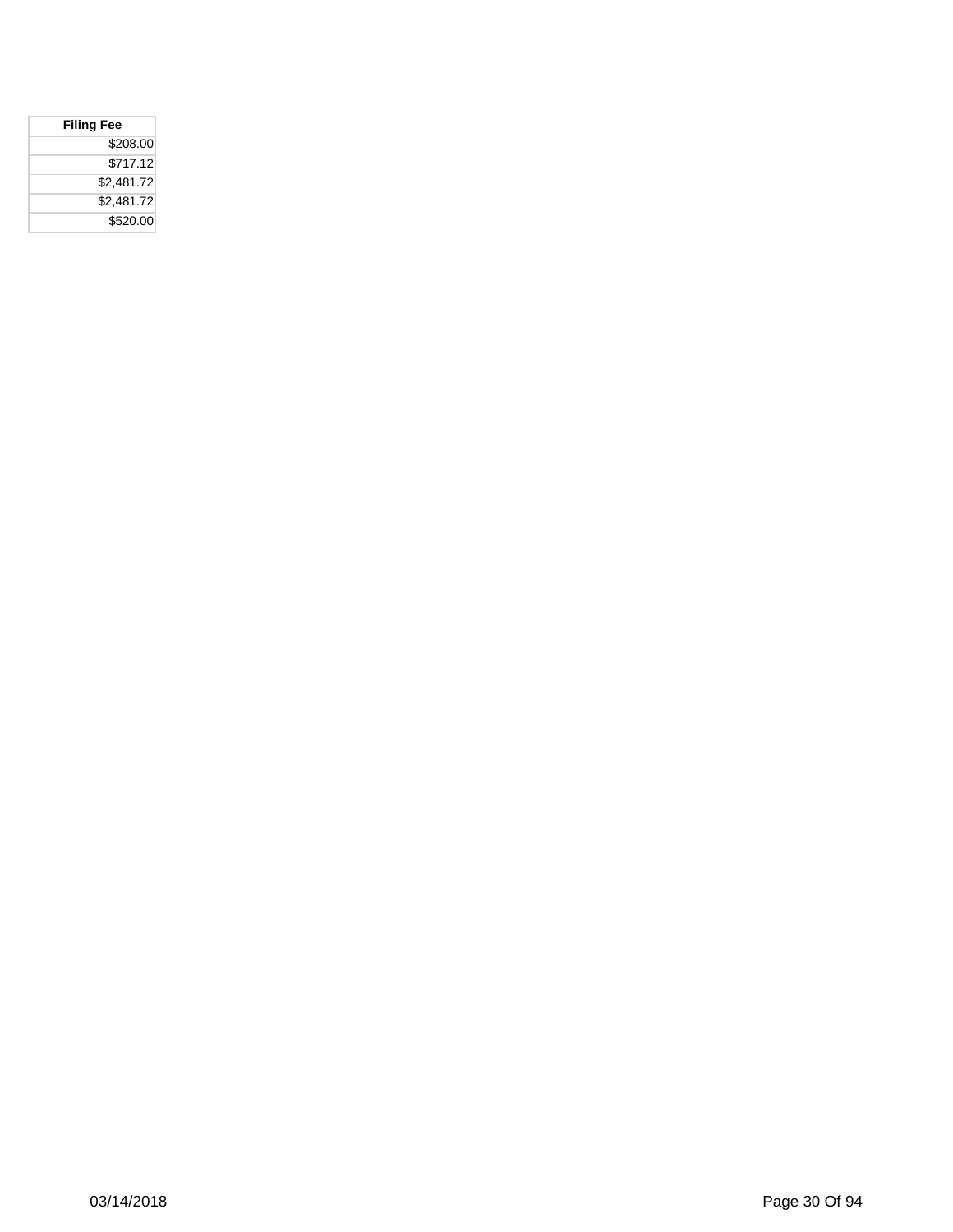| <b>County</b> | <b>Office</b>                      | Salary      |
|---------------|------------------------------------|-------------|
| 15 - COLLETON | State House of Representatives     | \$10,400.00 |
| 15 - COLLETON | Probate Judge                      | \$84,601.56 |
| 15 - COLLETON | Auditor                            | \$58,352.28 |
| 15 - COLLETON | <b>County Treasurer</b>            | \$58,352.28 |
| 15 - COLLETON | County Council At Large Start 2014 | \$12,360.00 |
| 15 - COLLETON | County Council District Start 2014 | \$12,360.00 |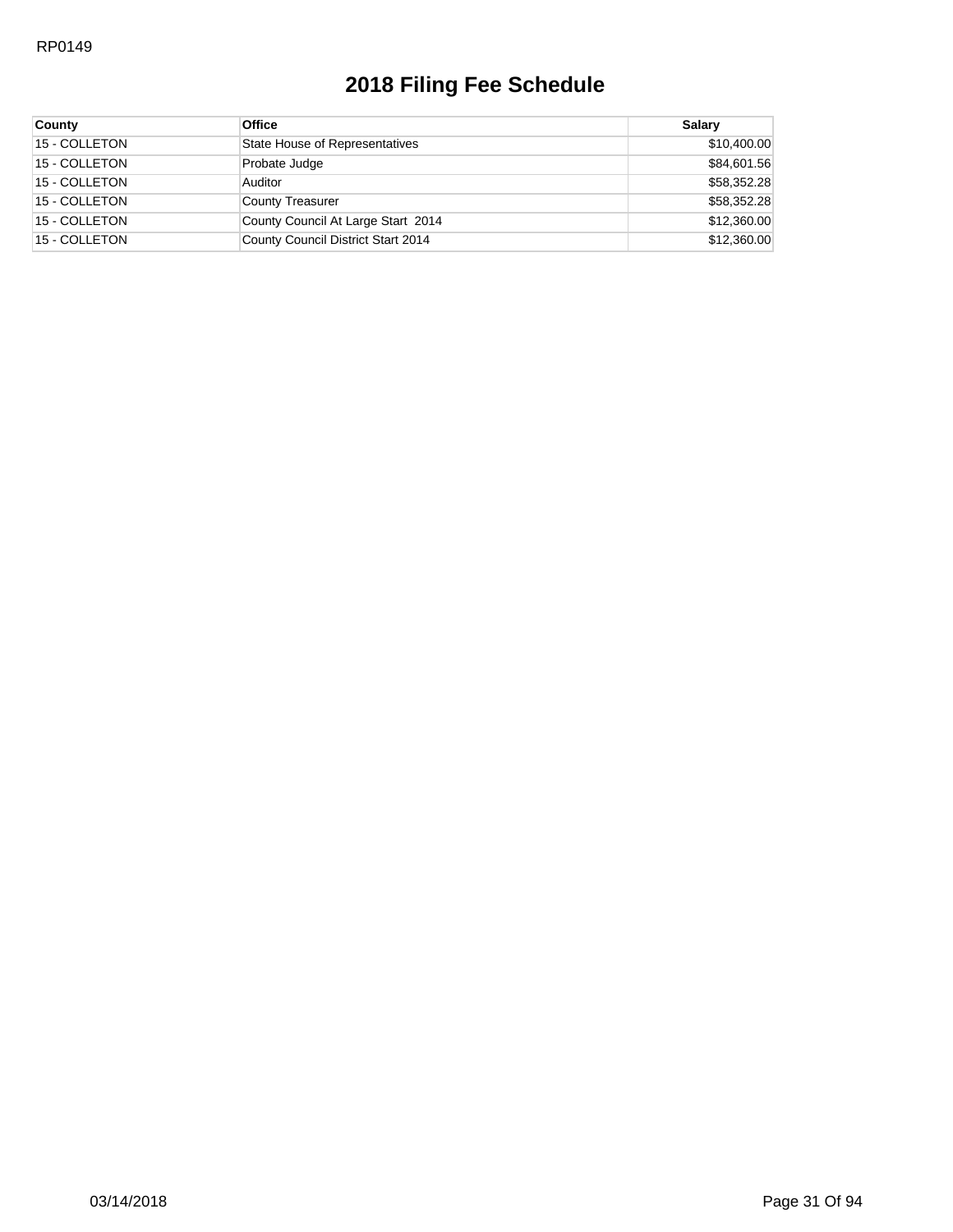| <b>Filing Fee</b> |
|-------------------|
| \$208.00          |
| \$3,384.06        |
| \$2,334.09        |
| \$2,334.09        |
| \$494.40          |
| \$494.40          |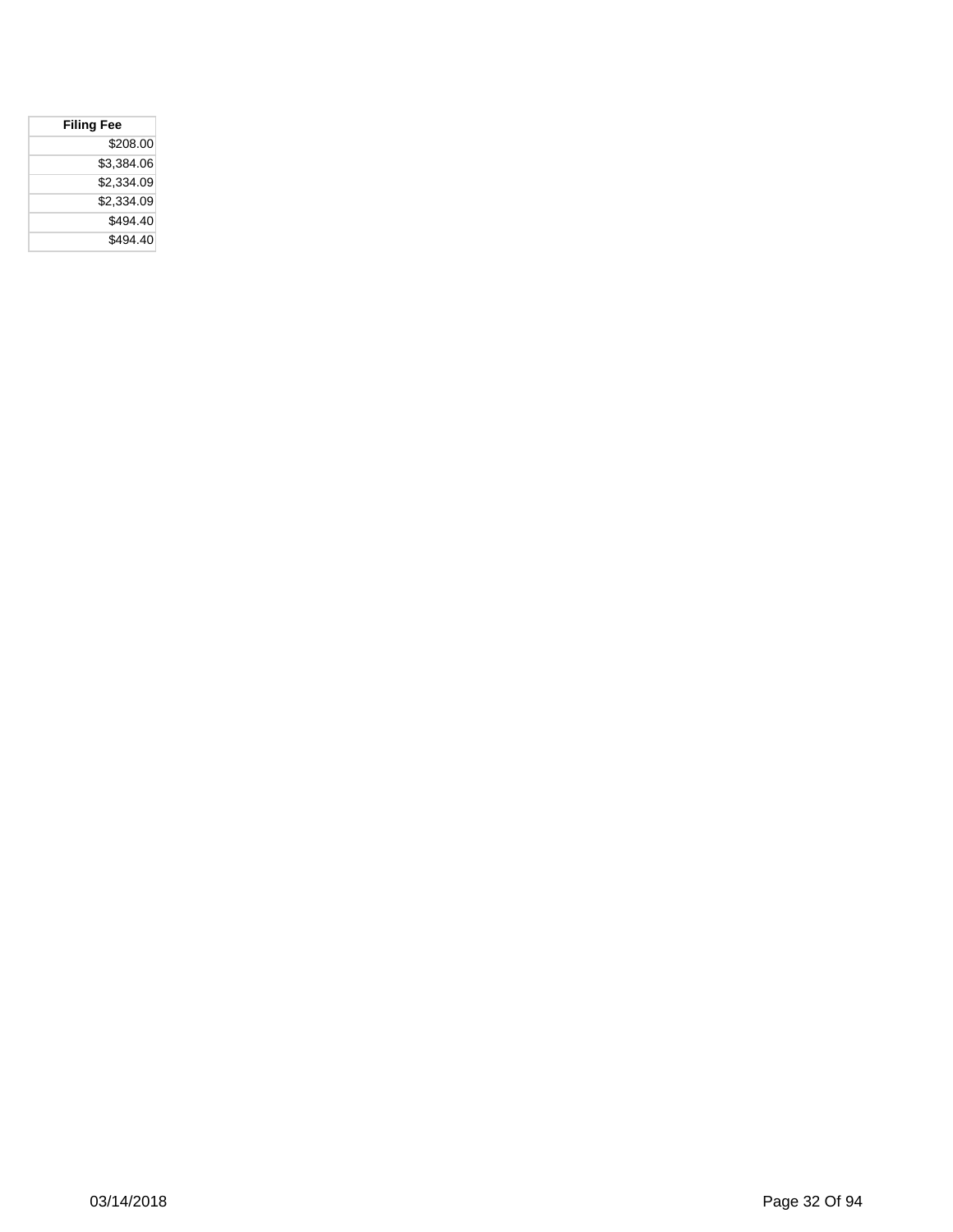| <b>County</b>   | Office                             | Salary      |
|-----------------|------------------------------------|-------------|
| 16 - DARLINGTON | State House of Representatives     | \$10,400.00 |
| 16 - DARLINGTON | Probate Judge                      | \$68,677.00 |
| 16 - DARLINGTON | County Council District Start 2014 | \$7,000.00  |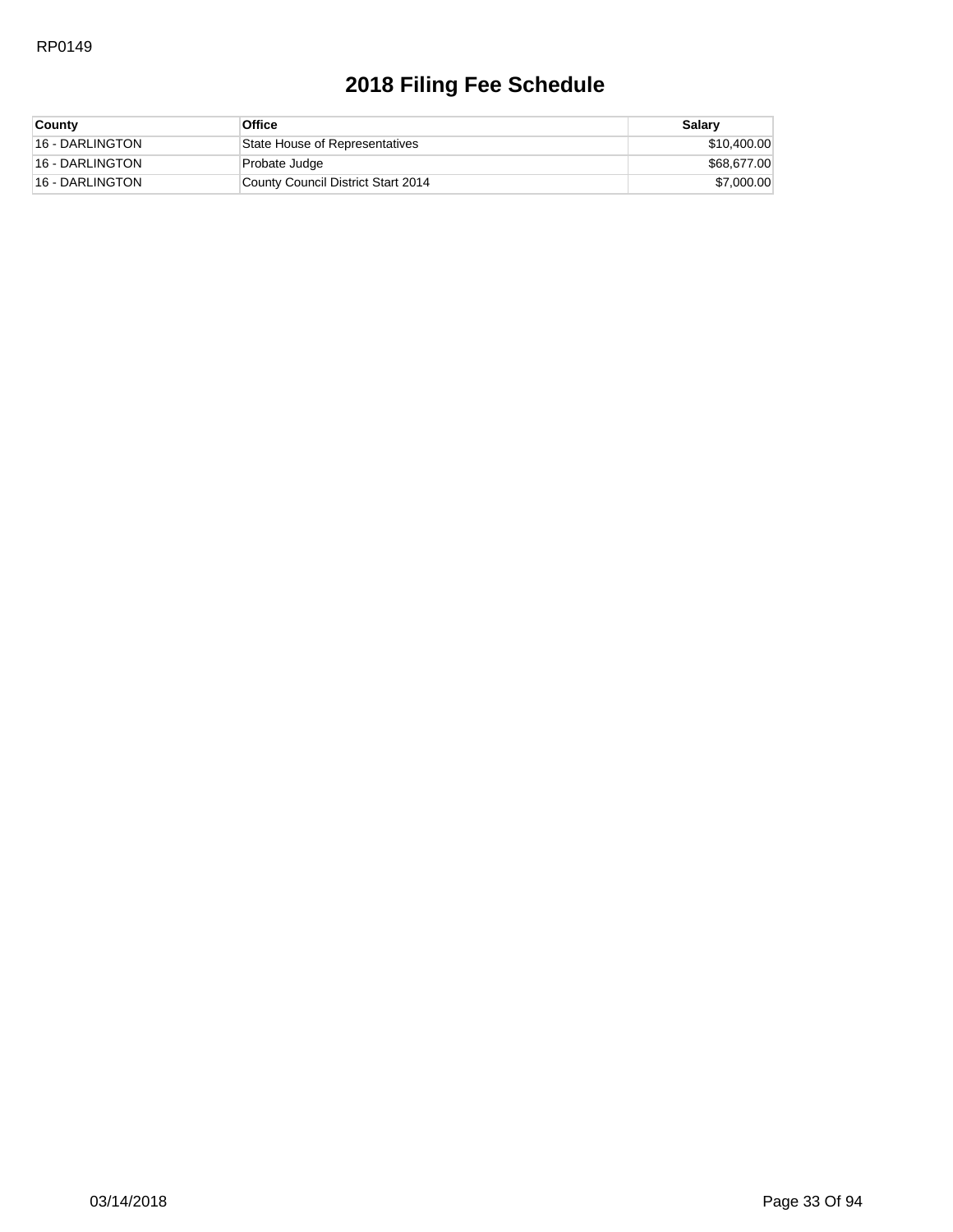| <b>Filing Fee</b> |
|-------------------|
| \$208.00          |
| \$2,747.08        |
| \$280.00          |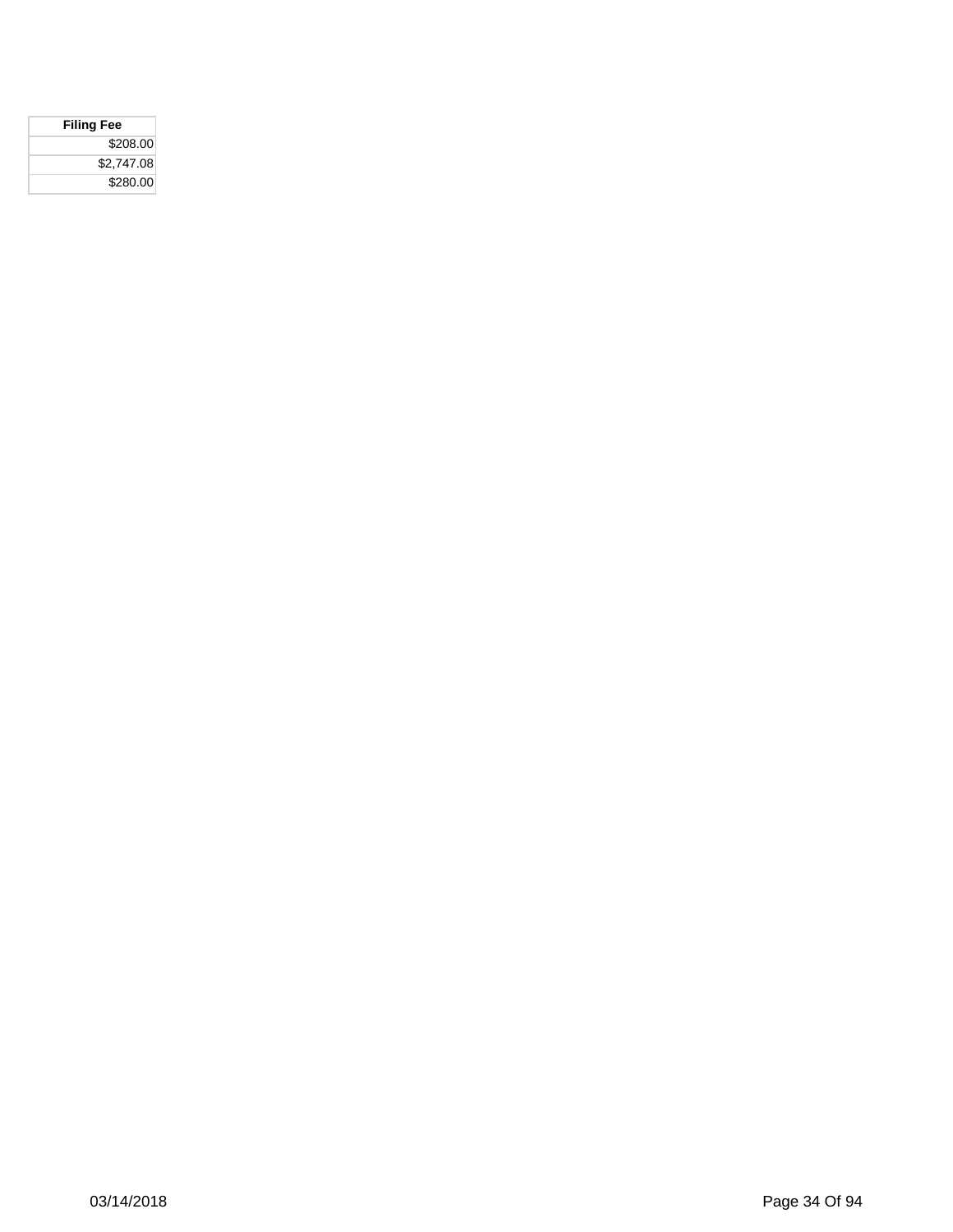| County      | <b>Office</b>                      | Salarv      |
|-------------|------------------------------------|-------------|
| 17 - DILLON | State House of Representatives     | \$10,400.00 |
| 17 - DILLON | Probate Judge                      | \$52,680.21 |
| 17 - DILLON | Auditor                            | \$48,037.00 |
| 17 - DILLON | County Treasurer                   | \$62,236.55 |
| 17 - DILLON | County Council District Start 2014 | \$14,787.66 |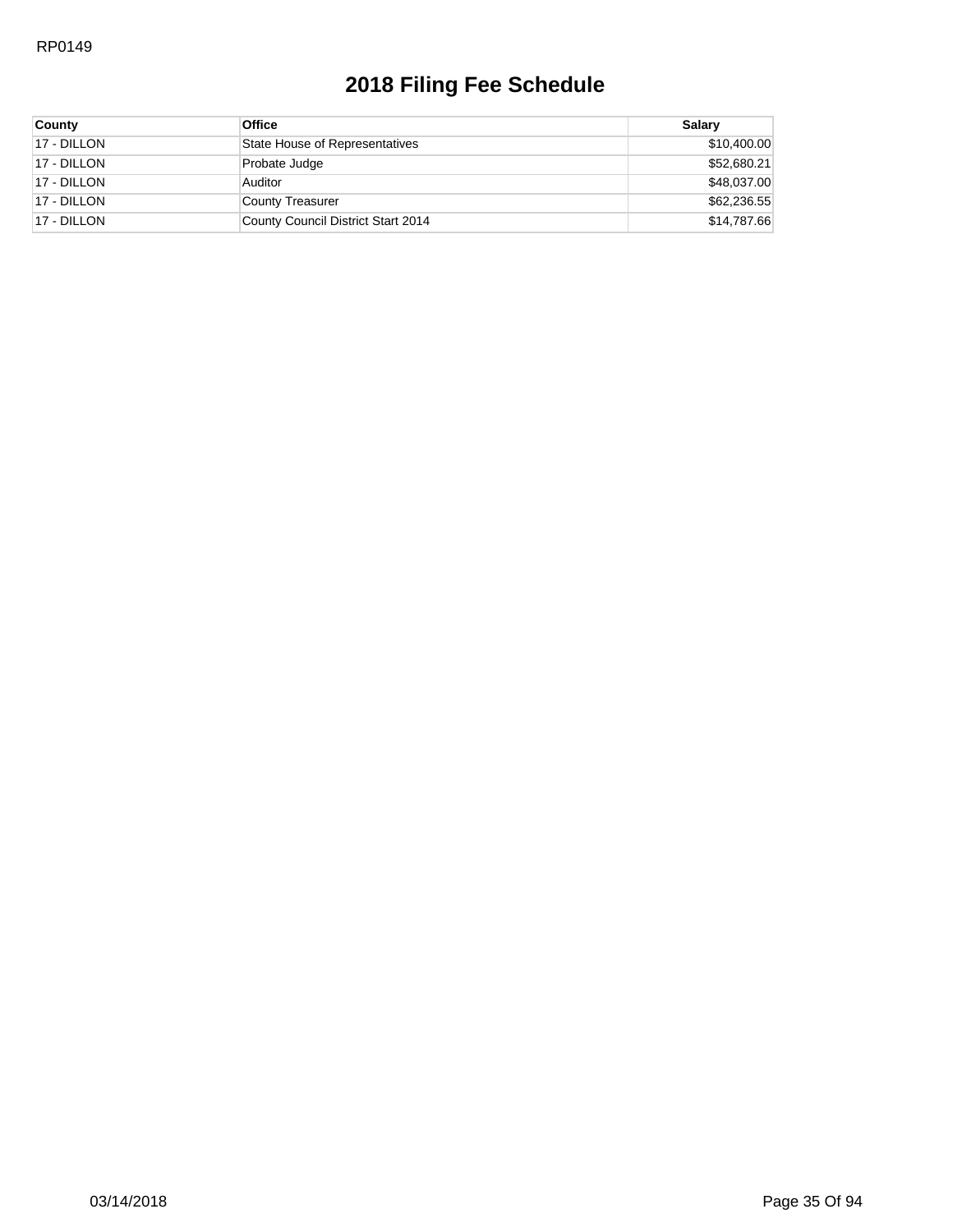| <b>Filing Fee</b> |  |
|-------------------|--|
| \$208.00          |  |
| \$2.107.21        |  |
| \$1.921.48        |  |
| \$2.489.46        |  |
| \$591.51          |  |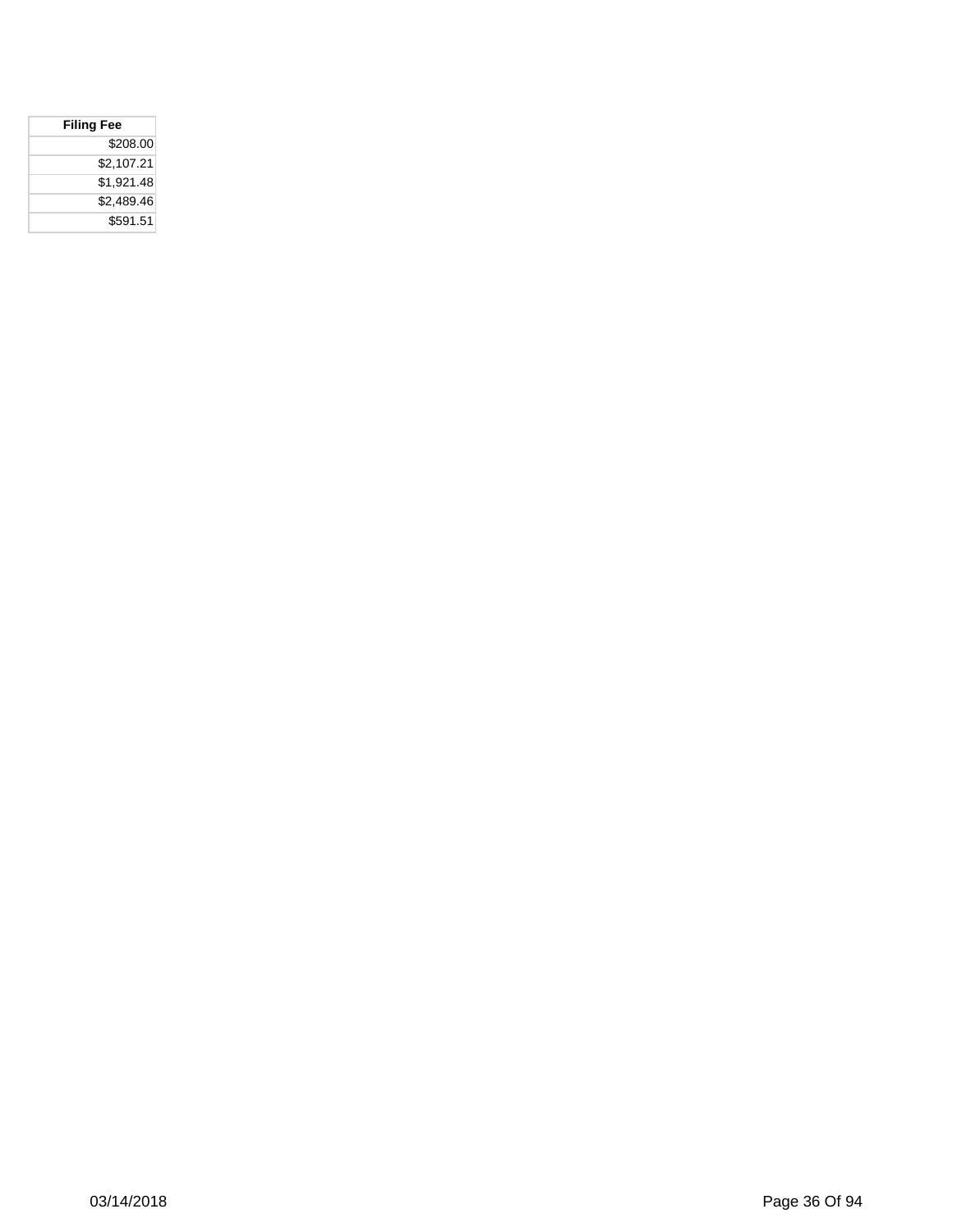| <b>County</b>   | <b>Office</b>                      | Salary      |
|-----------------|------------------------------------|-------------|
| 18 - DORCHESTER | State House of Representatives     | \$10,400.00 |
| 18 - DORCHESTER | County Treasurer (Unexpired Term)  | \$71,582.70 |
| 18 - DORCHESTER | County Council District Start 2014 | \$20,000.00 |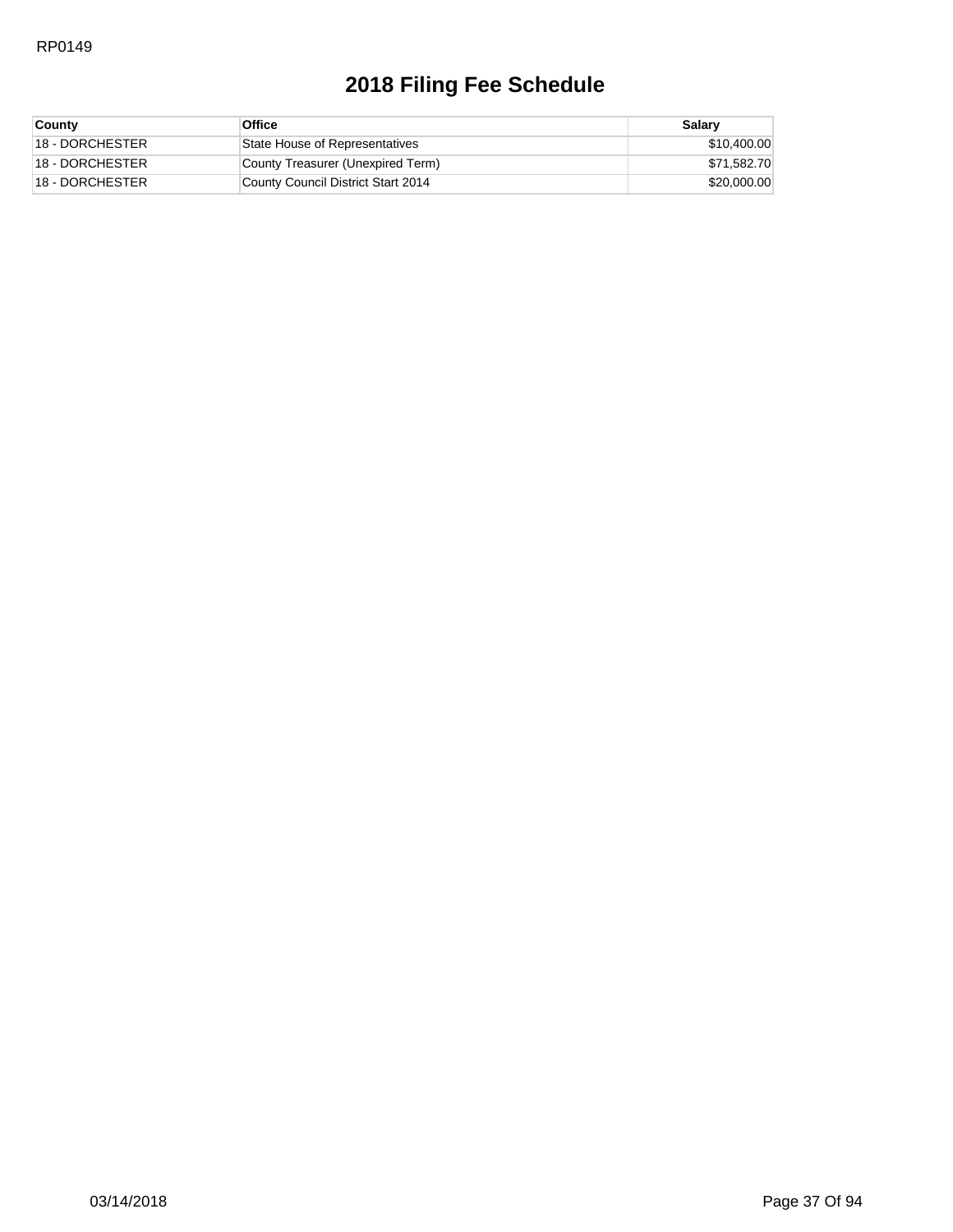| <b>Filing Fee</b> |  |
|-------------------|--|
| \$208.00          |  |
| \$1,431.65        |  |
| \$800.00          |  |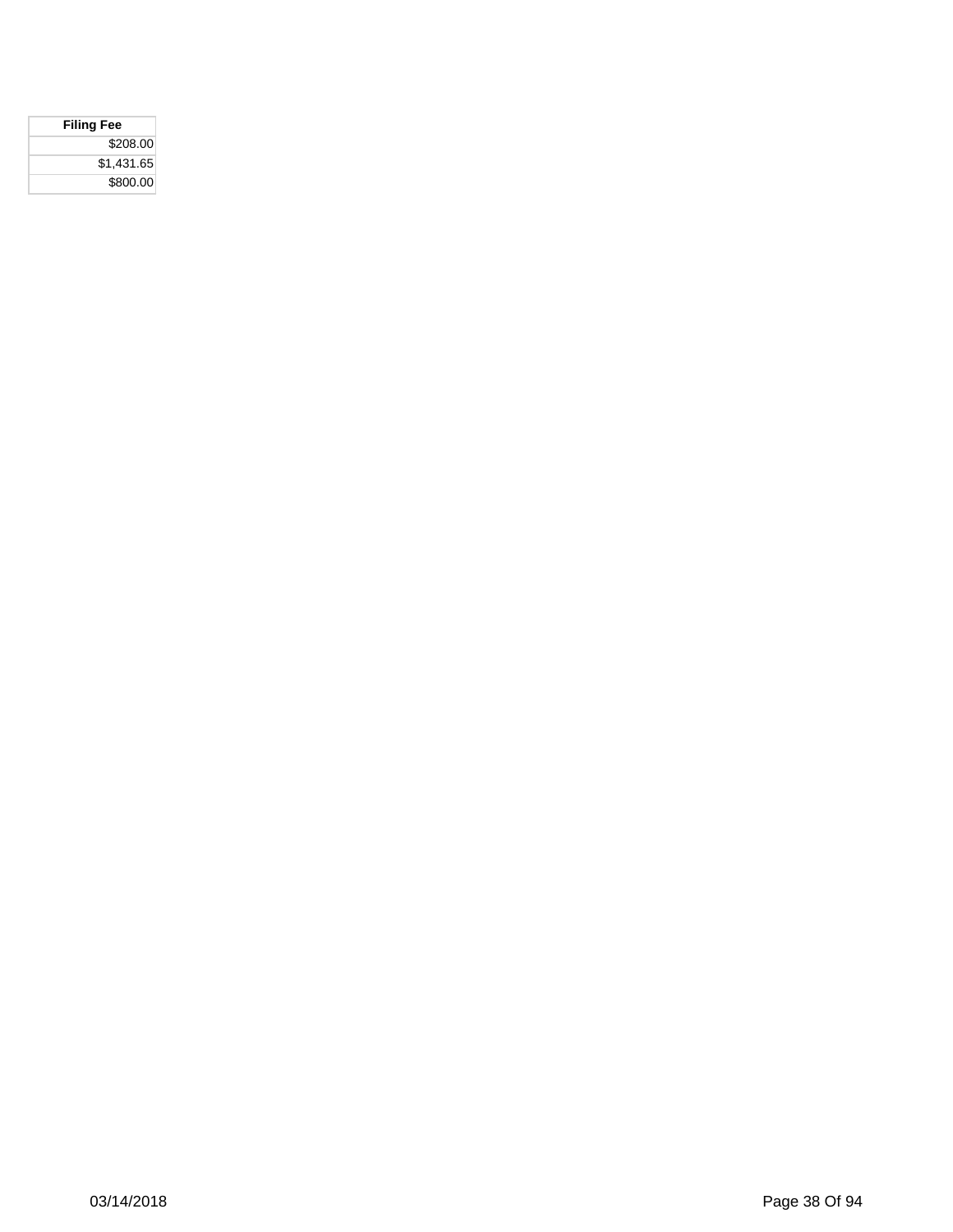| County         | <b>Office</b>                      | Salary      |
|----------------|------------------------------------|-------------|
| 19 - EDGEFIELD | State House of Representatives     | \$10,400.00 |
| 19 - EDGEFIELD | Probate Judge                      | \$57,563.00 |
| 19 - EDGEFIELD | Coroner                            | \$24,474.00 |
| 19 - EDGEFIELD | Auditor                            | \$55,768.00 |
| 19 - EDGEFIELD | <b>County Treasurer</b>            | \$56,919.00 |
| 19 - EDGEFIELD | County Council District Start 2014 | \$8,400.00  |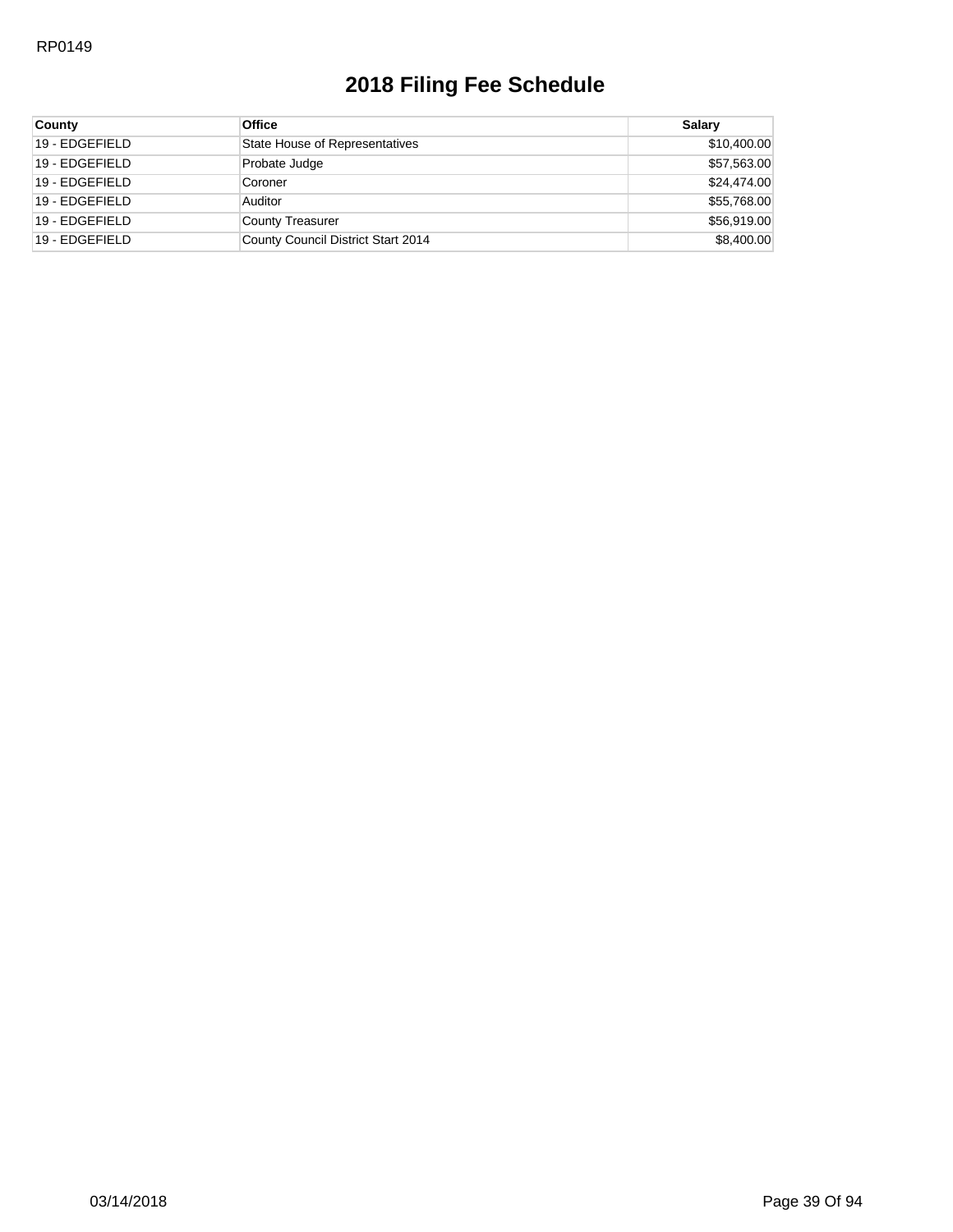| <b>Filing Fee</b> |
|-------------------|
| \$208.00          |
| \$2,302.52        |
| \$978.96          |
| \$2,230.72        |
| \$2,276.76        |
| \$168.00          |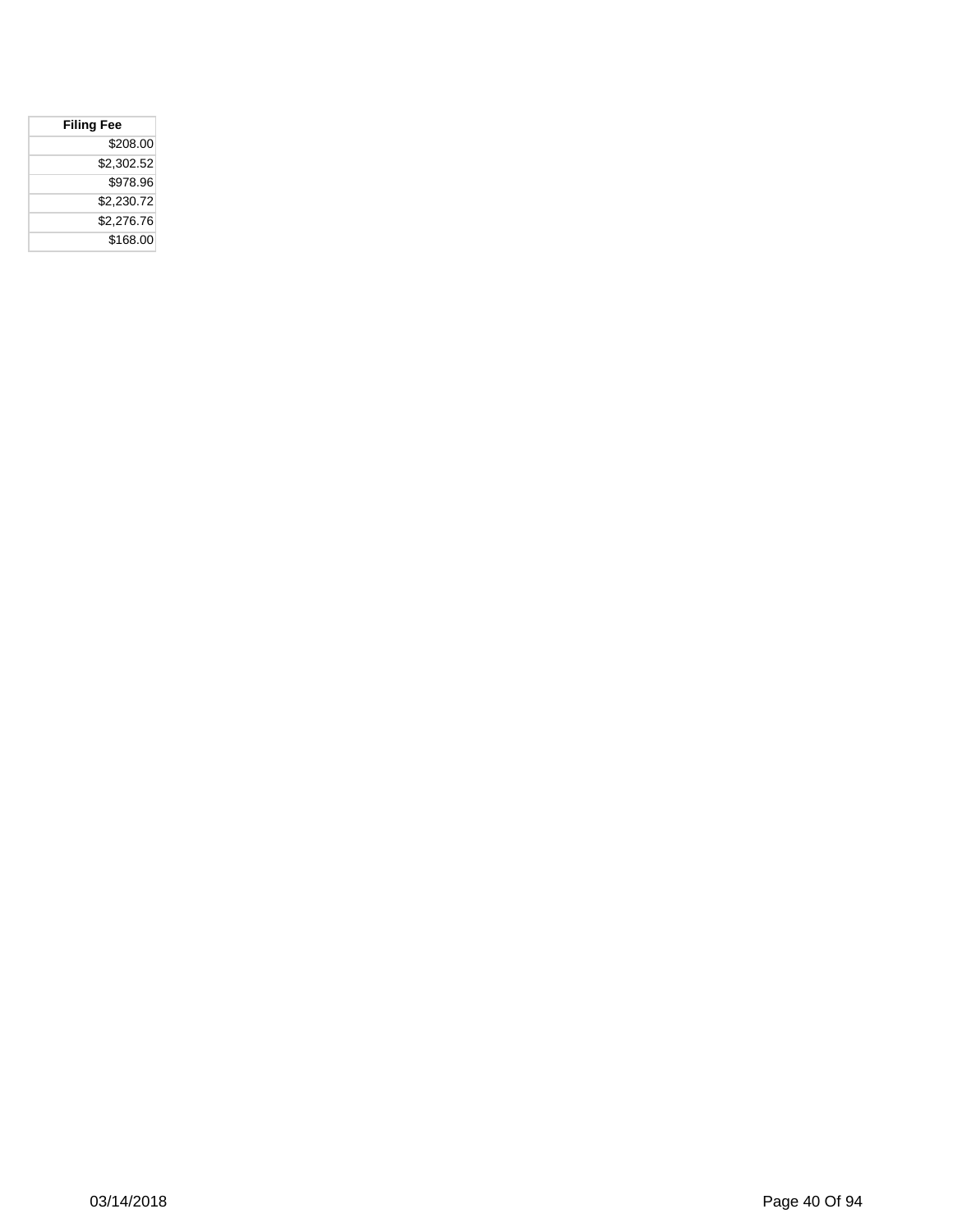| <b>County</b>  | <b>Office</b>                      | Salarv      |
|----------------|------------------------------------|-------------|
| 20 - FAIRFIELD | State House of Representatives     | \$10,400.00 |
| 20 - FAIRFIELD | Probate Judge                      | \$54,402.81 |
| 20 - FAIRFIELD | Auditor                            | \$61,916.58 |
| 20 - FAIRFIELD | County Treasurer                   | \$61,916.58 |
| 20 - FAIRFIELD | County Council District Start 2014 | \$15,000.00 |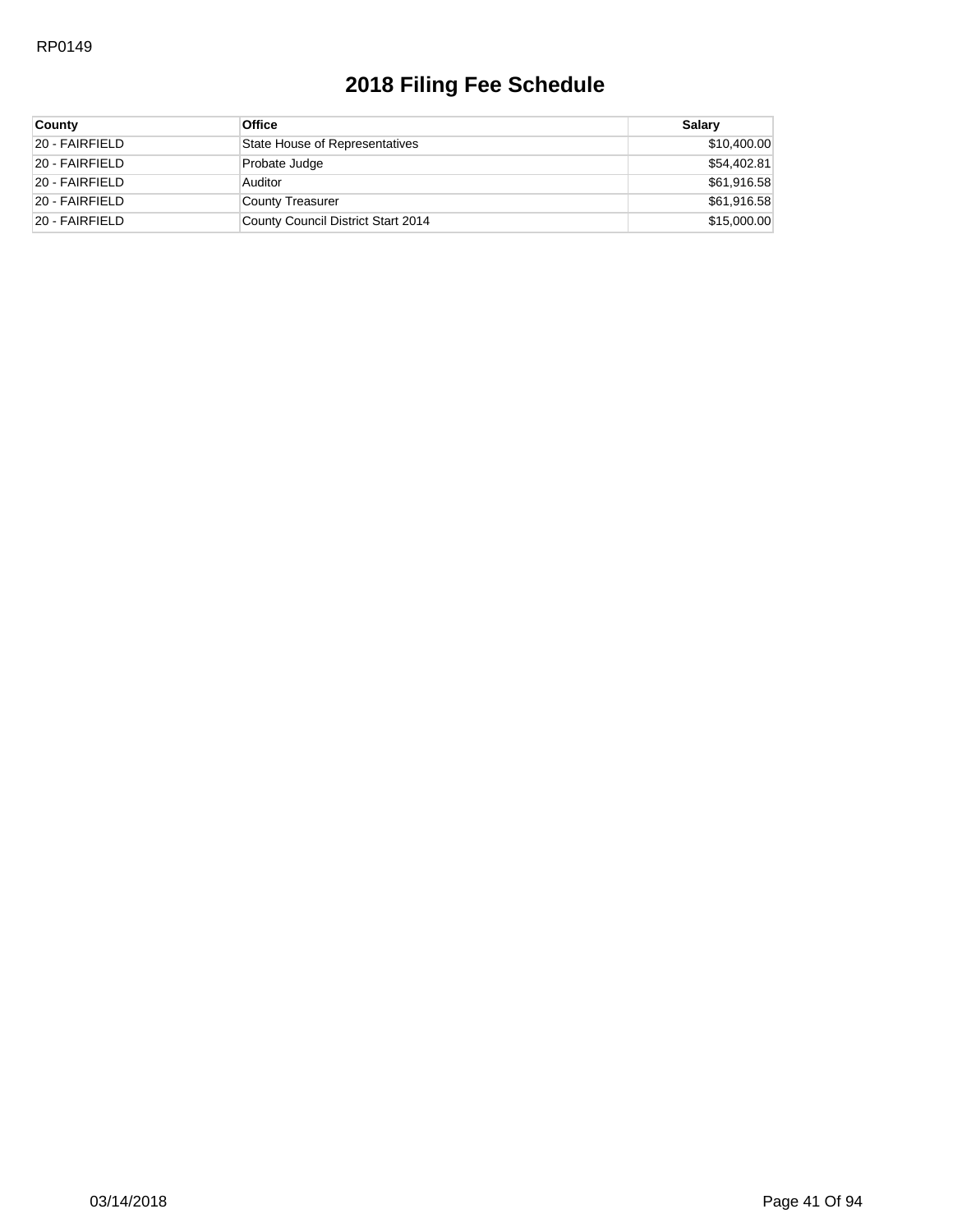| <b>Filing Fee</b> |            |
|-------------------|------------|
|                   | \$208.00   |
|                   | \$2,176.11 |
|                   | \$2,476.66 |
|                   | \$2,476.66 |
|                   | \$600.00   |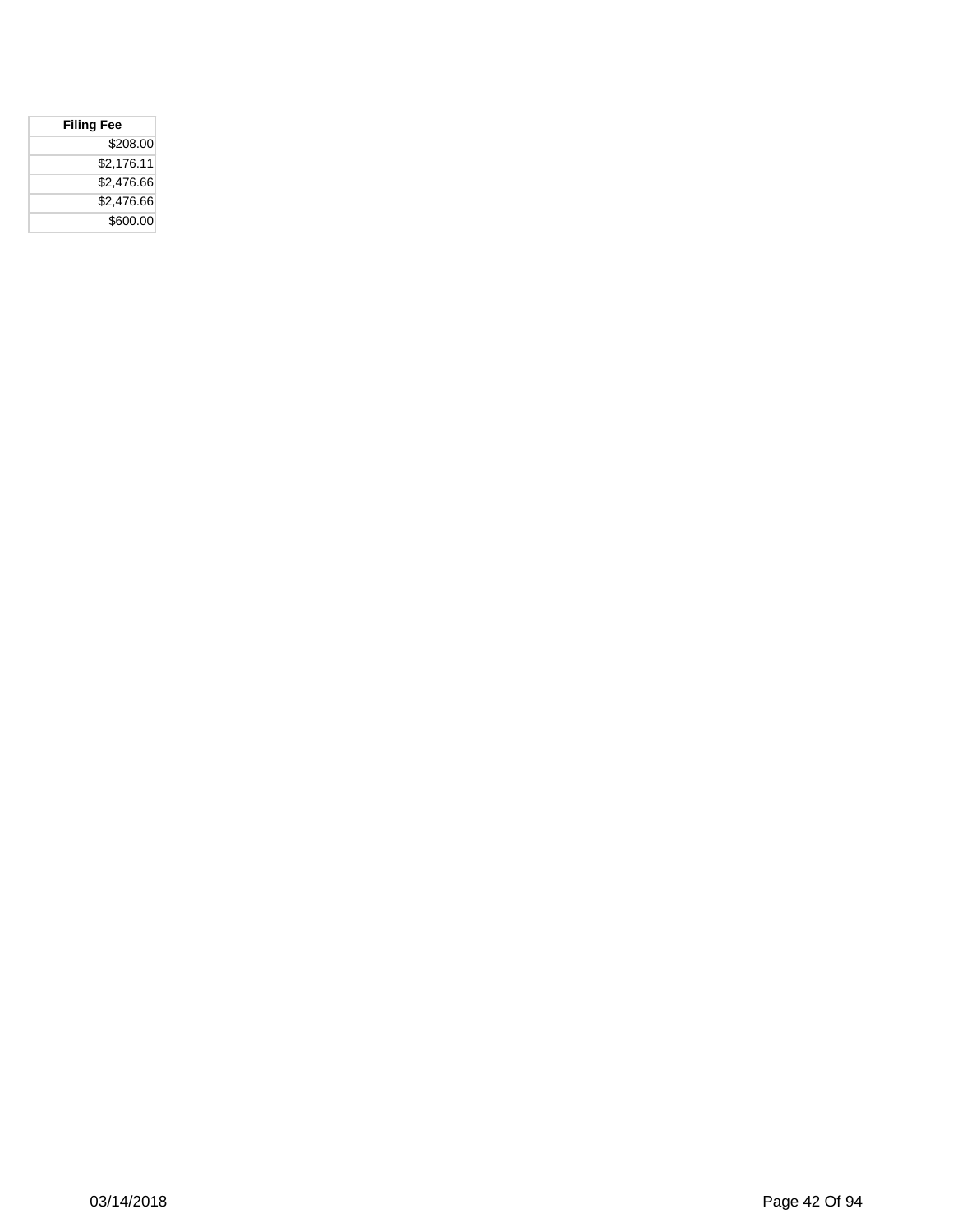| <b>County</b> | <b>Office</b>                      | <b>Salary</b> |
|---------------|------------------------------------|---------------|
| 21 - FLORENCE | State House of Representatives     | \$10,400.00   |
| 21 - FLORENCE | Probate Judge                      | \$94,535.00   |
| 21 - FLORENCE | Auditor                            | \$79,808.00   |
| 21 - FLORENCE | County Council District Start 2014 | \$16,126.00   |
| 21 - FLORENCE | City Council District (Partisan)   |               |
| 21 - FLORENCE | City Council at Large (Partisan)   |               |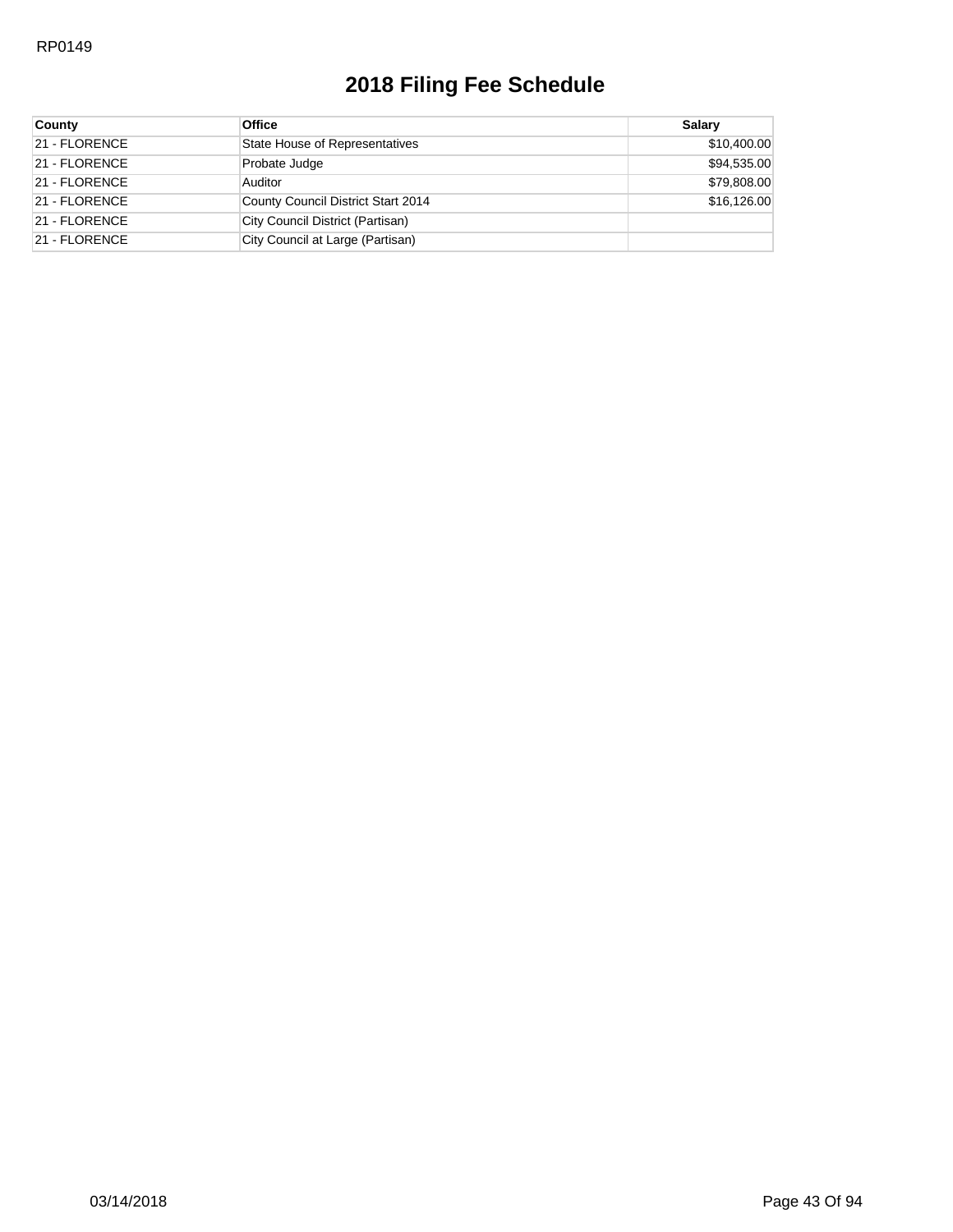| <b>Filing Fee</b> |
|-------------------|
| \$208.00          |
| \$3,781.40        |
| \$3.192.32        |
| \$645.04          |
| \$633.00          |
| \$633.00          |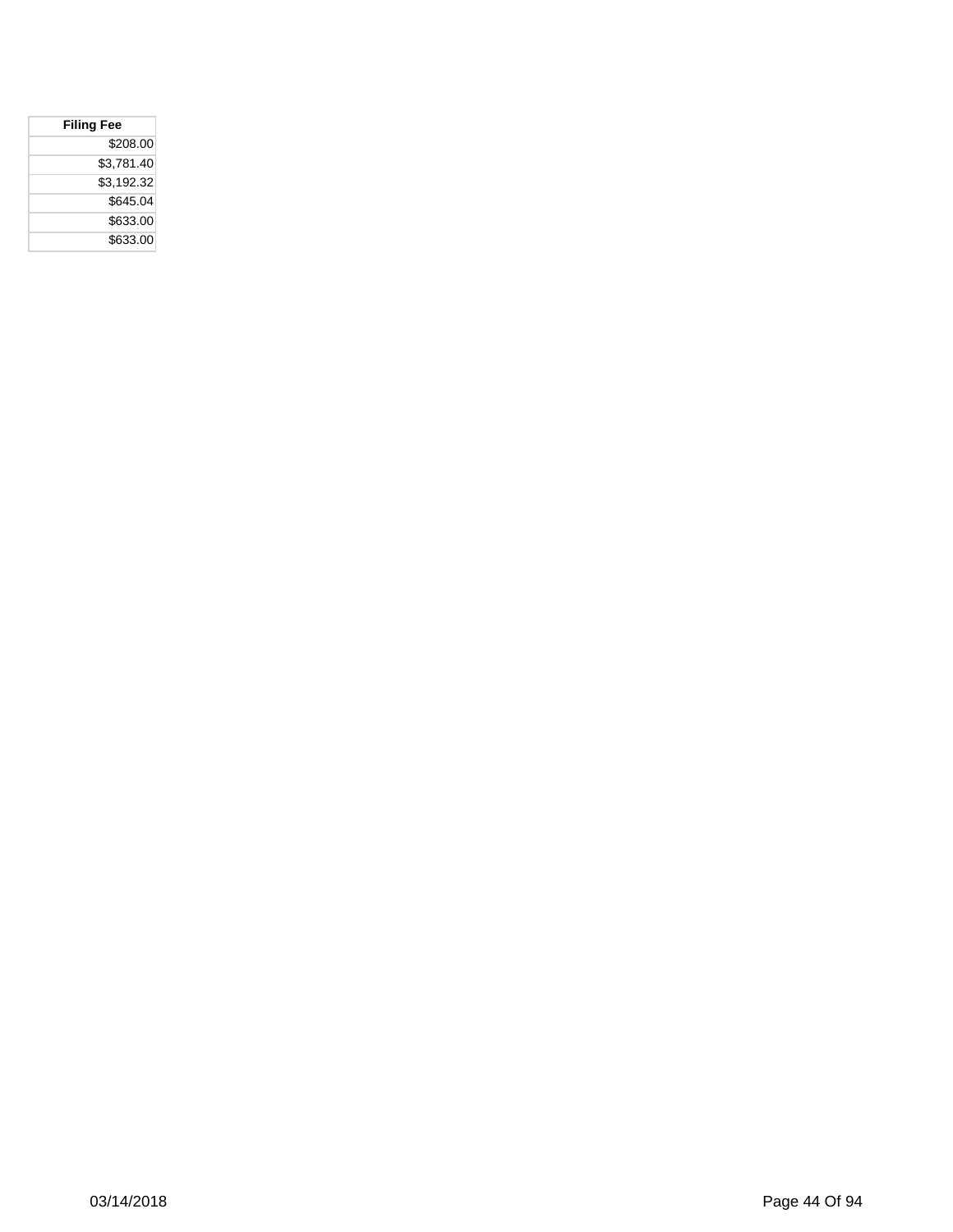| County          | Office                             | Salary      |
|-----------------|------------------------------------|-------------|
| 22 - GEORGETOWN | State House of Representatives     | \$10,400.00 |
| 22 - GEORGETOWN | County Council District Start 2014 | \$15,178,00 |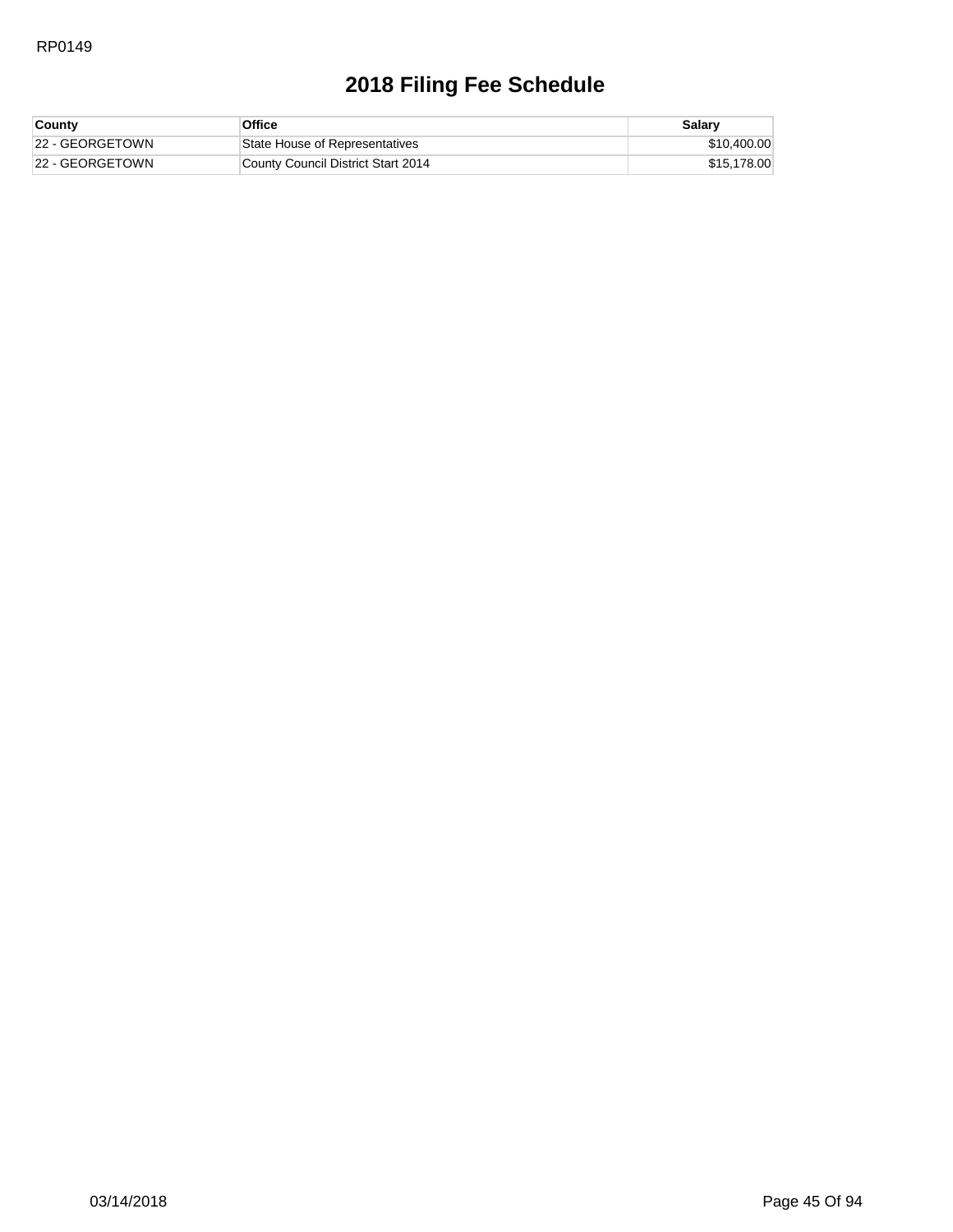| <b>Filing Fee</b> |  |
|-------------------|--|
| \$208.00          |  |
| \$607.12          |  |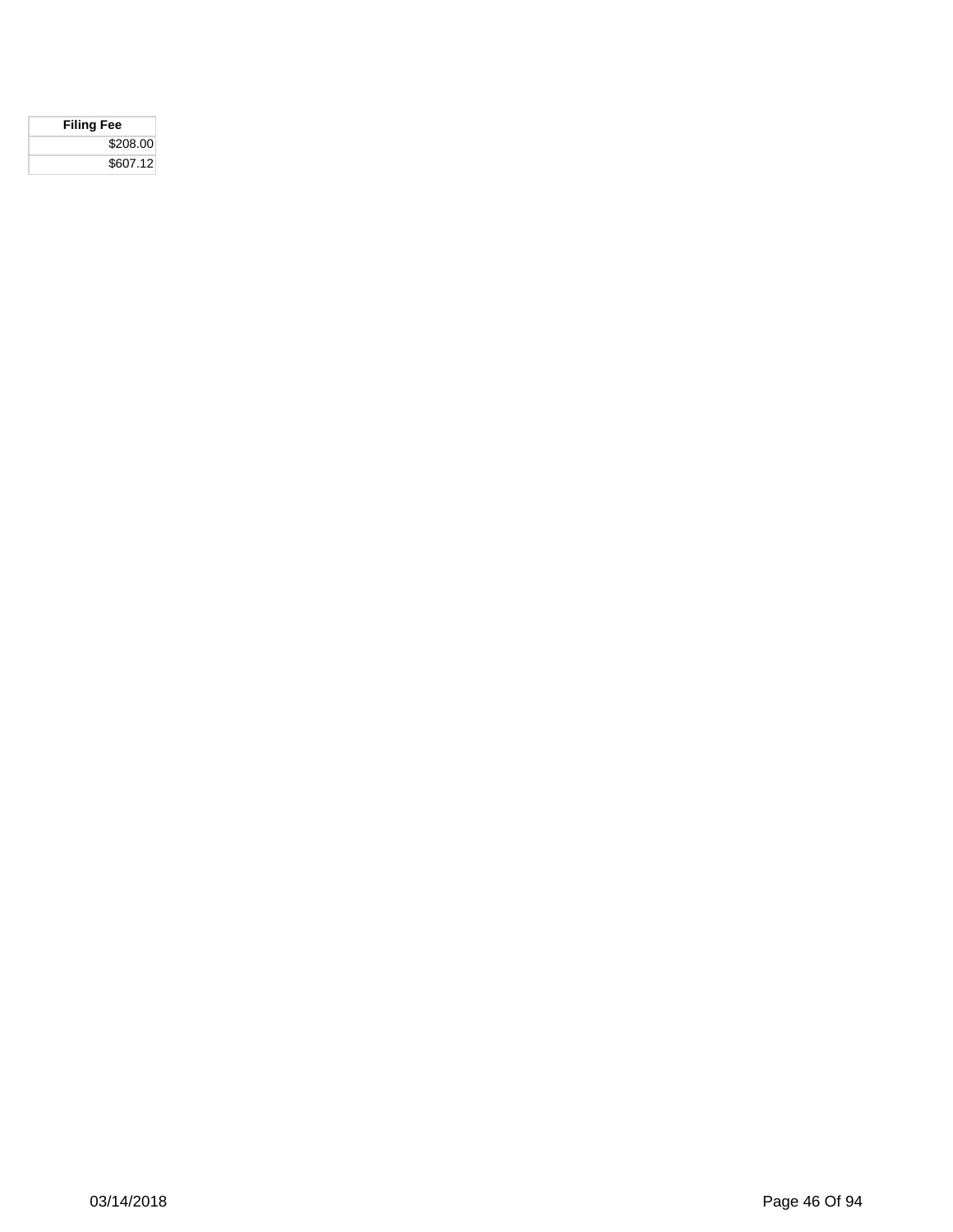| <b>County</b>   | <b>Office</b>                         | Salary       |
|-----------------|---------------------------------------|--------------|
| 23 - GREENVILLE | State House of Representatives        | \$10,400.00  |
| 23 - GREENVILLE | Probate Judge                         | \$148,872.00 |
| 23 - GREENVILLE | Auditor                               | \$128,675.23 |
| 23 - GREENVILLE | <b>County Treasurer</b>               | \$128,675.23 |
| 23 - GREENVILLE | County Council District Start 2014    | \$29,775.87  |
| 23 - GREENVILLE | School Board District (Partisan) 2012 | \$11,649.75  |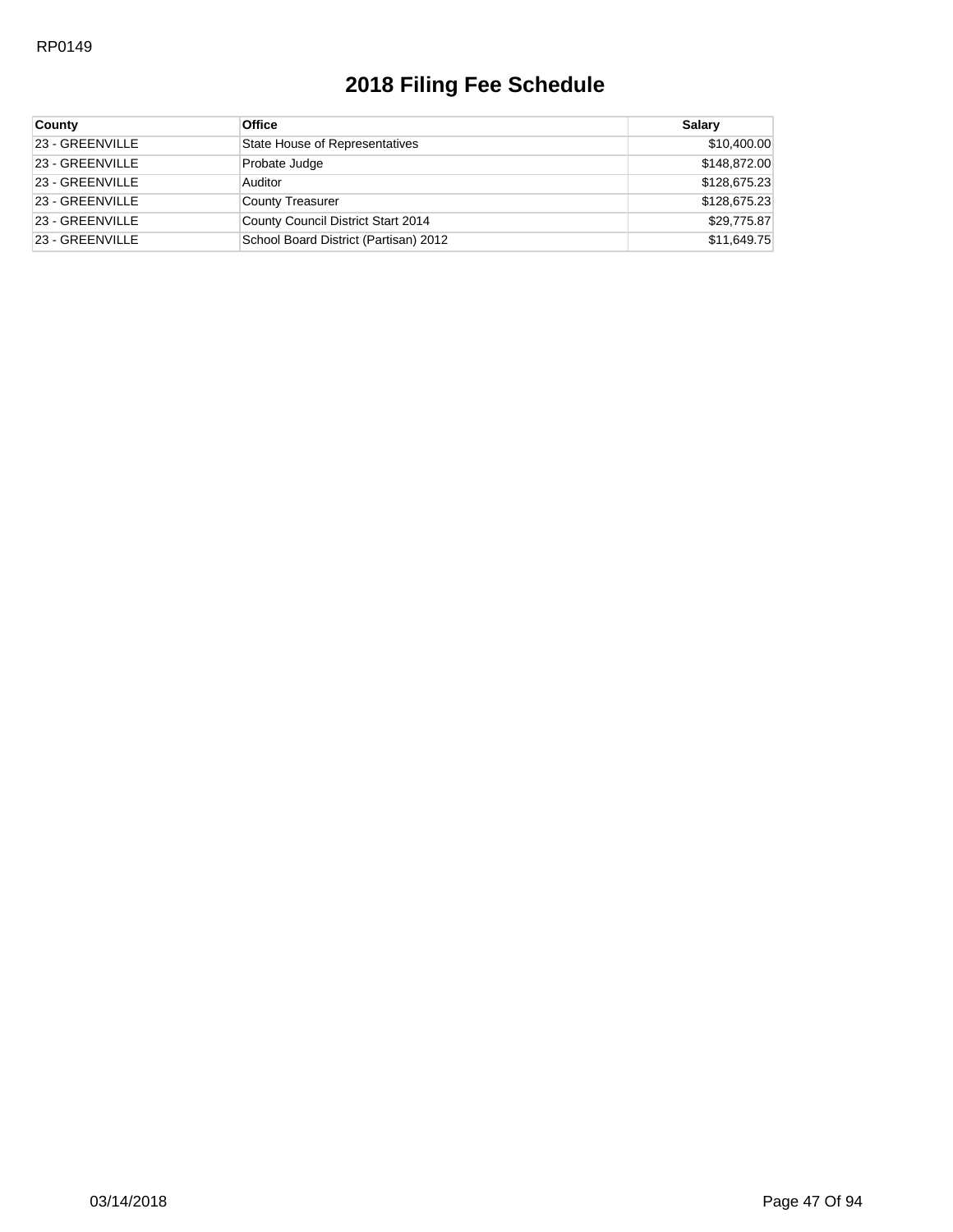| <b>Filing Fee</b> |  |
|-------------------|--|
| \$208.00          |  |
| \$5,954.88        |  |
| \$5,147.01        |  |
| \$5.147.01        |  |
| \$1,191.03        |  |
| \$465.99          |  |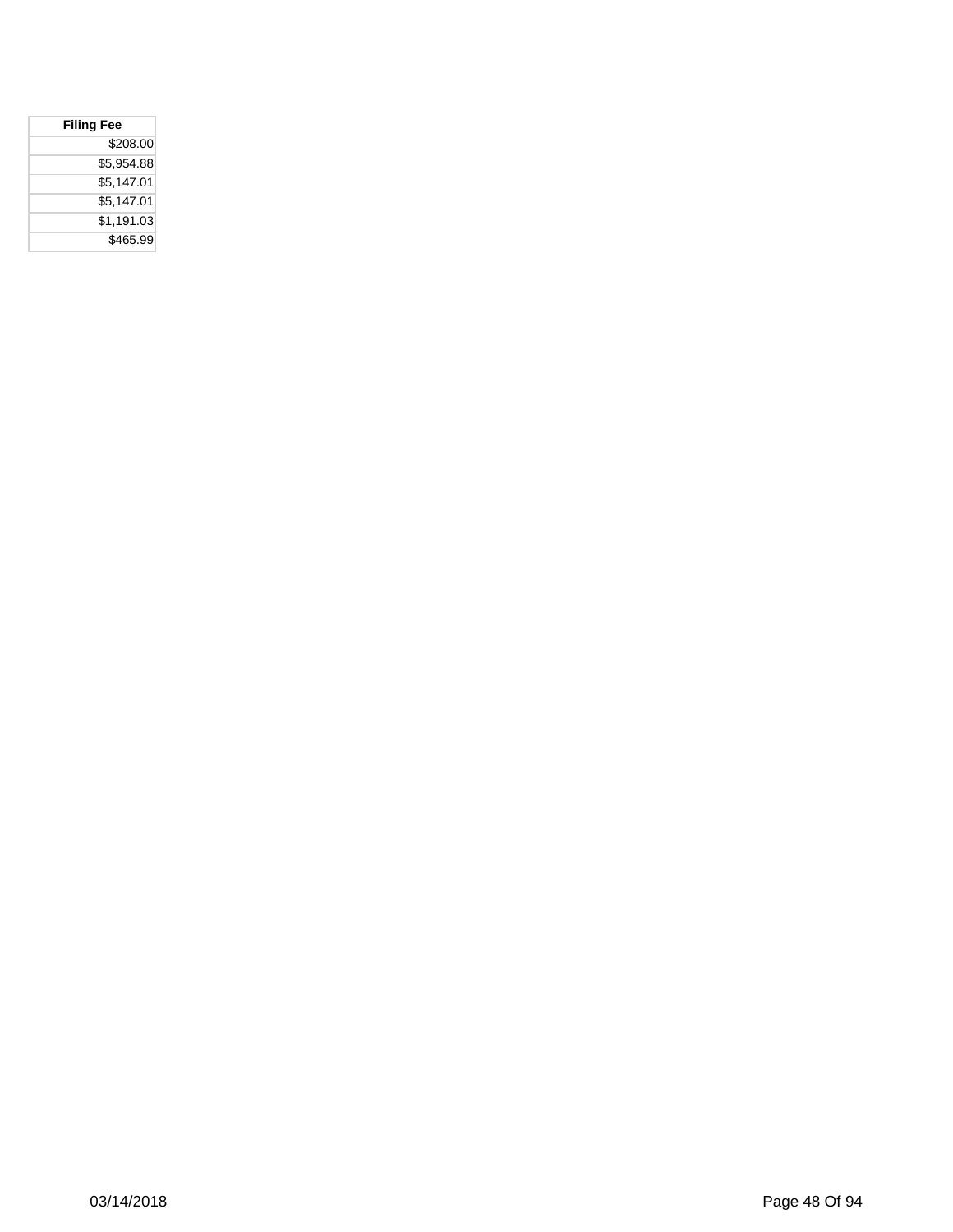| <b>County</b>  | Office                             | Salary      |
|----------------|------------------------------------|-------------|
| 24 - GREENWOOD | State House of Representatives     | \$10,400.00 |
| 24 - GREENWOOD | Probate Judge                      | \$56,343.11 |
| 24 - GREENWOOD | County Council District Start 2014 | \$8,240.00  |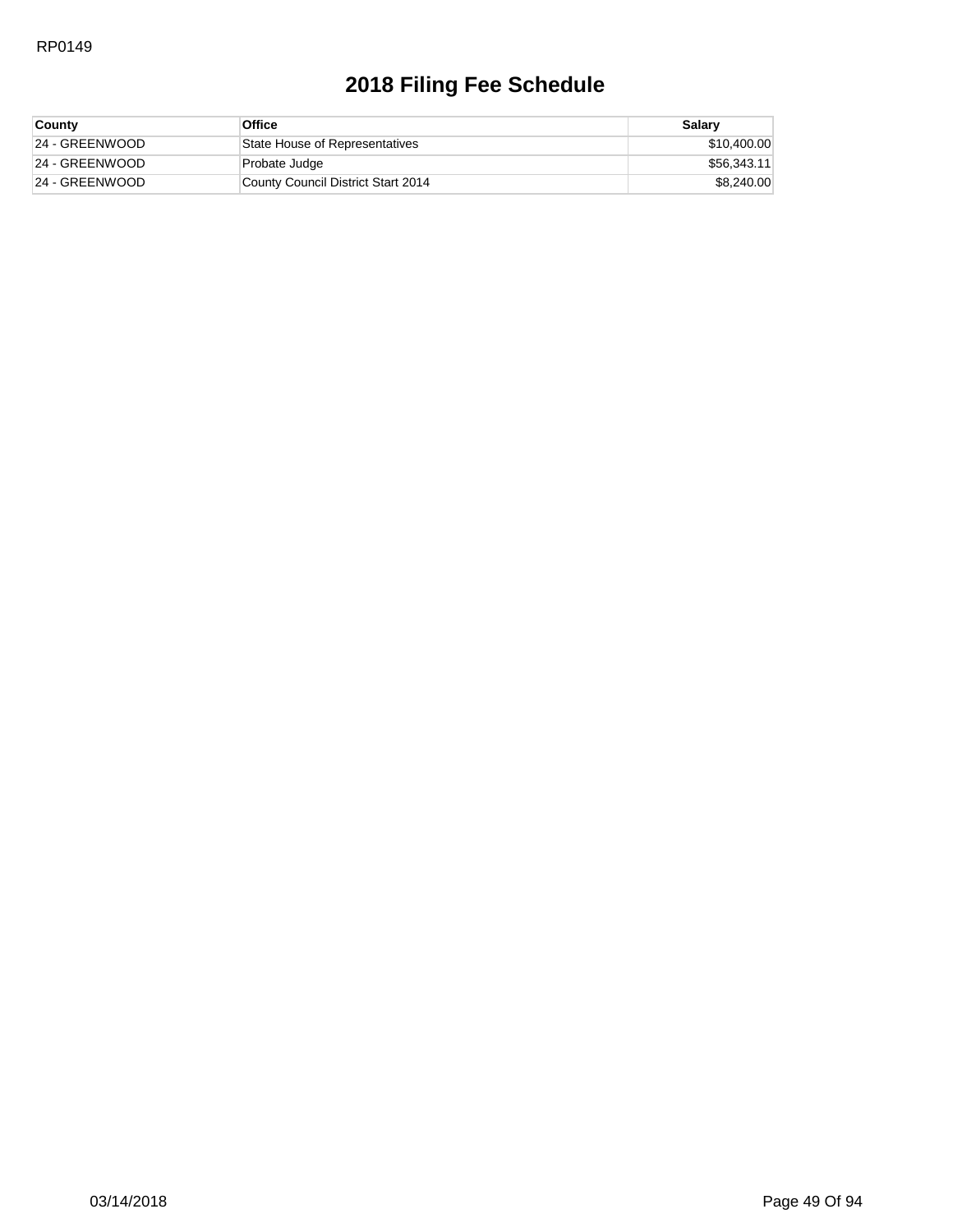| <b>Filing Fee</b> |  |
|-------------------|--|
| \$208.00          |  |
| \$2,253.72        |  |
| \$329.60          |  |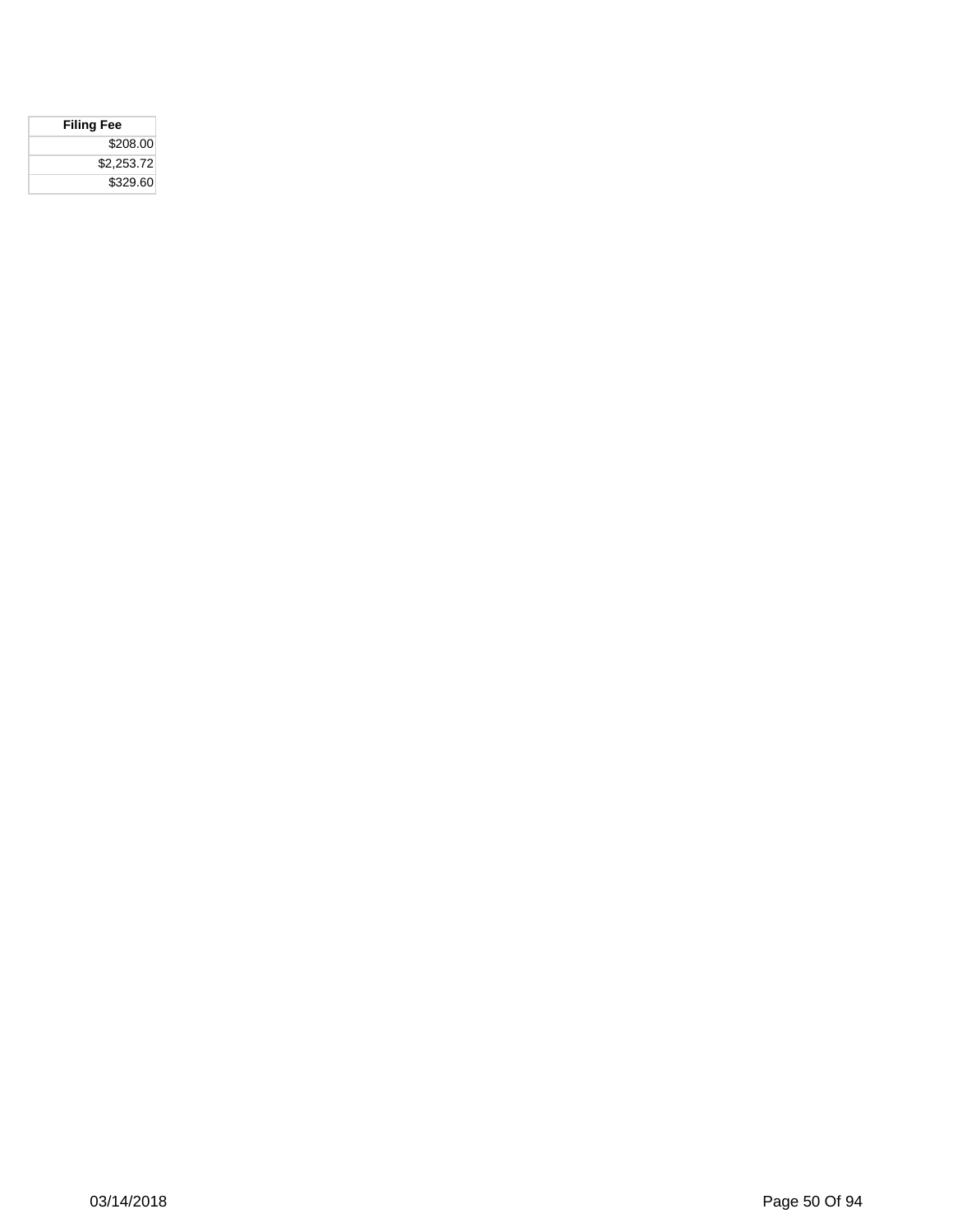| County       | <b>Office</b>                      | Salary      |
|--------------|------------------------------------|-------------|
| 25 - HAMPTON | State House of Representatives     | \$10,400.00 |
| 25 - HAMPTON | Sheriff                            | \$73,027.00 |
| 25 - HAMPTON | Probate Judge                      | \$57,861.00 |
| 25 - HAMPTON | Coroner                            | \$30,943.00 |
| 25 - HAMPTON | County Council At Large Start 2014 | \$7,078.00  |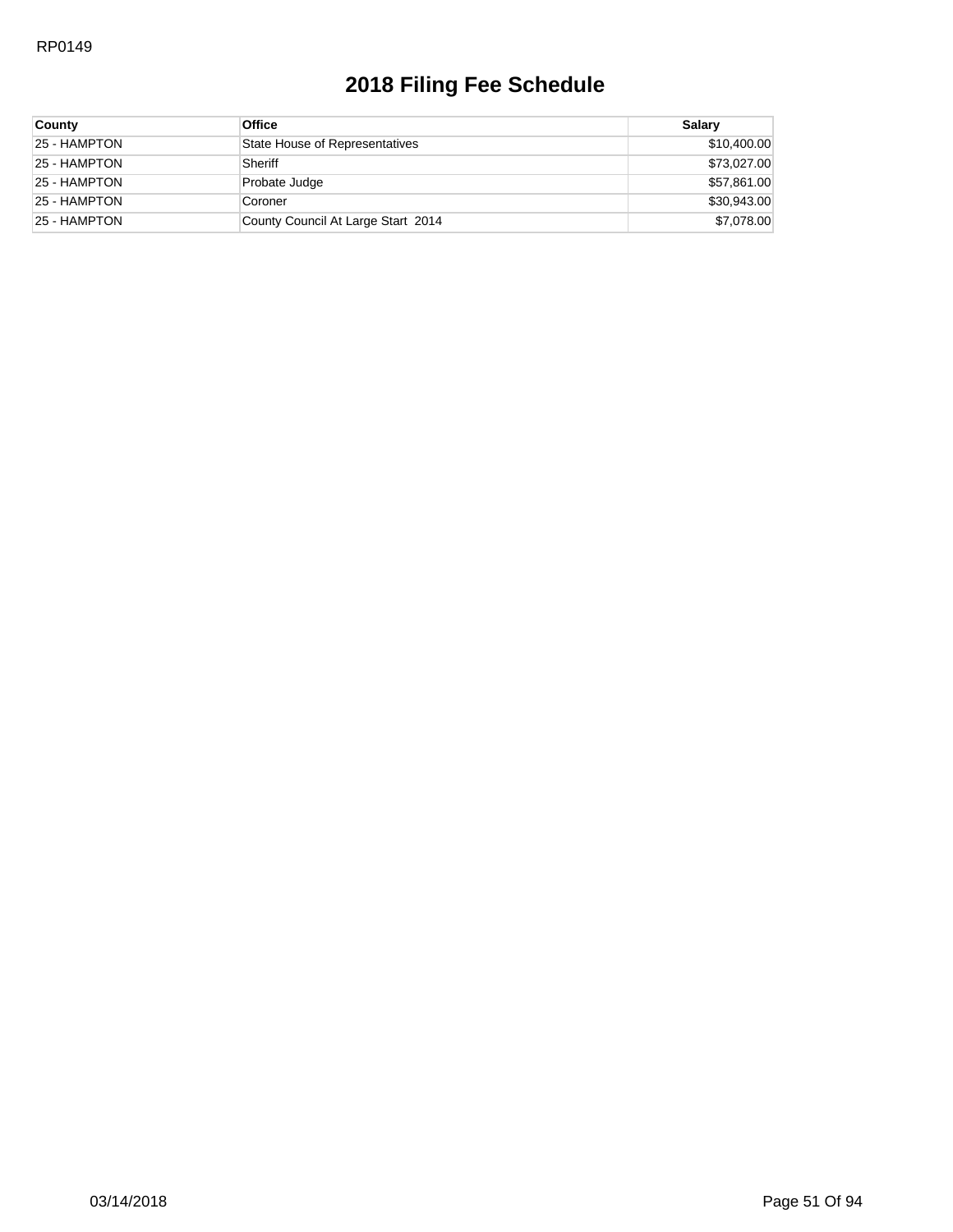| <b>Filing Fee</b> |  |
|-------------------|--|
| \$208.00          |  |
| \$2.921.08        |  |
| \$2,314.44        |  |
| \$1.237.72        |  |
| \$283.12          |  |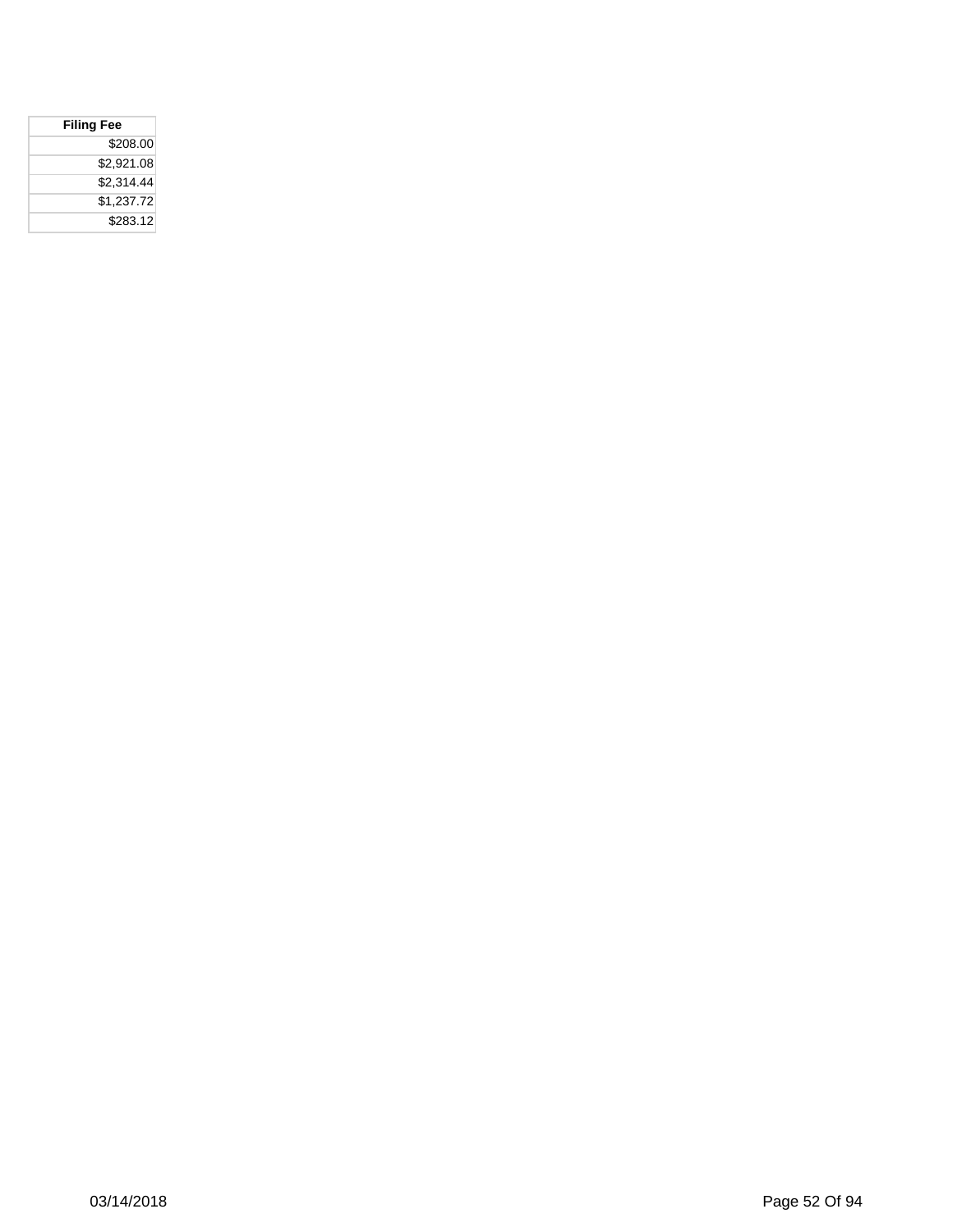| <b>County</b> | <b>Office</b>                         | Salarv       |
|---------------|---------------------------------------|--------------|
| 26 - HORRY    | State House of Representatives        | \$10,400.00  |
| 26 - HORRY    | Probate Judge                         | \$122,293.19 |
| 26 - HORRY    | County Council Chair                  | \$25,750.00  |
| 26 - HORRY    | County Council District Start 2014    | \$15,966.00  |
| 26 - HORRY    | School Board District (Partisan) 2014 | \$15,966.00  |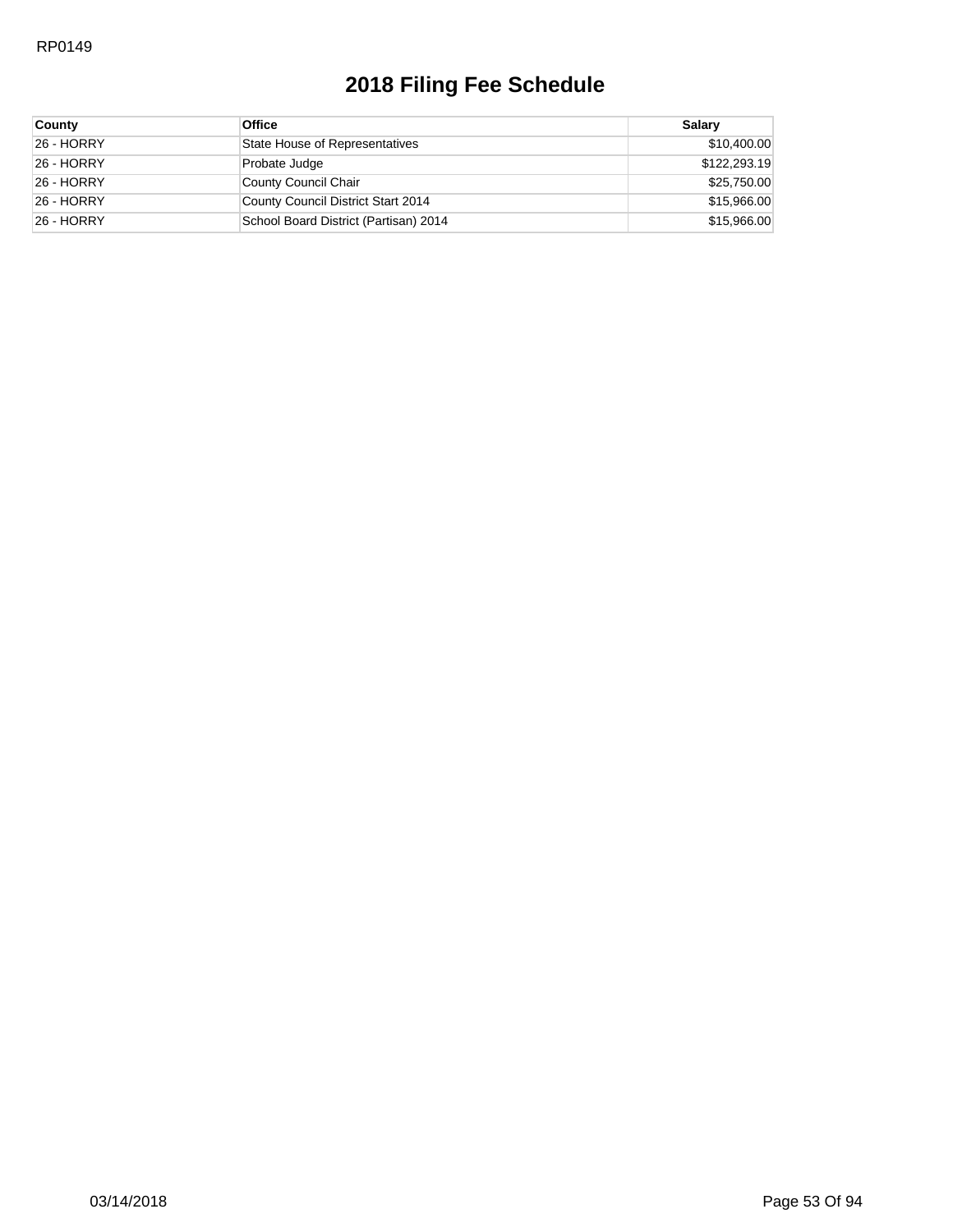| <b>Filing Fee</b> |  |
|-------------------|--|
| \$208.00          |  |
| \$4,891.73        |  |
| \$1,030.00        |  |
| \$638.64          |  |
| \$638.64          |  |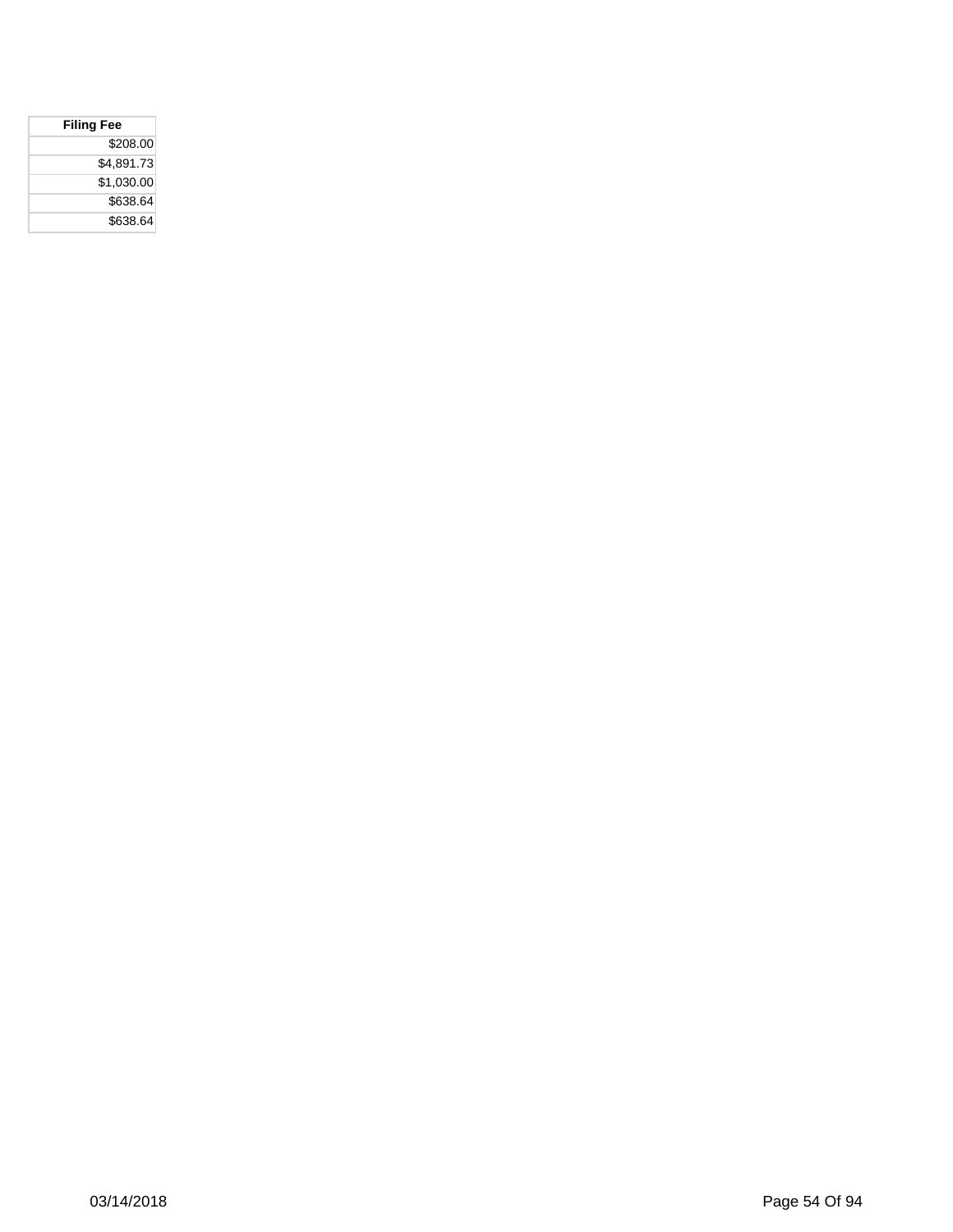| <b>County</b> | <b>Office</b>                      | Salary      |
|---------------|------------------------------------|-------------|
| 27 - JASPER   | State House of Representatives     | \$10,400.00 |
| 27 - JASPER   | Probate Judge                      | \$60,492.30 |
| 27 - JASPER   | Auditor                            | \$59,414.67 |
| 27 - JASPER   | County Treasurer                   | \$59,414.67 |
| 27 - JASPER   | County Council At Large Start 2014 | \$16,300.00 |
| 27 - JASPER   | County Council District Start 2014 | \$16,300.00 |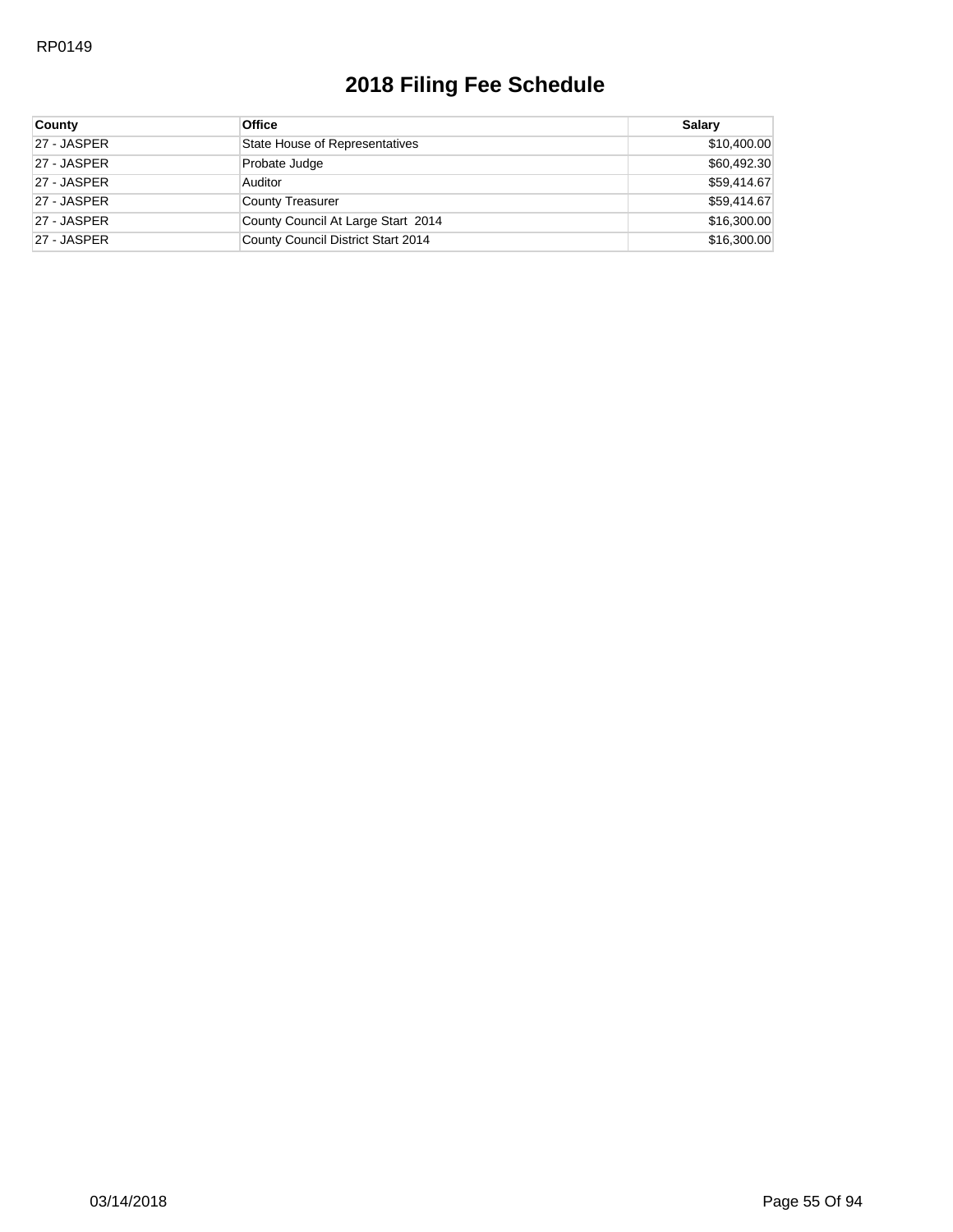| <b>Filing Fee</b> |  |
|-------------------|--|
| \$208.00          |  |
| \$2,419.69        |  |
| \$2,376.59        |  |
| \$2,376.59        |  |
| \$652.00          |  |
| \$652.00          |  |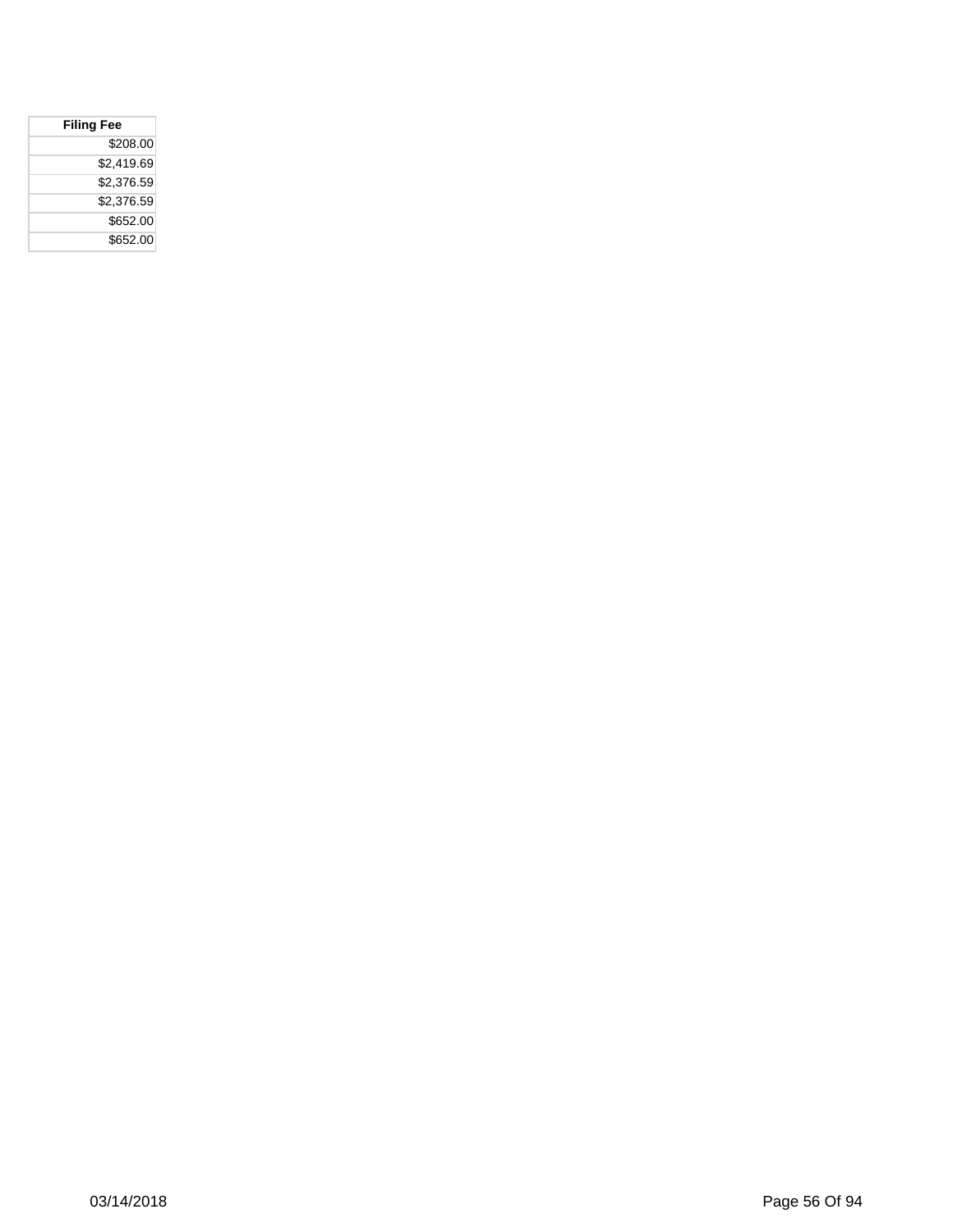| County       | <b>Office</b>                      | <b>Salary</b> |
|--------------|------------------------------------|---------------|
| 28 - KERSHAW | State House of Representatives     | \$10,400.00   |
| 28 - KERSHAW | Sheriff                            | \$78,026.00   |
| 28 - KERSHAW | Probate Judge                      | \$66,163.00   |
| 28 - KERSHAW | Coroner                            | \$37,814.00   |
| 28 - KERSHAW | Auditor                            | \$63,539.00   |
| 28 - KERSHAW | County Treasurer                   | \$66,337.00   |
| 28 - KERSHAW | County Council Chair               | \$16,363.00   |
| 28 - KERSHAW | County Council District Start 2014 | \$10,557.00   |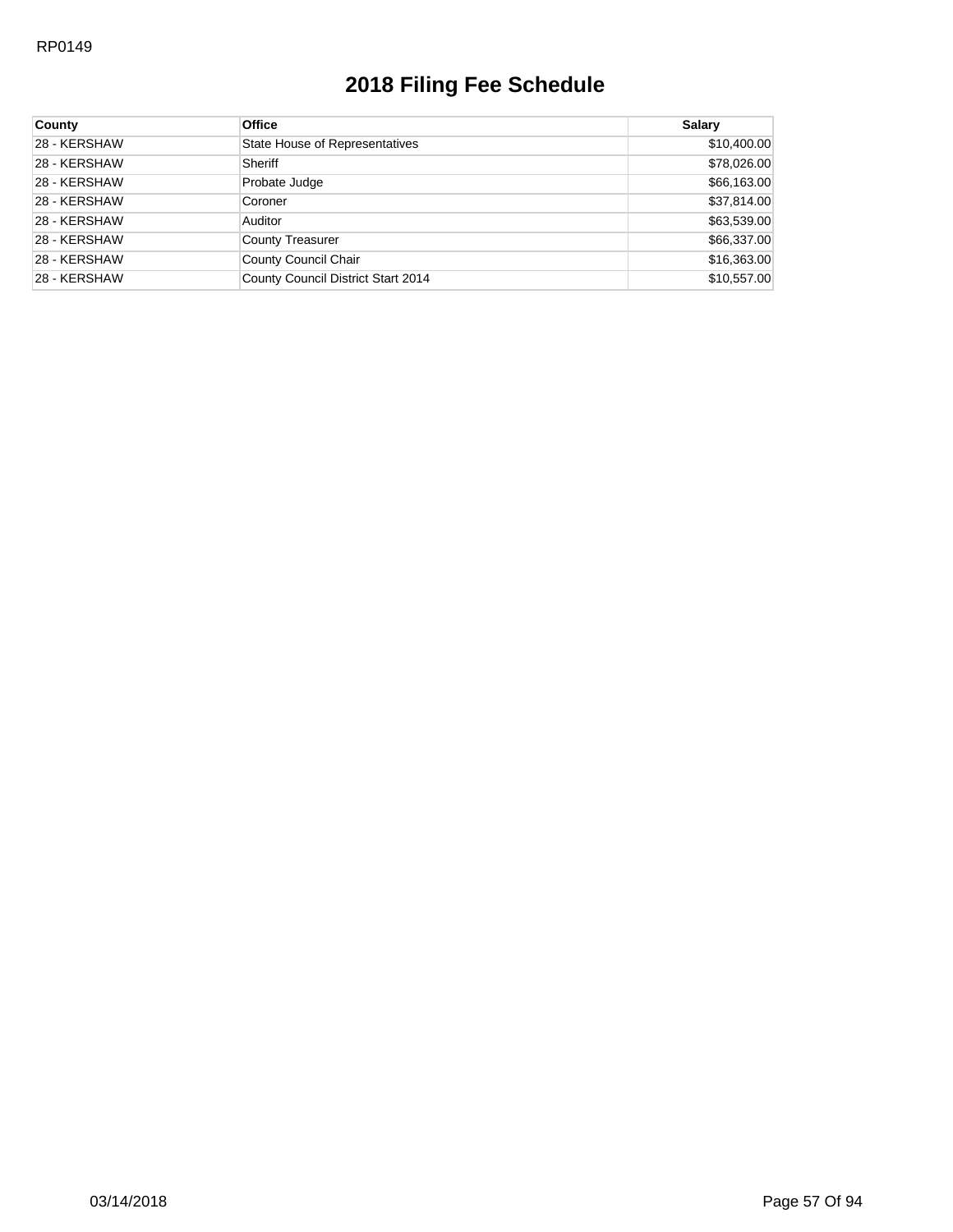| <b>Filing Fee</b> |          |
|-------------------|----------|
|                   | \$208.00 |
| \$3.121.04        |          |
| \$2.646.52        |          |
| \$1,512.56        |          |
| \$2.541.56        |          |
| \$2.653.48        |          |
|                   | \$654.52 |
|                   | \$422.28 |
|                   |          |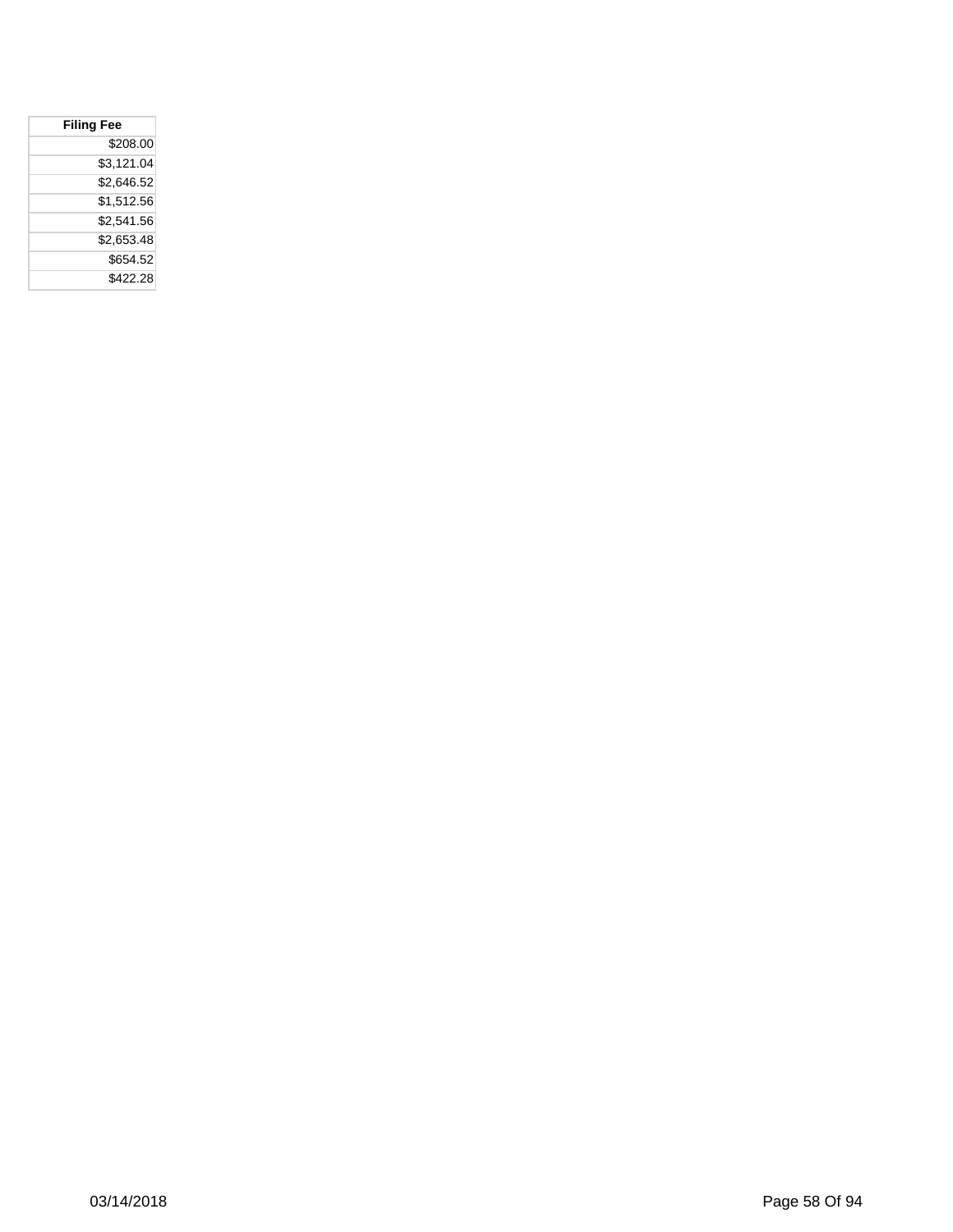| <b>County</b>   | <b>Office</b>                      | Salary      |
|-----------------|------------------------------------|-------------|
| 129 - LANCASTER | State House of Representatives     | \$10,400.00 |
| 129 - LANCASTER | Probate Judge                      | \$68,573.00 |
| 129 - LANCASTER | County Council District Start 2014 | \$11,000.00 |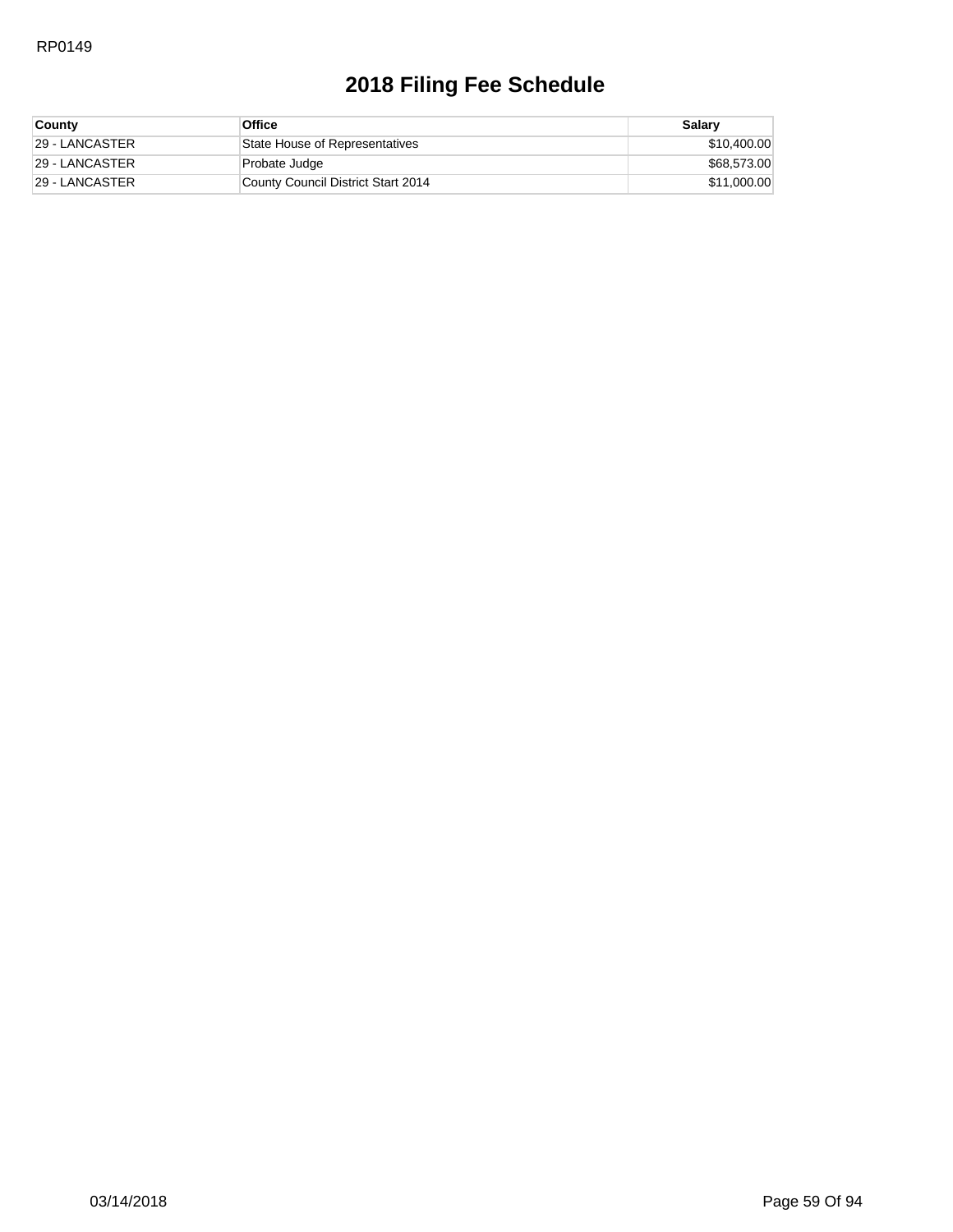| <b>Filing Fee</b> |  |
|-------------------|--|
| \$208.00          |  |
| \$2,742.92        |  |
| \$440.00          |  |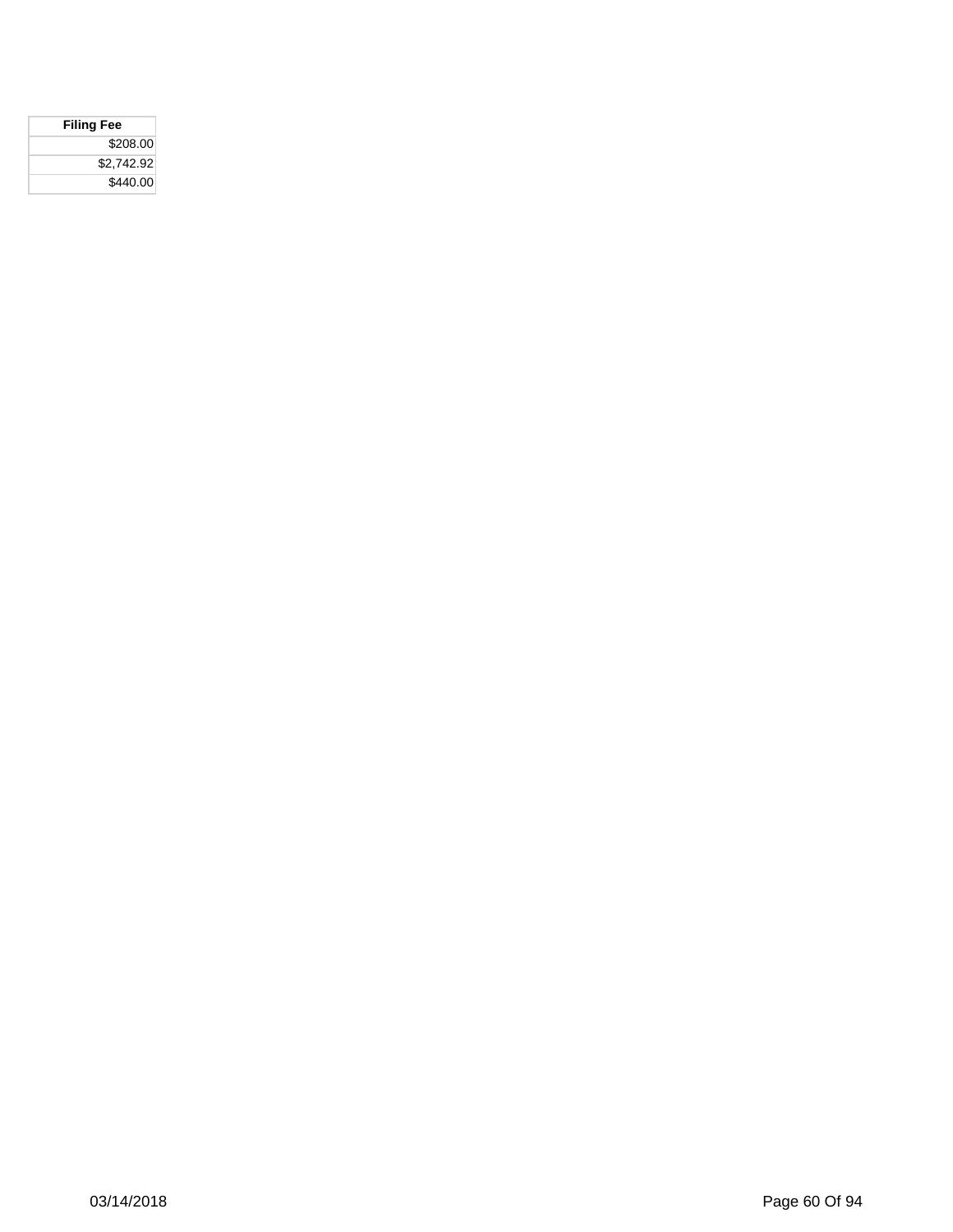| <b>County</b> | <b>Office</b>                      | Salary      |
|---------------|------------------------------------|-------------|
| 30 - LAURENS  | State House of Representatives     | \$10,400.00 |
| 30 - LAURENS  | Probate Judge                      | \$63,575.69 |
| 30 - LAURENS  | Auditor                            | \$64,004.21 |
| 30 - LAURENS  | County Treasurer                   | \$64,687.41 |
| 30 - LAURENS  | County Council District Start 2014 | \$9,788.00  |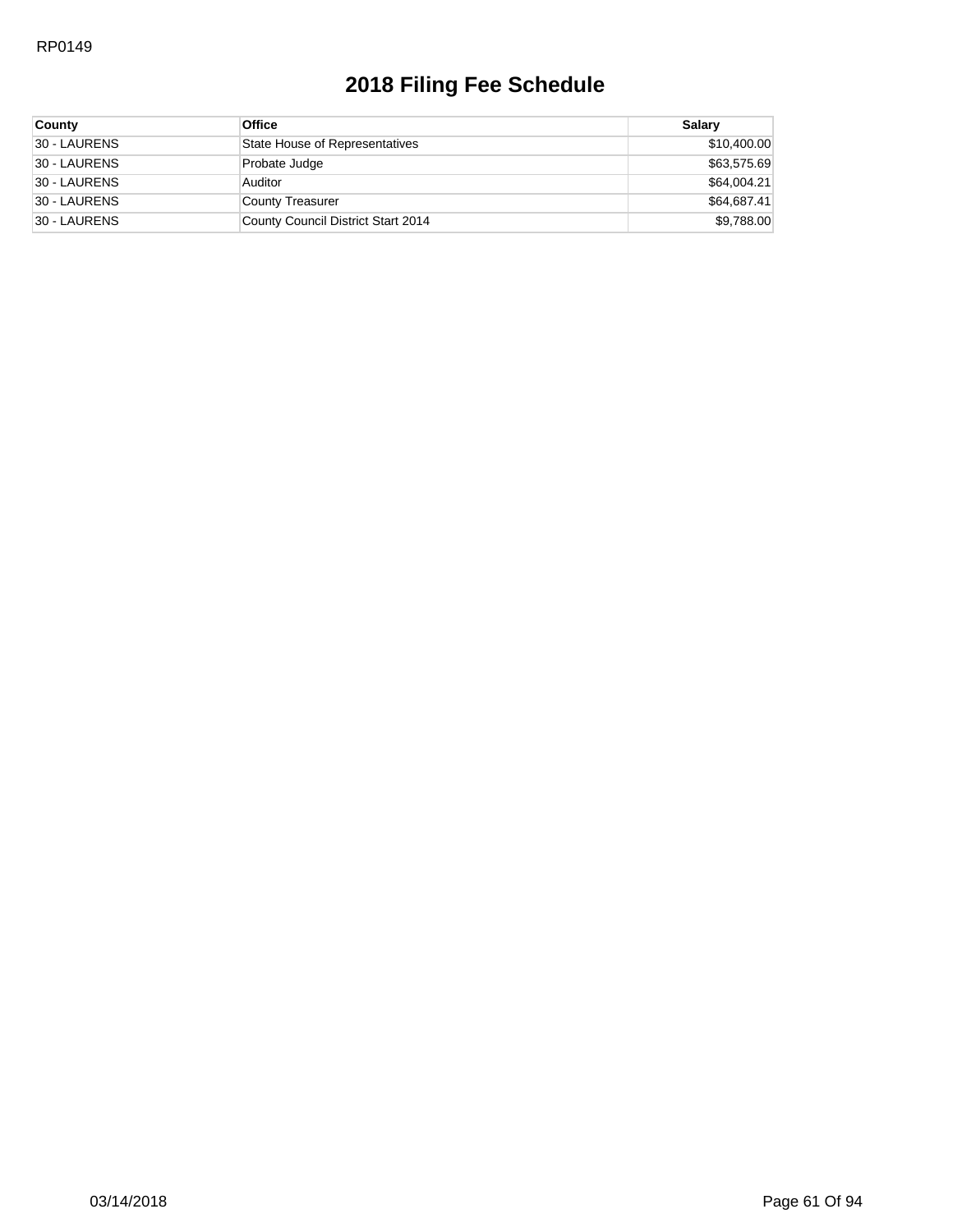| <b>Filing Fee</b> |  |
|-------------------|--|
| \$208.00          |  |
| \$2,543.03        |  |
| \$2,560.17        |  |
| \$2,587.50        |  |
| \$391.52          |  |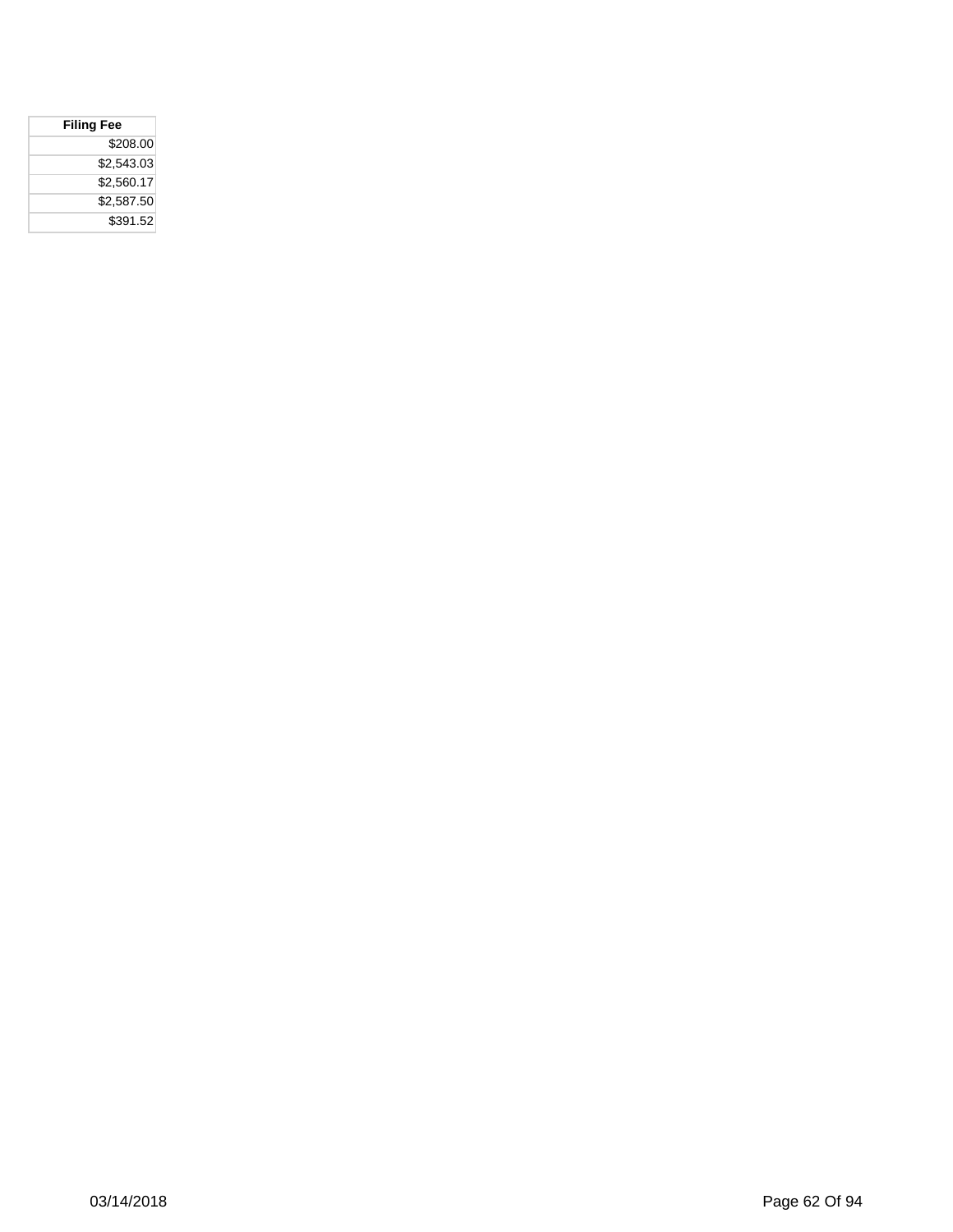| <b>County</b> | <b>Office</b>                         | Salarv      |
|---------------|---------------------------------------|-------------|
| 31 - LEE      | State House of Representatives        | \$10,400.00 |
| 31 - LEE      | Auditor                               | \$63,818.70 |
| 31 - LEE      | County Treasurer                      | \$57,103.68 |
| 31 - LEE      | County Council District Start 2014    | \$14,465.10 |
| 31 - LEE      | School Board District (Partisan) 2014 | \$3,600.00  |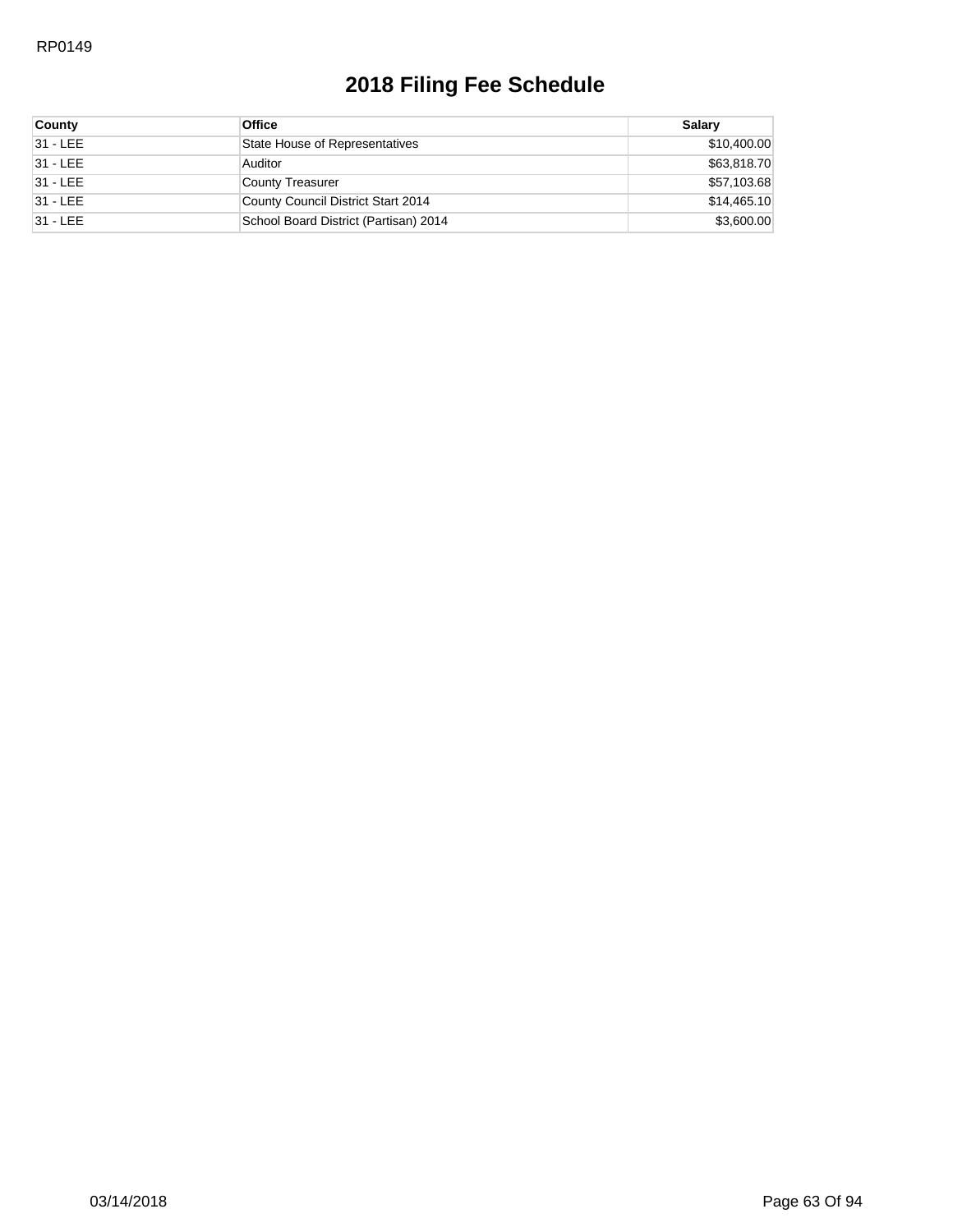| <b>Filing Fee</b> |  |
|-------------------|--|
| \$208.00          |  |
| \$2,552.75        |  |
| \$2,284.15        |  |
| \$578.60          |  |
| \$144.00          |  |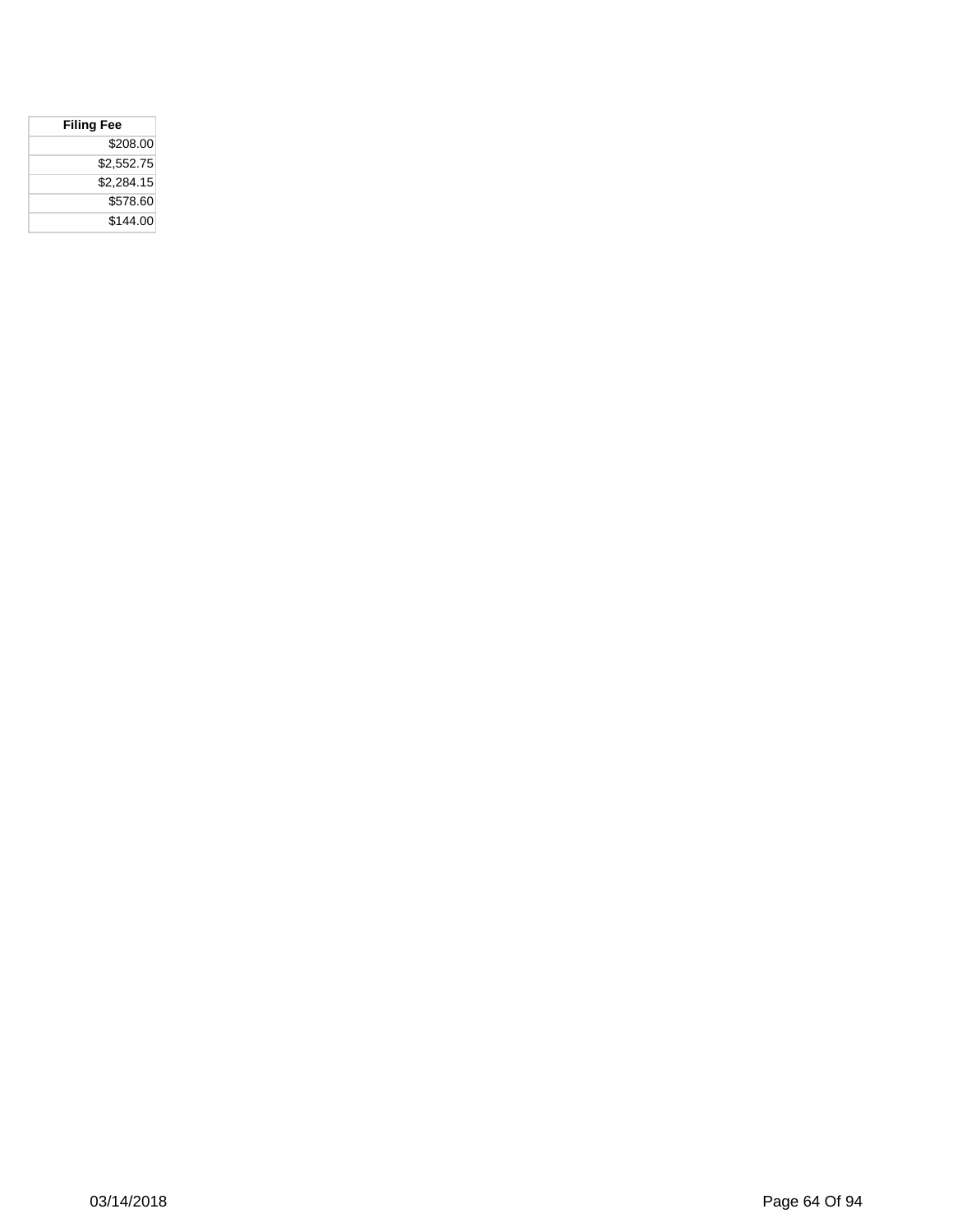| <b>County</b>  | <b>Office</b>                      | Salarv      |
|----------------|------------------------------------|-------------|
| 32 - LEXINGTON | State House of Representatives     | \$10,400.00 |
| 32 - LEXINGTON | Probate Judge                      | \$99,469.18 |
| 32 - LEXINGTON | County Council District Start 2014 | \$18,040,00 |
| 32 - LEXINGTON | Town Council                       |             |
| 32 - LEXINGTON | Town Council 2017                  |             |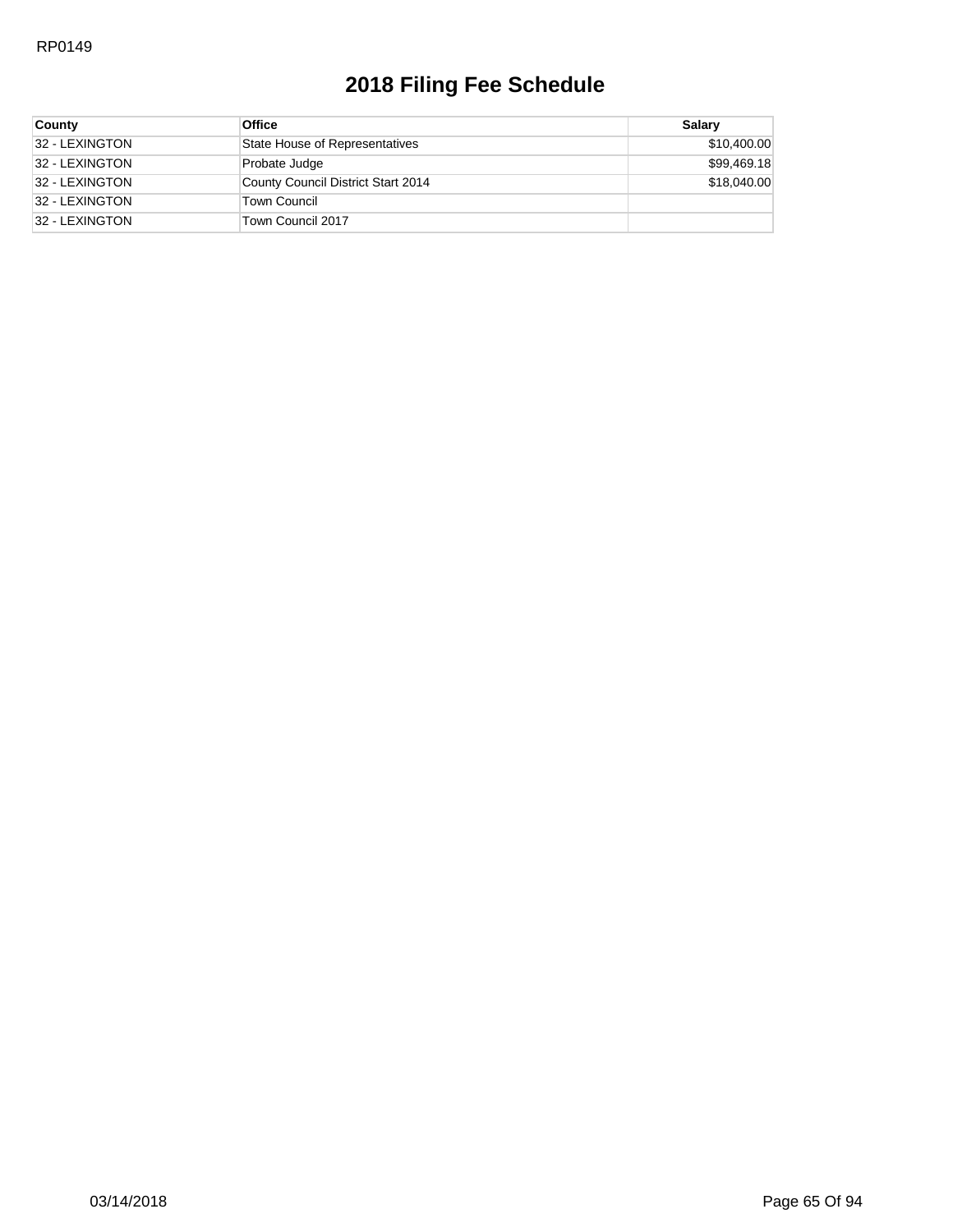| <b>Filing Fee</b> |  |
|-------------------|--|
| \$208.00          |  |
| \$3,978.77        |  |
| \$721.60          |  |
| \$0.00            |  |
| \$0.00            |  |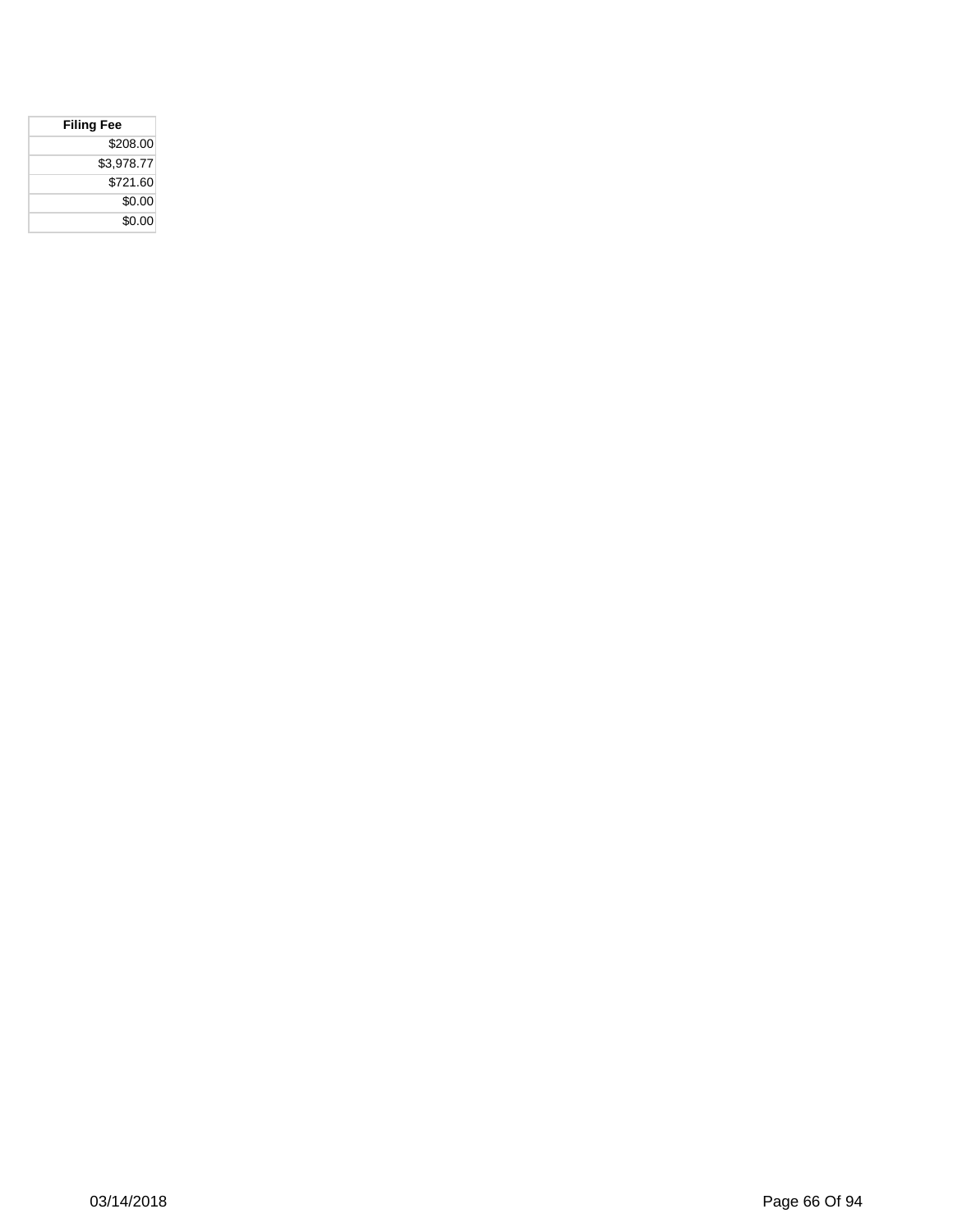| <b>County</b>  | <b>Office</b>                      | Salary      |
|----------------|------------------------------------|-------------|
| 33 - MCCORMICK | State House of Representatives     | \$10,400.00 |
| 33 - MCCORMICK | Probate Judge                      | \$40,132.00 |
| 33 - MCCORMICK | Auditor                            | \$45,703.00 |
| 33 - MCCORMICK | County Treasurer                   | \$48,039.00 |
| 33 - MCCORMICK | County Council District Start 2014 | \$6,749.00  |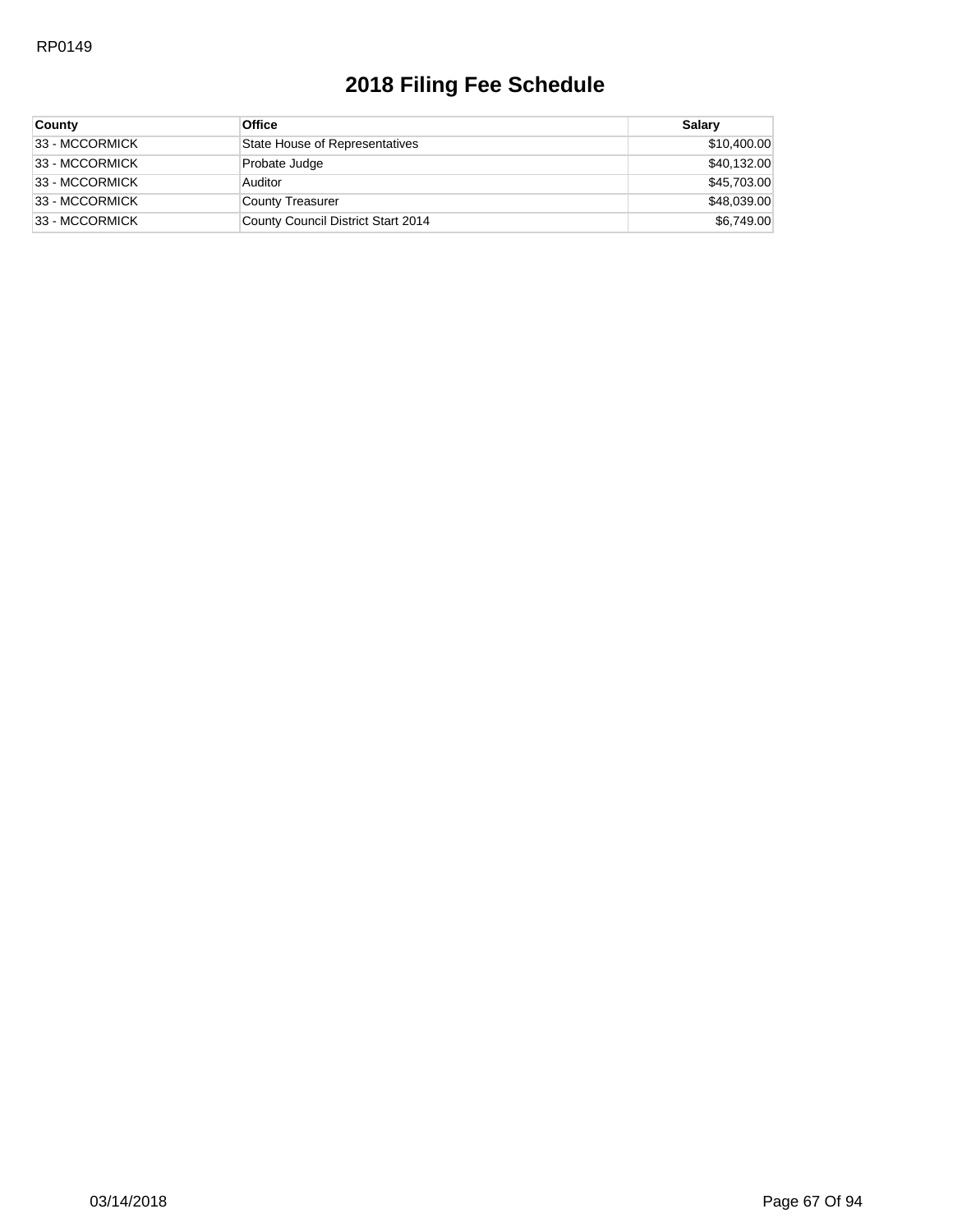| <b>Filing Fee</b> |            |
|-------------------|------------|
|                   | \$208.00   |
|                   | \$1,605.28 |
|                   | \$1,828.12 |
|                   | \$1,921.56 |
|                   | \$269.96   |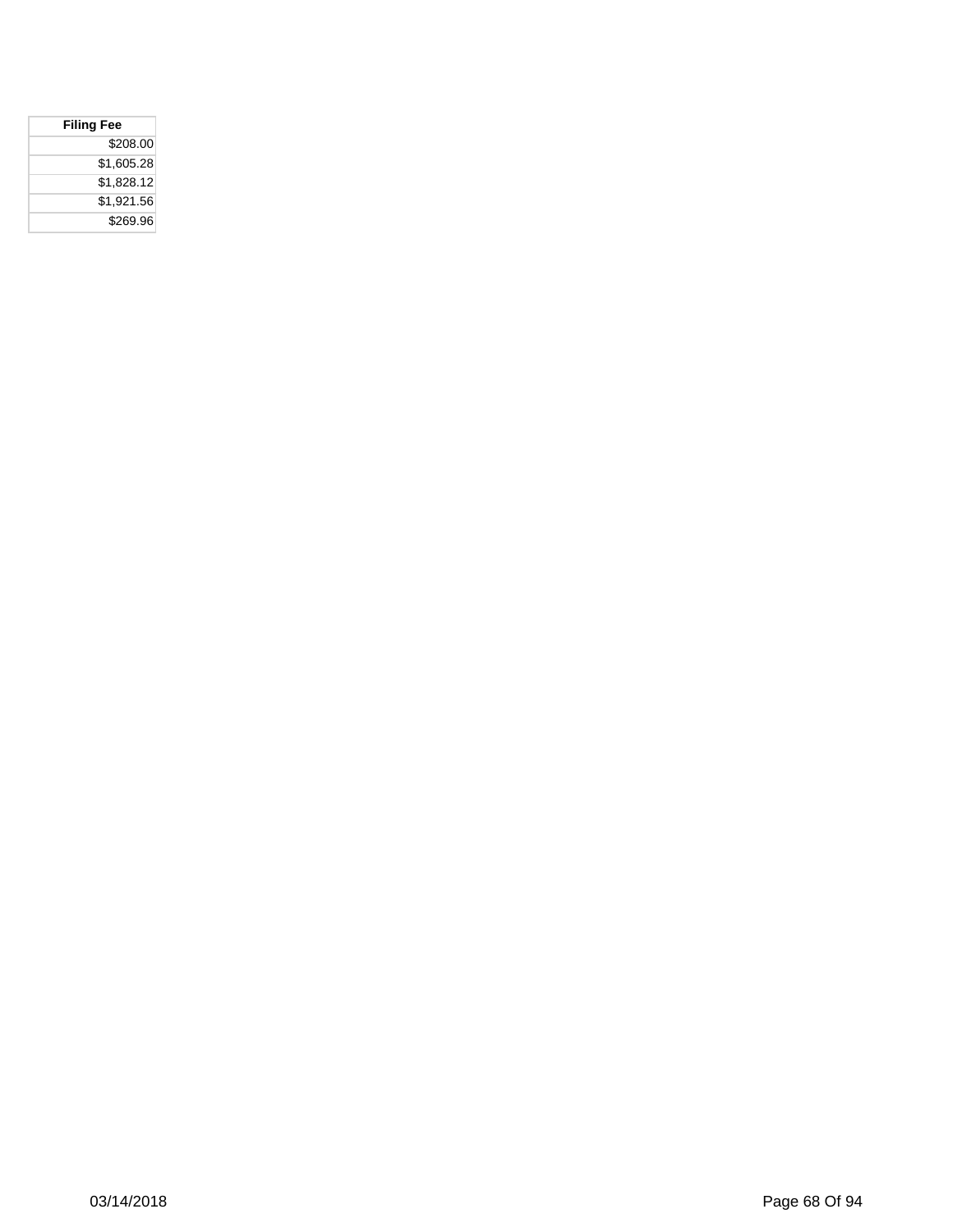| <b>County</b> | <b>Office</b>                      | Salarv      |
|---------------|------------------------------------|-------------|
| 34 - MARION   | State House of Representatives     | \$10,400.00 |
| 34 - MARION   | Auditor                            | \$55,972.42 |
| 34 - MARION   | County Treasurer                   | \$57,524.10 |
| 34 - MARION   | County Council District Start 2014 | \$10,452.36 |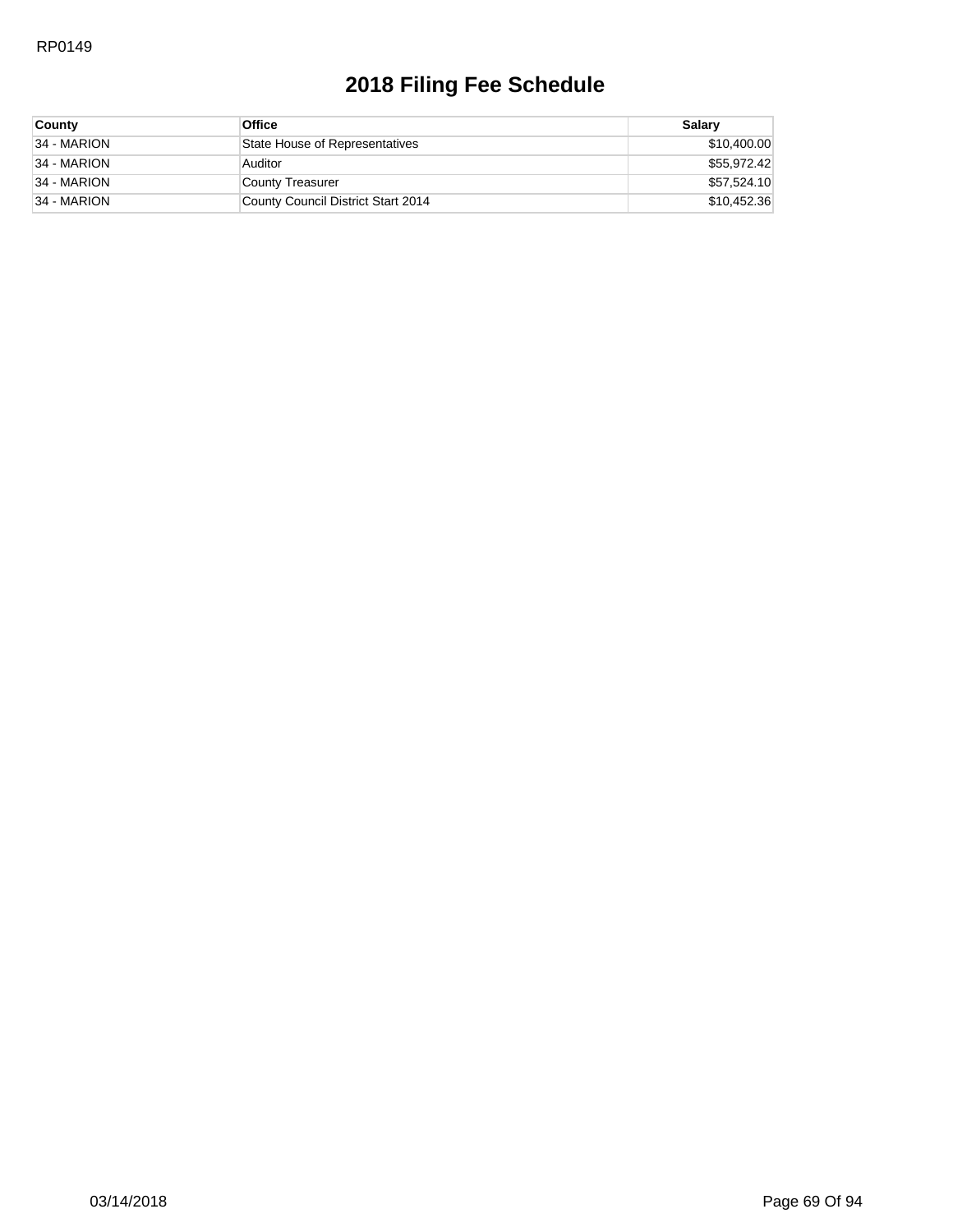| <b>Filing Fee</b> |
|-------------------|
| \$208.00          |
| \$2.238.90        |
| \$2,300.96        |
| \$418.09          |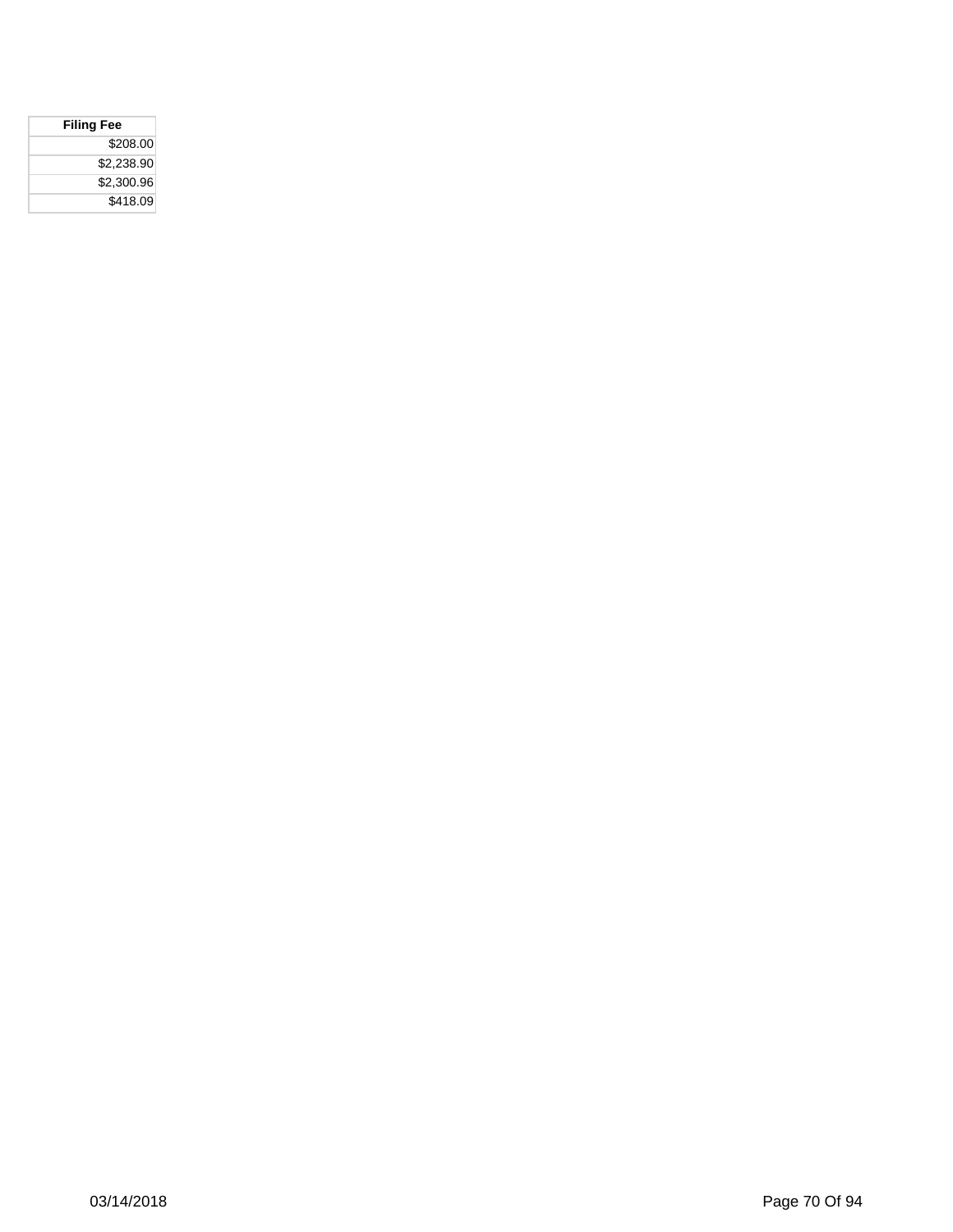| <b>County</b> | <b>Office</b>                      | Salary      |
|---------------|------------------------------------|-------------|
| 35 - MARLBORO | State House of Representatives     | \$10,400.00 |
| 35 - MARLBORO | Probate Judge                      | \$56,521.00 |
| 35 - MARLBORO | Auditor                            | \$55,897.00 |
| 35 - MARLBORO | County Council District Start 2014 | \$8,113.00  |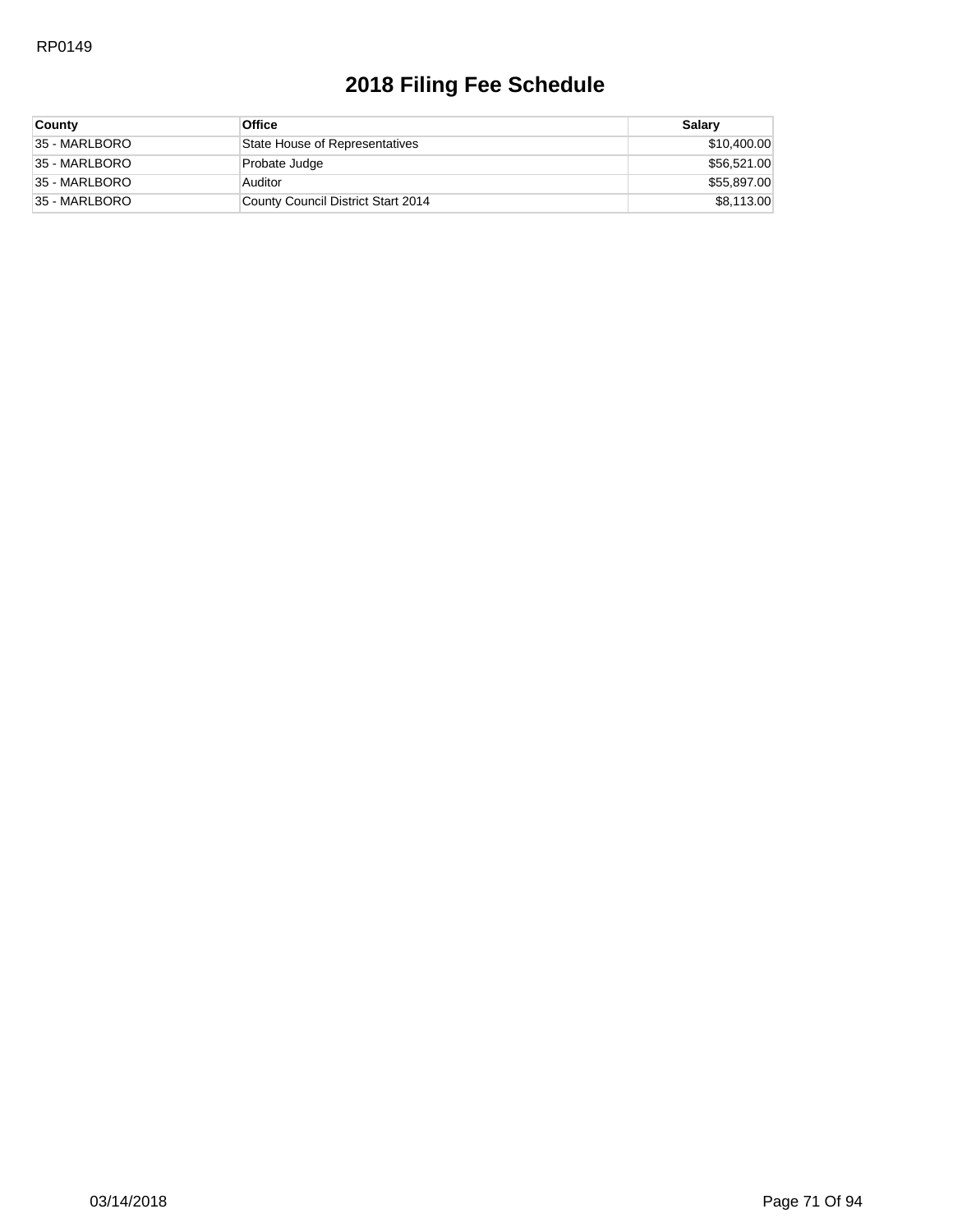| <b>Filing Fee</b> |
|-------------------|
| \$208.00          |
| \$2.260.84        |
| \$2.235.88        |
| \$324.52          |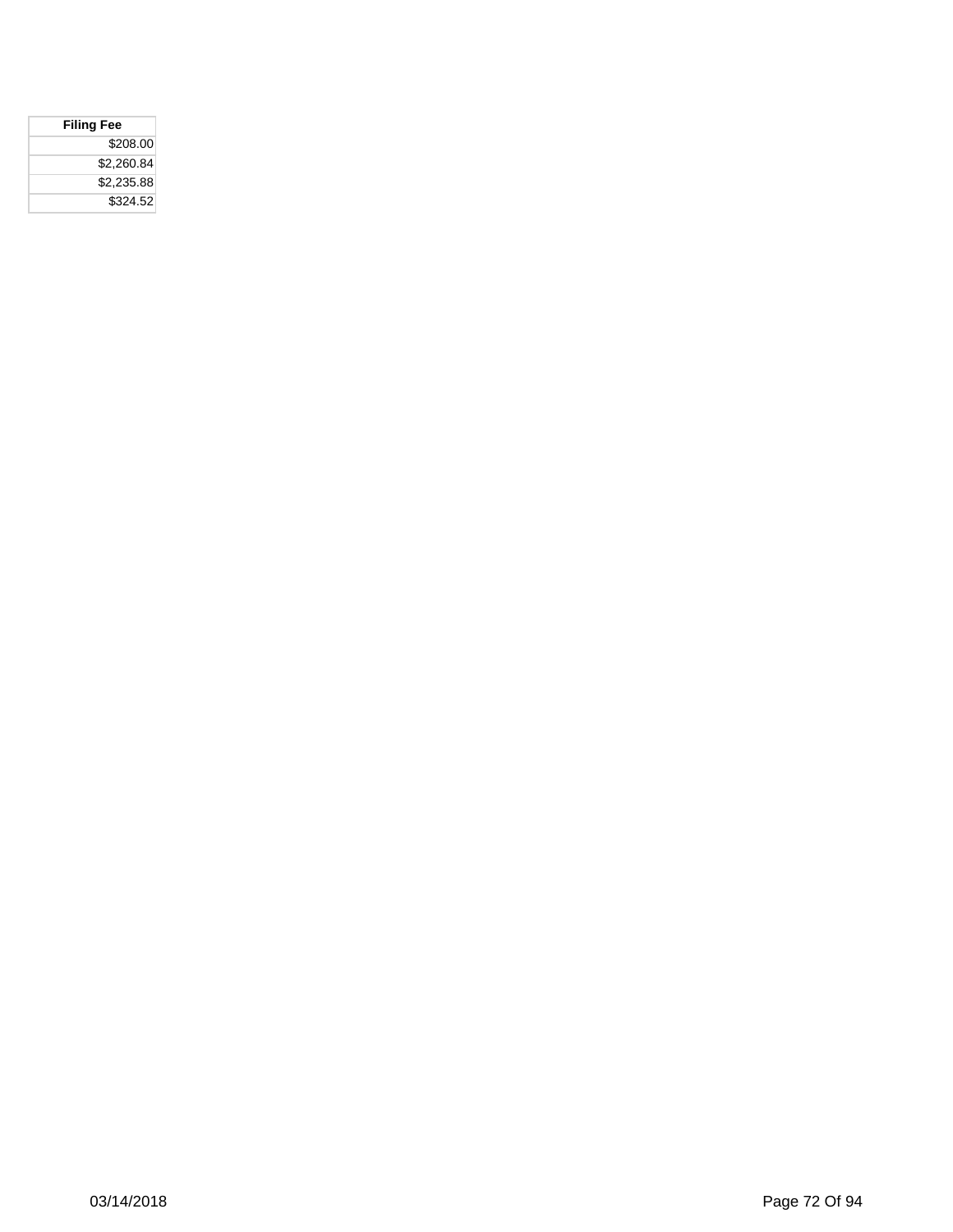| <b>County</b> | <b>Office</b>                      | Salary      |
|---------------|------------------------------------|-------------|
| 36 - NEWBERRY | State House of Representatives     | \$10,400.00 |
| 36 - NEWBERRY | Probate Judge                      | \$65,892.34 |
| 36 - NEWBERRY | County Council District Start 2014 | \$15,000.18 |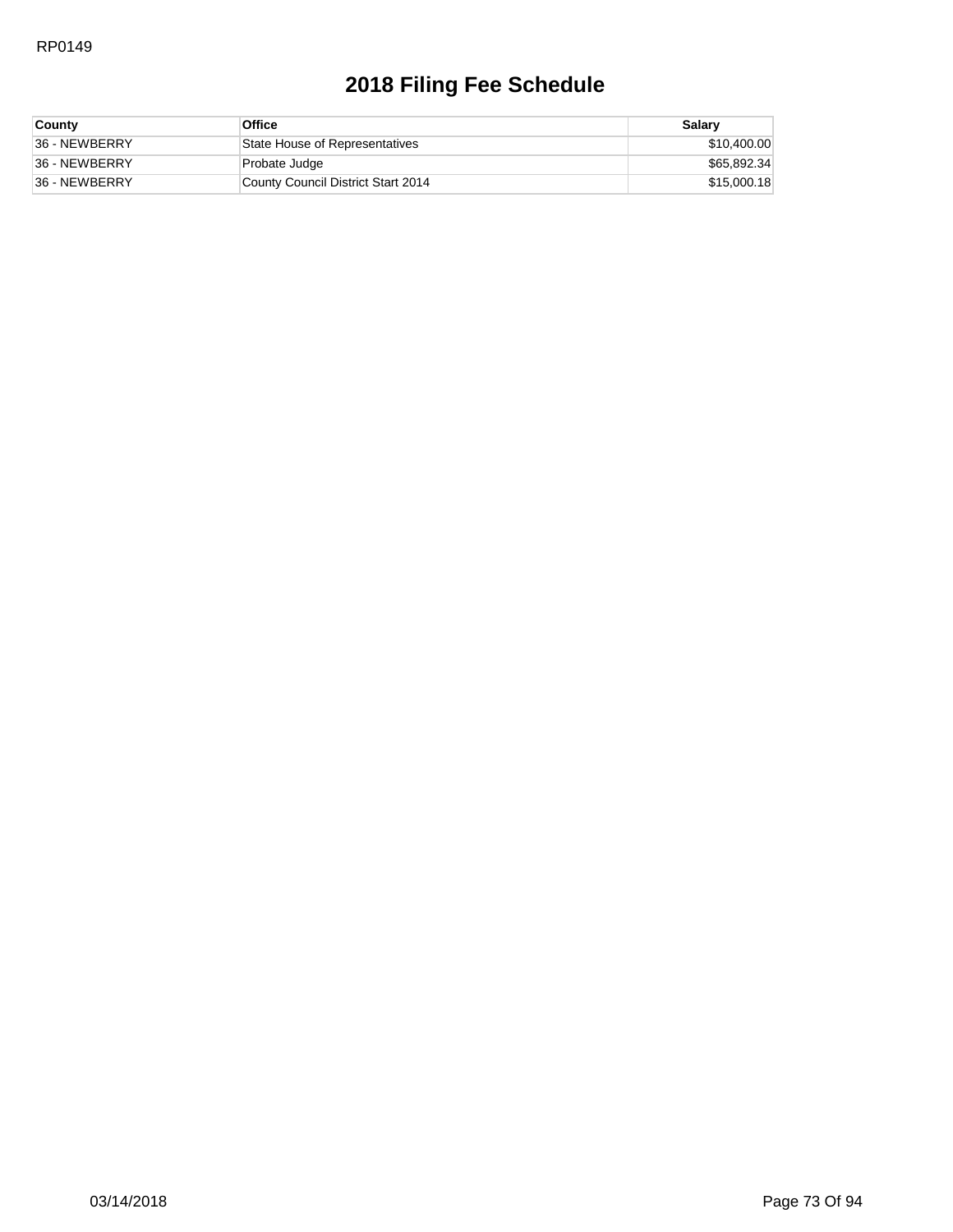| <b>Filing Fee</b> |  |
|-------------------|--|
| \$208.00          |  |
| \$2,635.69        |  |
| \$600.01          |  |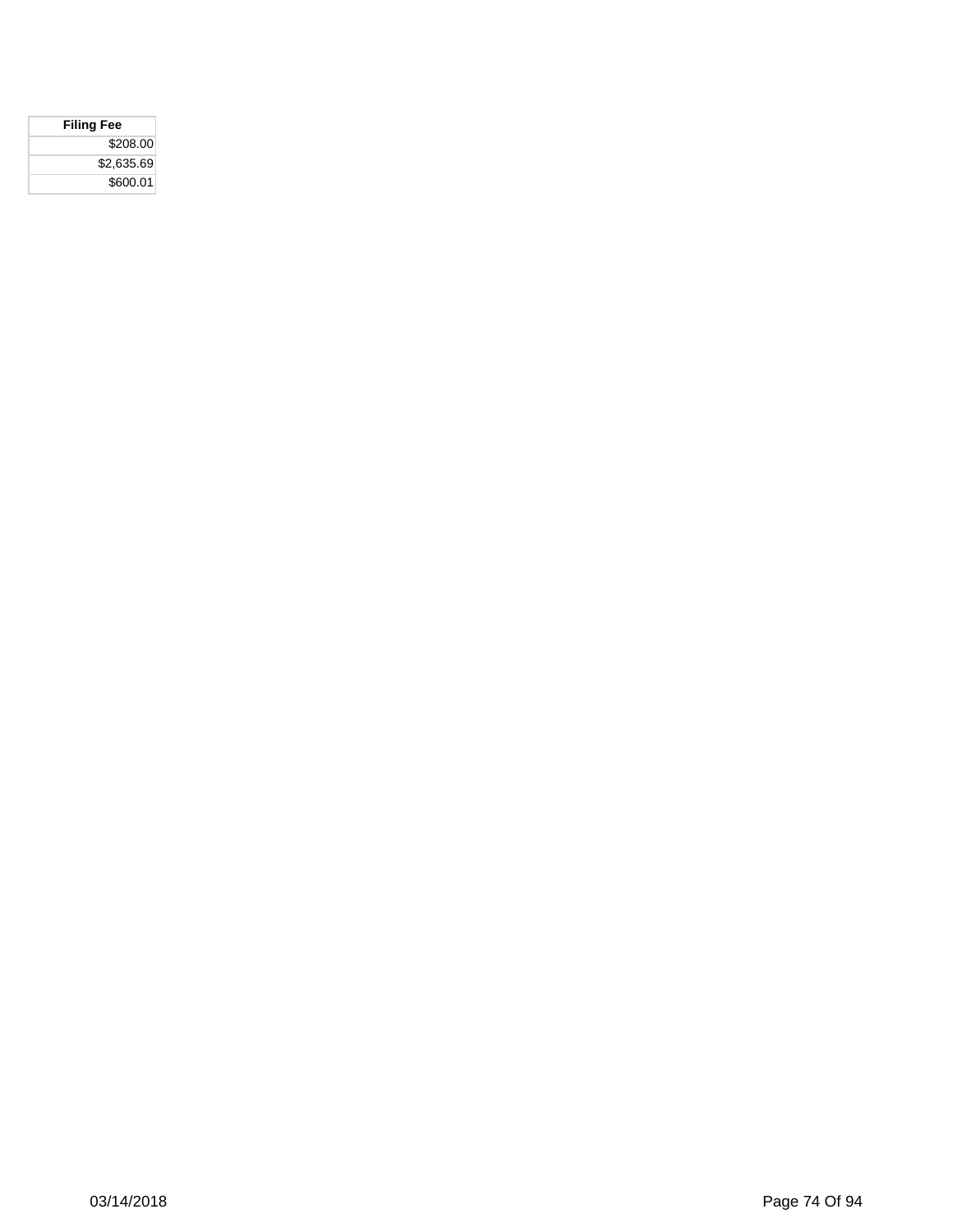| <b>County</b> | Office                             | Salary      |
|---------------|------------------------------------|-------------|
| 37 - OCONEE   | State House of Representatives     | \$10,400.00 |
| 37 - OCONEE   | Probate Judge                      | \$59,146.00 |
| 37 - OCONEE   | County Council District Start 2014 | \$8,000.00  |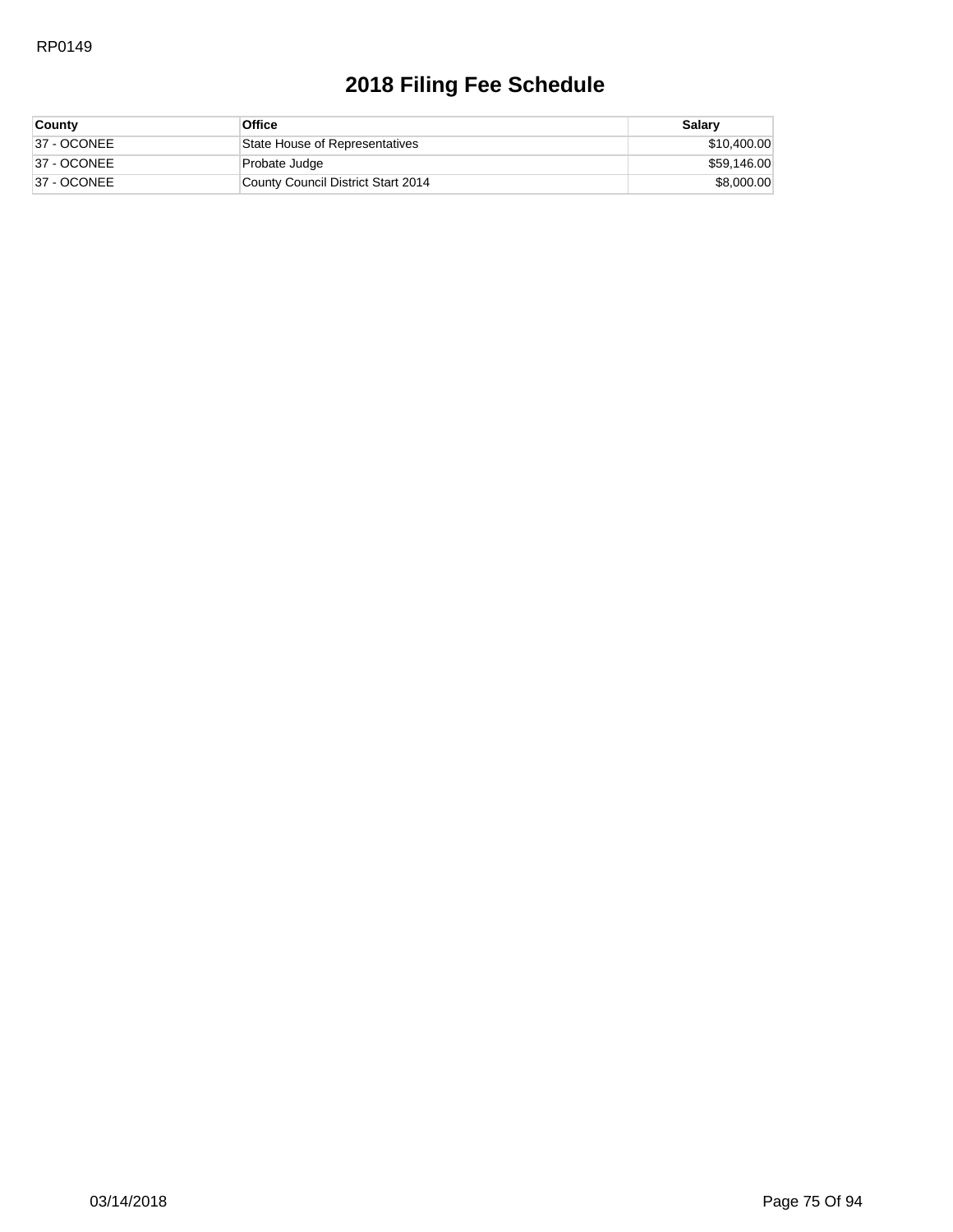| <b>Filing Fee</b> |  |
|-------------------|--|
| \$208.00          |  |
| \$2,365.84        |  |
| \$320.00          |  |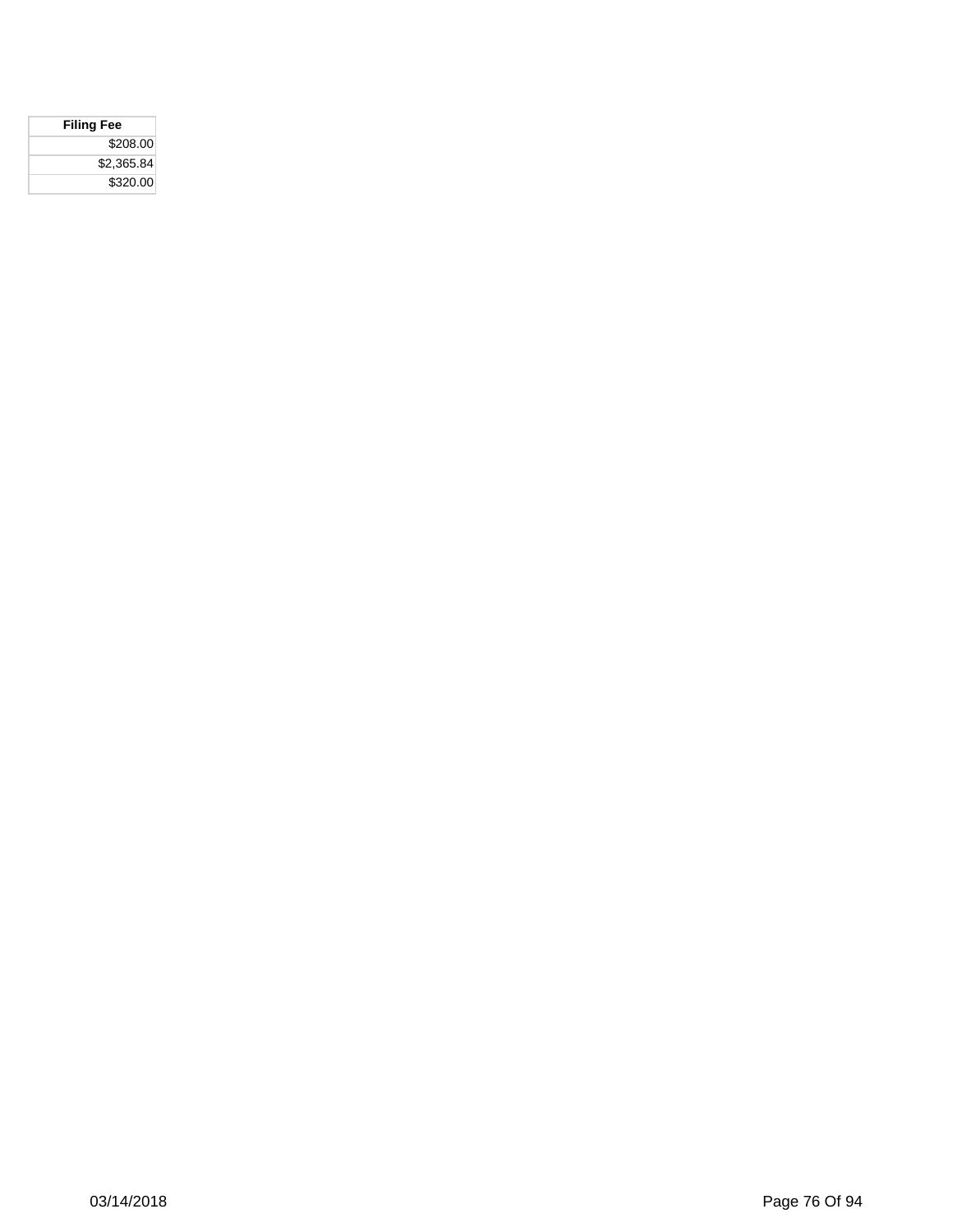| County                 | <b>Office</b>                      | Salary      |
|------------------------|------------------------------------|-------------|
| <b>38 - ORANGEBURG</b> | State House of Representatives     | \$10,400.00 |
| 38 - ORANGEBURG        | Probate Judge                      | \$68,154.90 |
| 38 - ORANGEBURG        | Auditor                            | \$72,057.00 |
| 38 - ORANGEBURG        | County Treasurer                   | \$72,057.00 |
| 38 - ORANGEBURG        | County Council District Start 2014 | \$17,693.78 |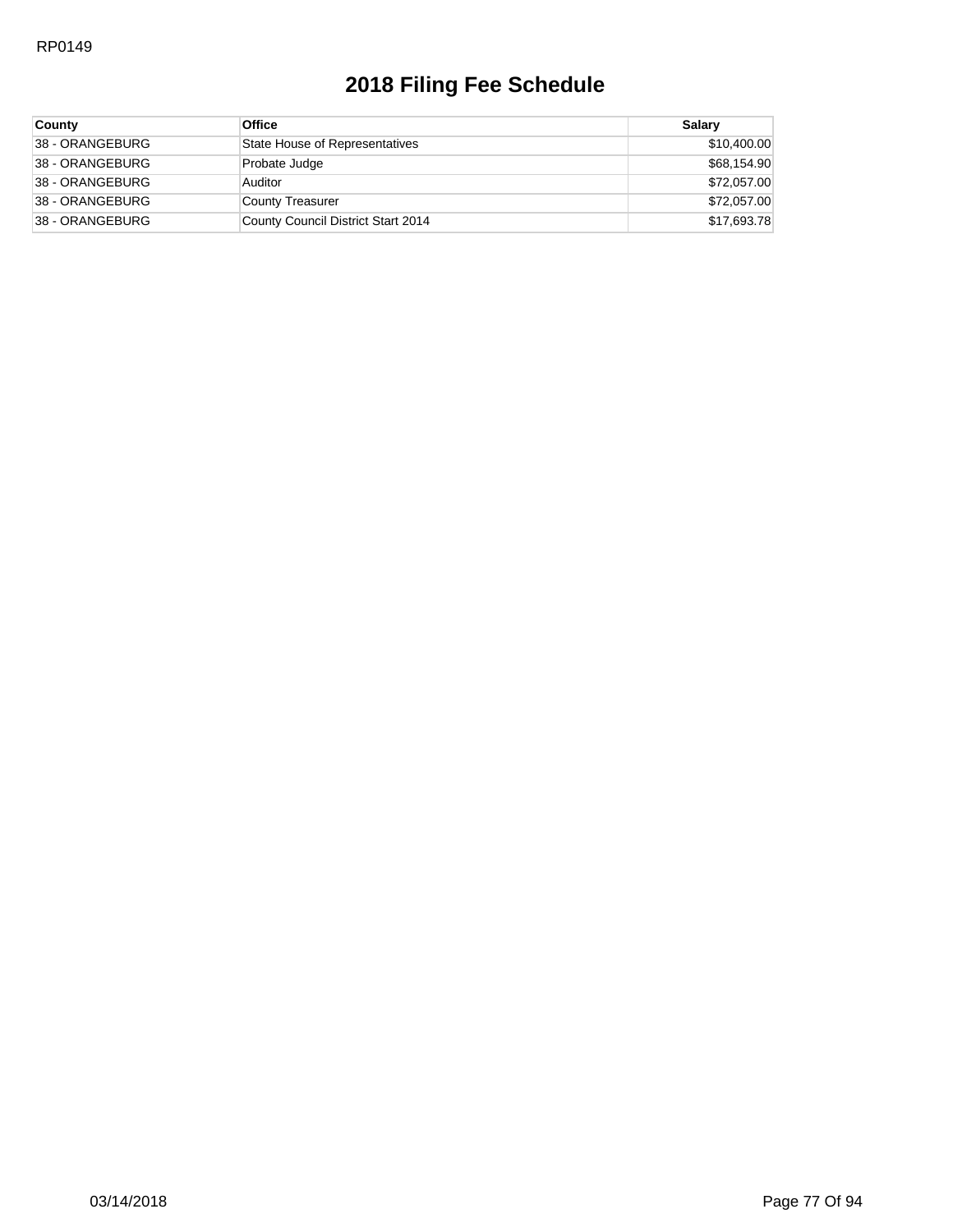| <b>Filing Fee</b> |            |
|-------------------|------------|
|                   | \$208.00   |
|                   | \$2,726.20 |
|                   | \$2.882.28 |
|                   | \$2,882.28 |
|                   | \$707.75   |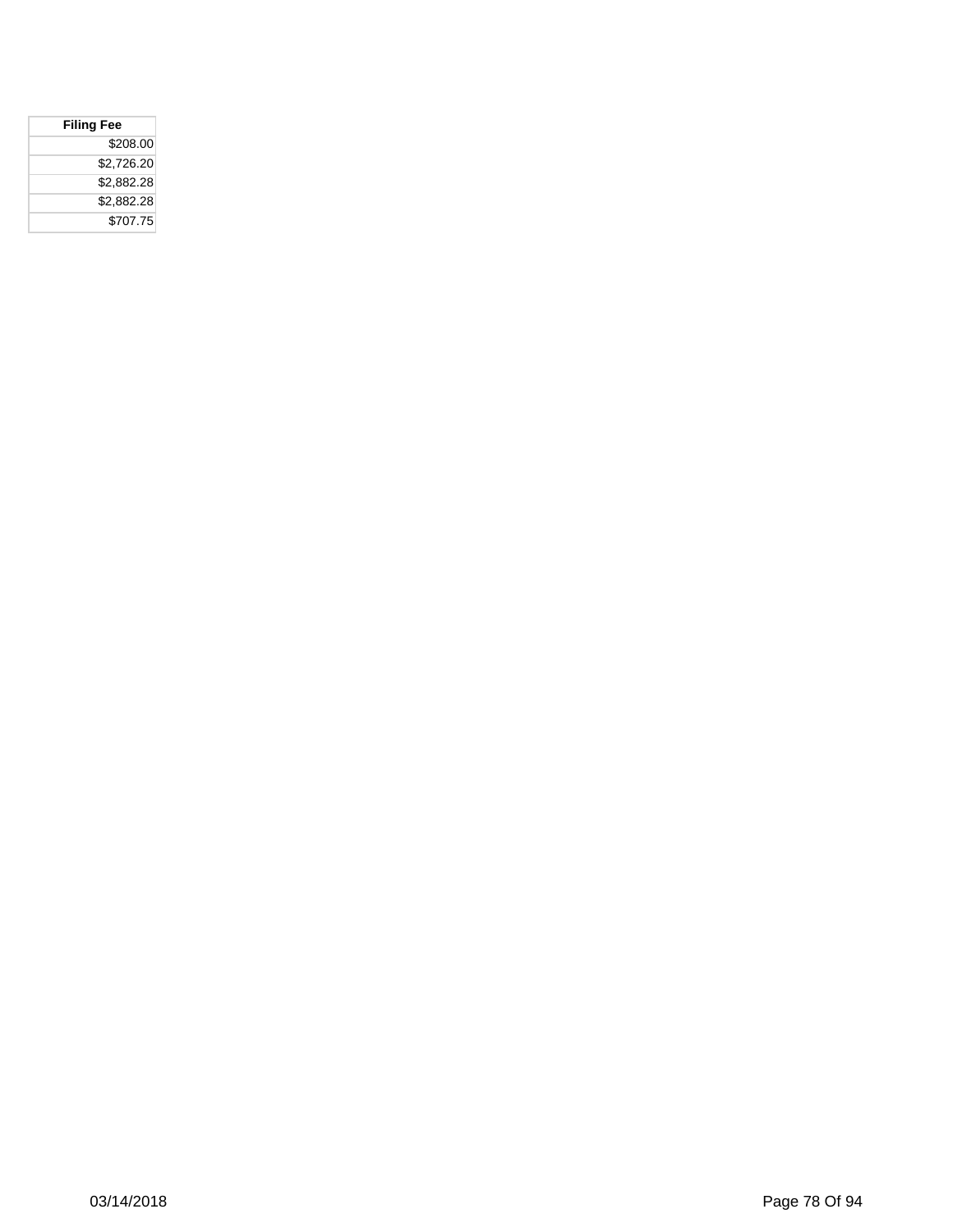| <b>County</b> | <b>Office</b>                      | Salary      |
|---------------|------------------------------------|-------------|
| 39 - PICKENS  | State House of Representatives     | \$10,400.00 |
| 39 - PICKENS  | Probate Judge                      | \$61,818.00 |
| 39 - PICKENS  | County Council District Start 2014 | \$10,000.00 |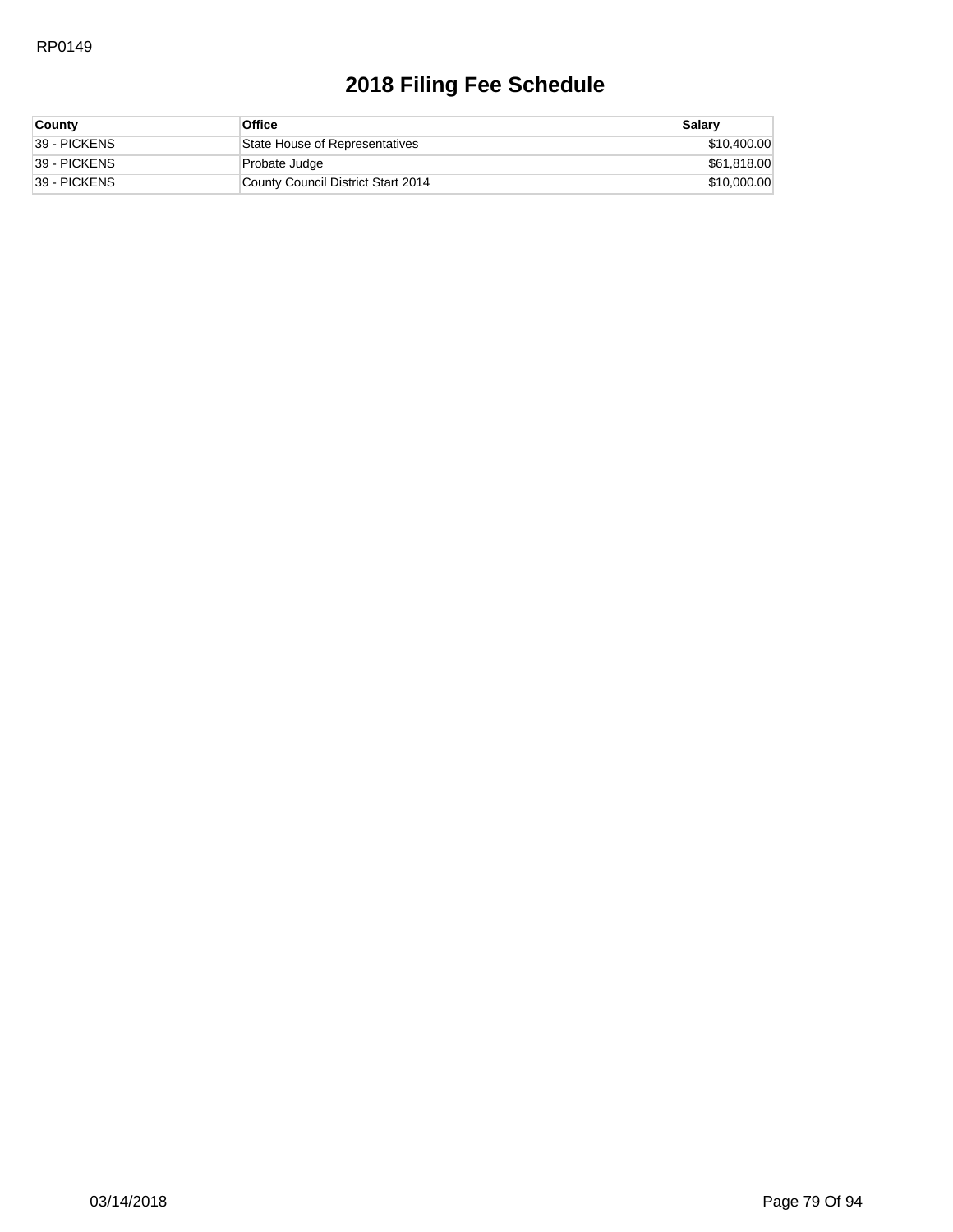| <b>Filing Fee</b> |  |
|-------------------|--|
| \$208.00          |  |
| \$2,472.72        |  |
| \$400.00          |  |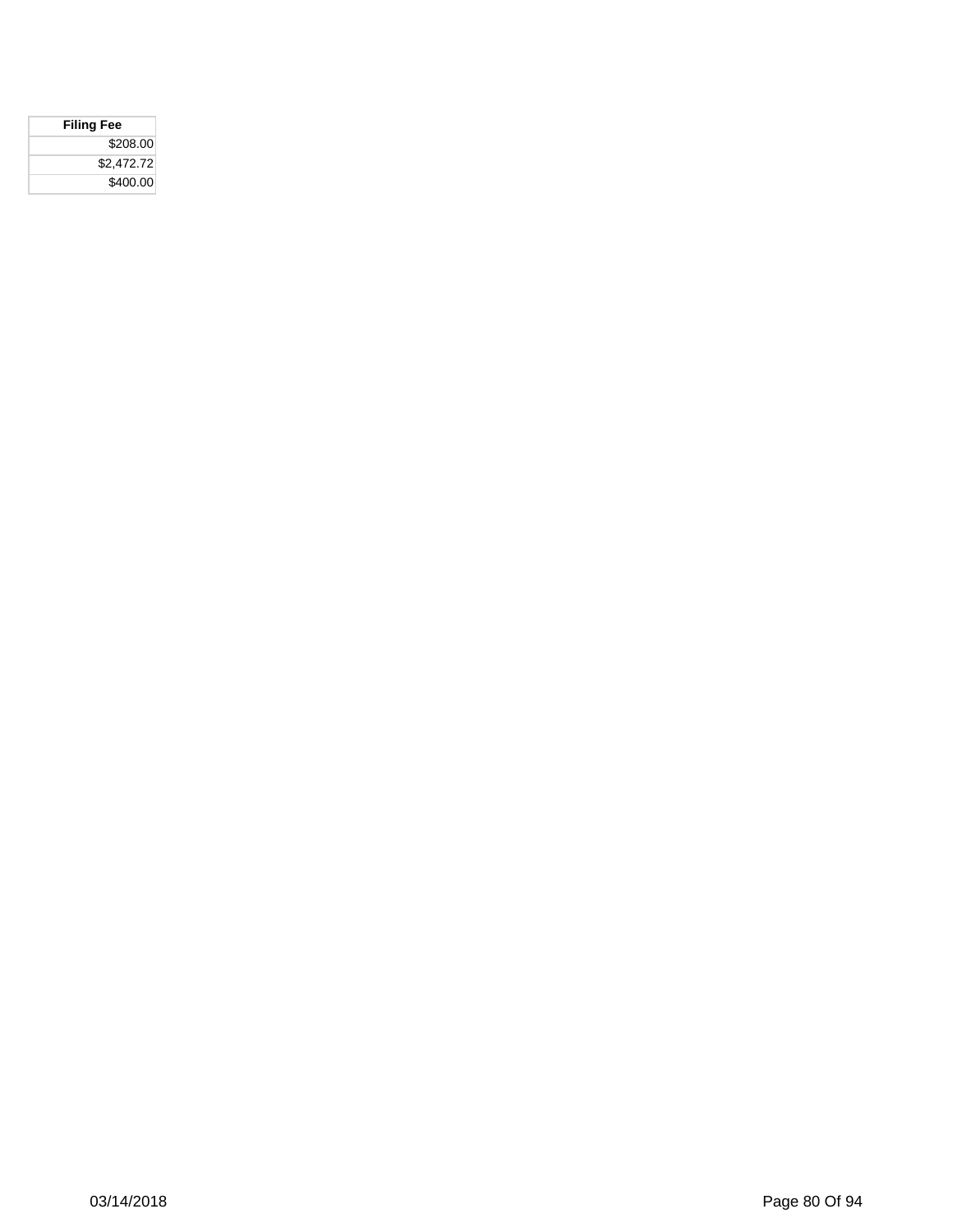| County        | <b>Office</b>                      | Salary       |
|---------------|------------------------------------|--------------|
| 40 - RICHLAND | State House of Representatives     | \$10,400.00  |
| 40 - RICHLAND | Probate Judge                      | \$127,255.70 |
| 40 - RICHLAND | Auditor                            | \$116,360.74 |
| 40 - RICHLAND | County Treasurer                   | \$123,563.70 |
| 40 - RICHLAND | County Council District Start 2014 | \$17,777.44  |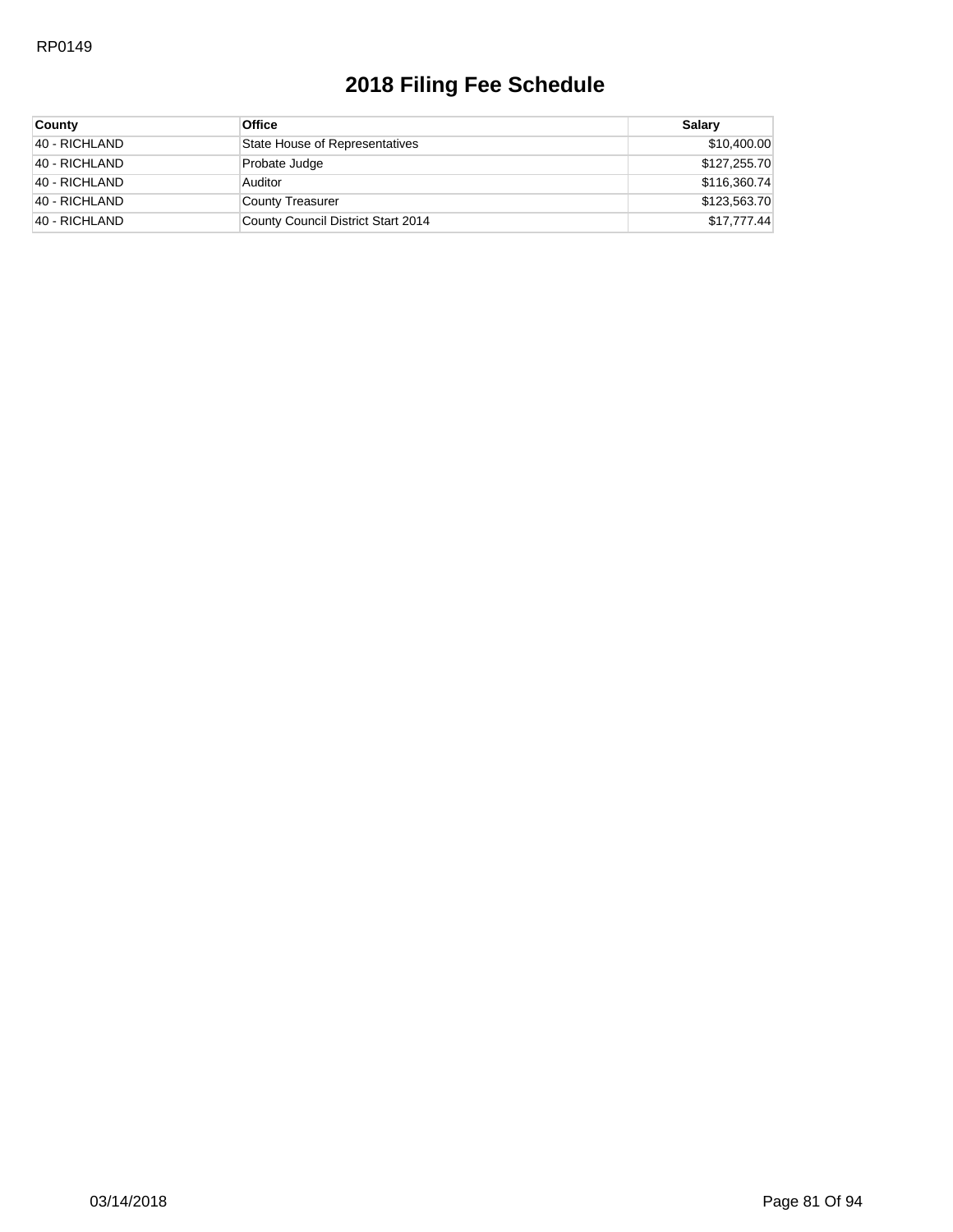| <b>Filing Fee</b> |            |  |
|-------------------|------------|--|
|                   | \$208.00   |  |
|                   | \$5,090.23 |  |
|                   | \$4,654.43 |  |
|                   | \$4,942.55 |  |
|                   | \$711.10   |  |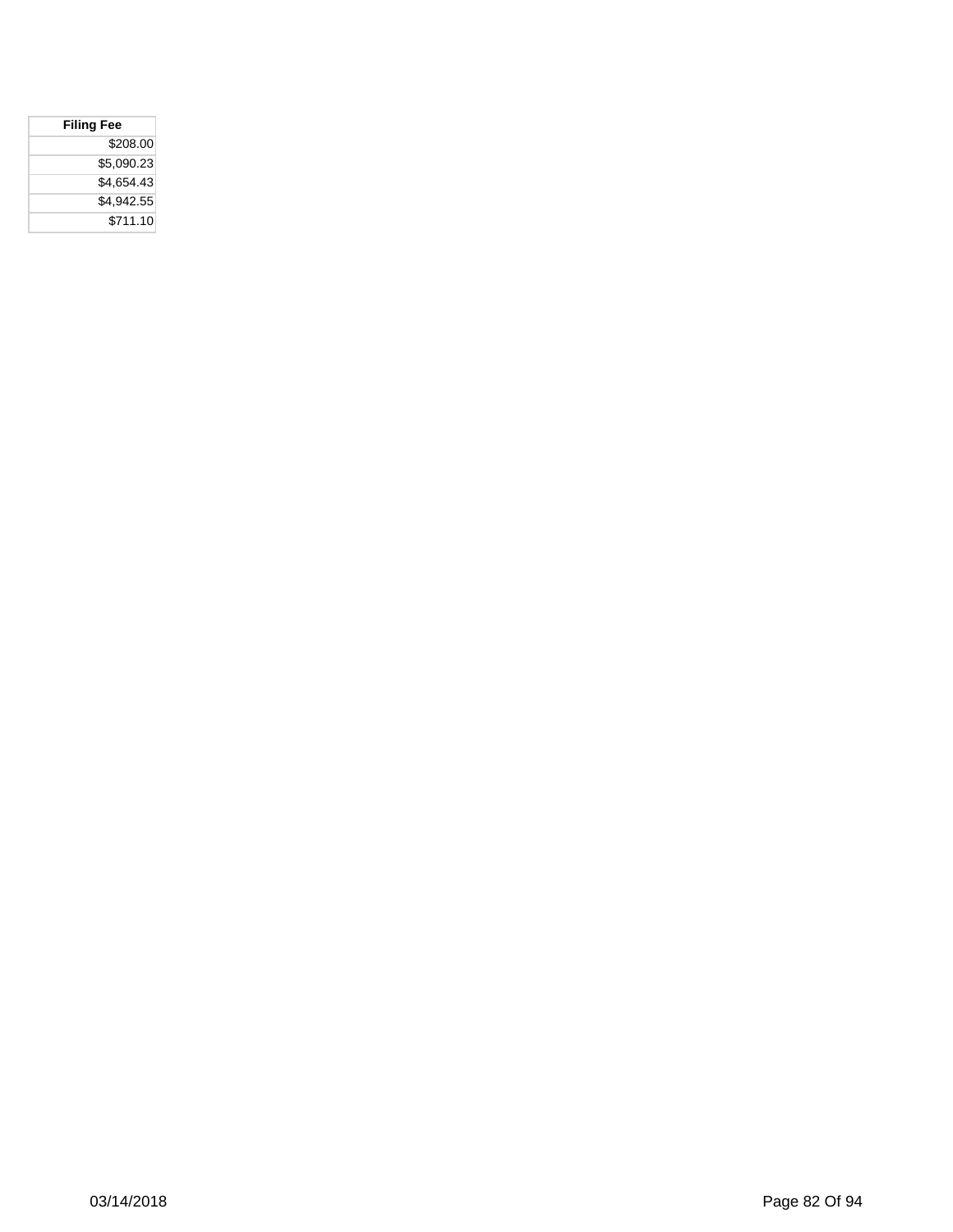| <b>County</b> | <b>Office</b>                         | Salary      |
|---------------|---------------------------------------|-------------|
| 41 - SALUDA   | <b>State House of Representatives</b> | \$10,400.00 |
| 41 - SALUDA   | Auditor                               | \$56,043.00 |
| 41 - SALUDA   | County Treasurer                      | \$56,043.00 |
| 41 - SALUDA   | County Council Chair                  | \$8,000.00  |
| 41 - SALUDA   | County Council District Start 2014    | \$6,000.00  |
| 41 - SALUDA   | <b>Town Council</b>                   |             |
| 41 - SALUDA   | Town Council 2017                     |             |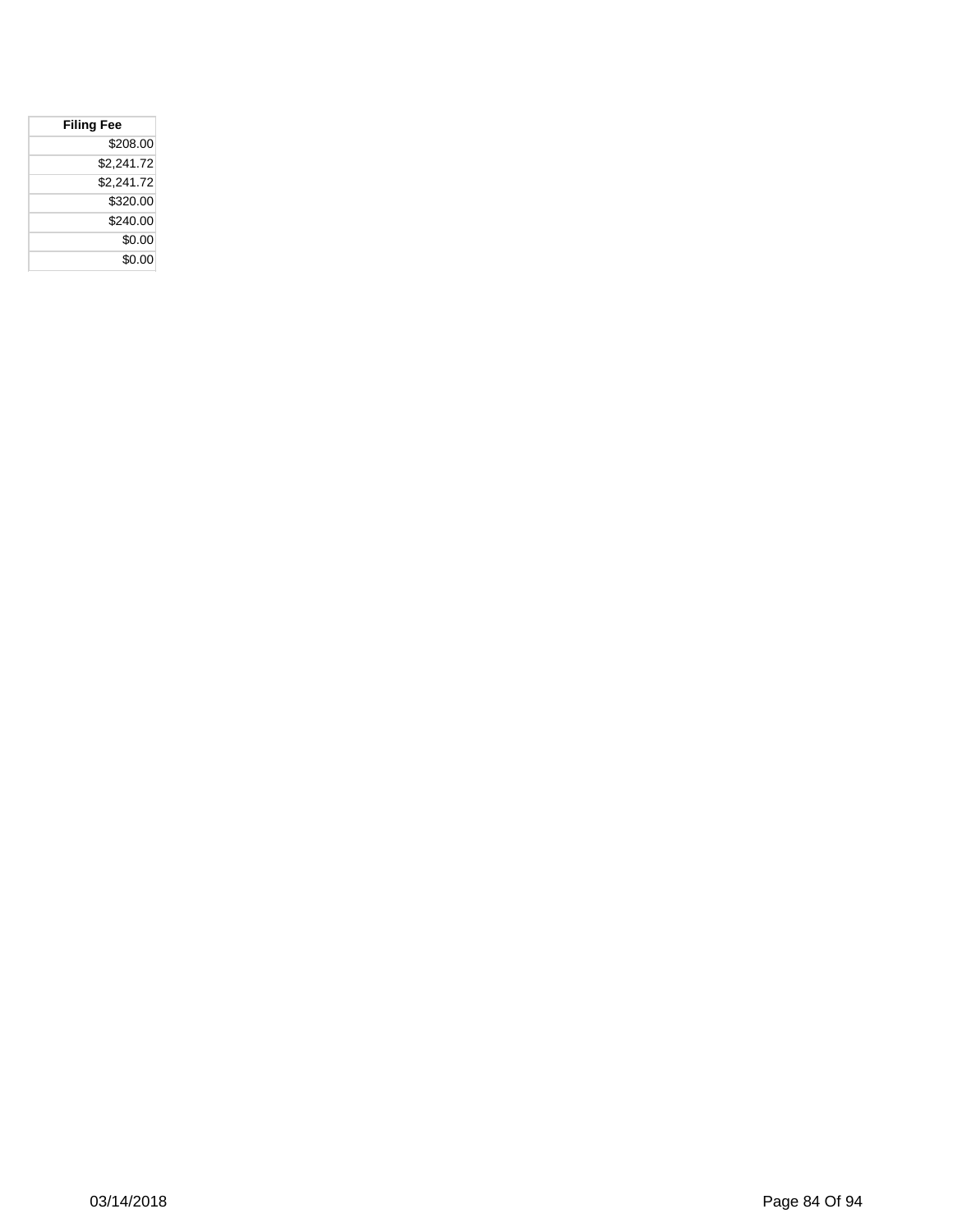| <b>County</b>    | <b>Office</b>                      | Salary       |
|------------------|------------------------------------|--------------|
| 42 - SPARTANBURG | State House of Representatives     | \$10,400.00  |
| 42 - SPARTANBURG | Probate Judge                      | \$152,078.00 |
| 42 - SPARTANBURG | Auditor                            | \$113,768.00 |
| 42 - SPARTANBURG | County Treasurer                   | \$107,925.00 |
| 42 - SPARTANBURG | County Council Chair               | \$15,000.00  |
| 42 - SPARTANBURG | County Council District Start 2014 | \$12,500.00  |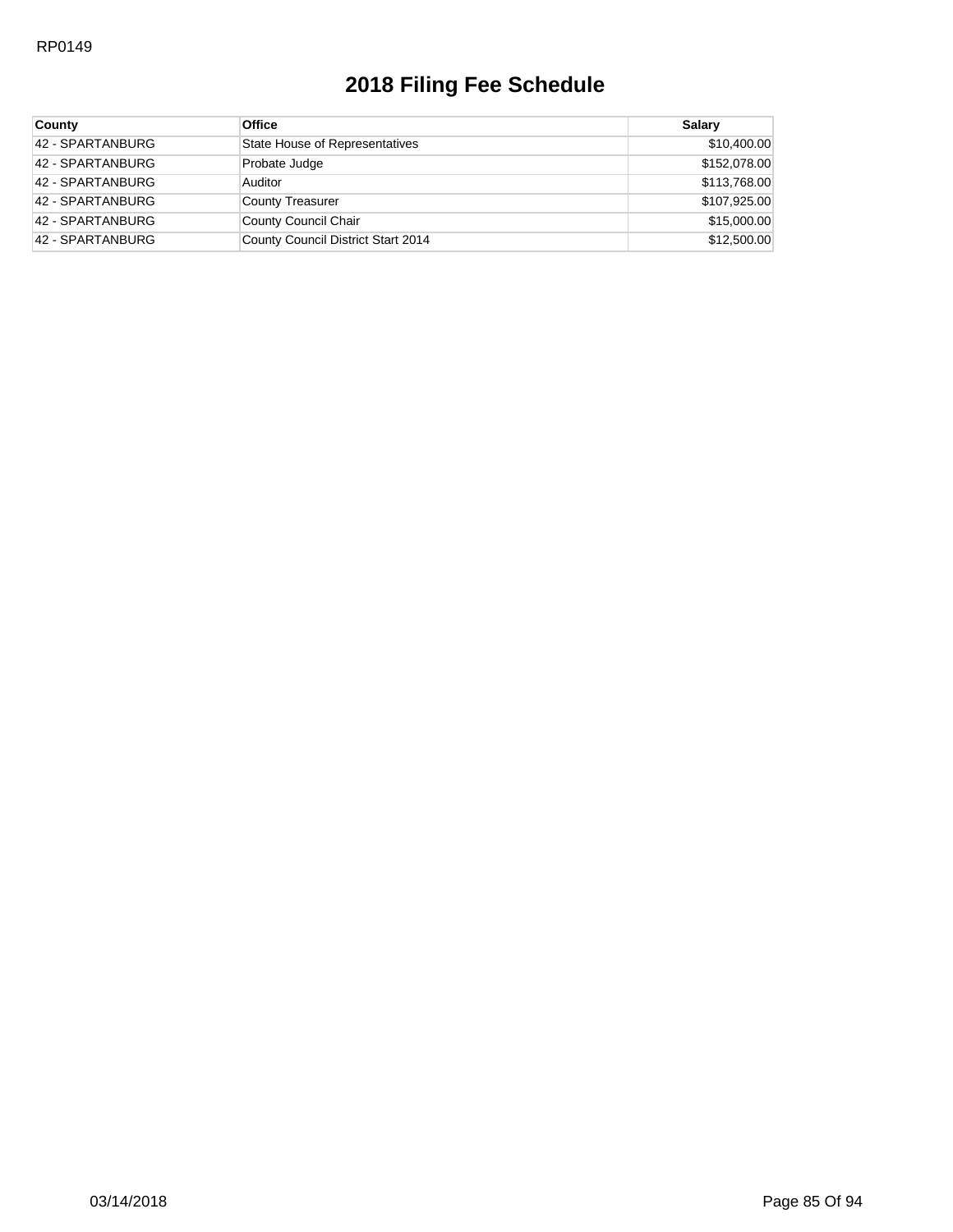| <b>Filing Fee</b> |
|-------------------|
| \$208.00          |
| \$6,083.12        |
| \$4,550.72        |
| \$4,317.00        |
| \$600.00          |
| \$500.00          |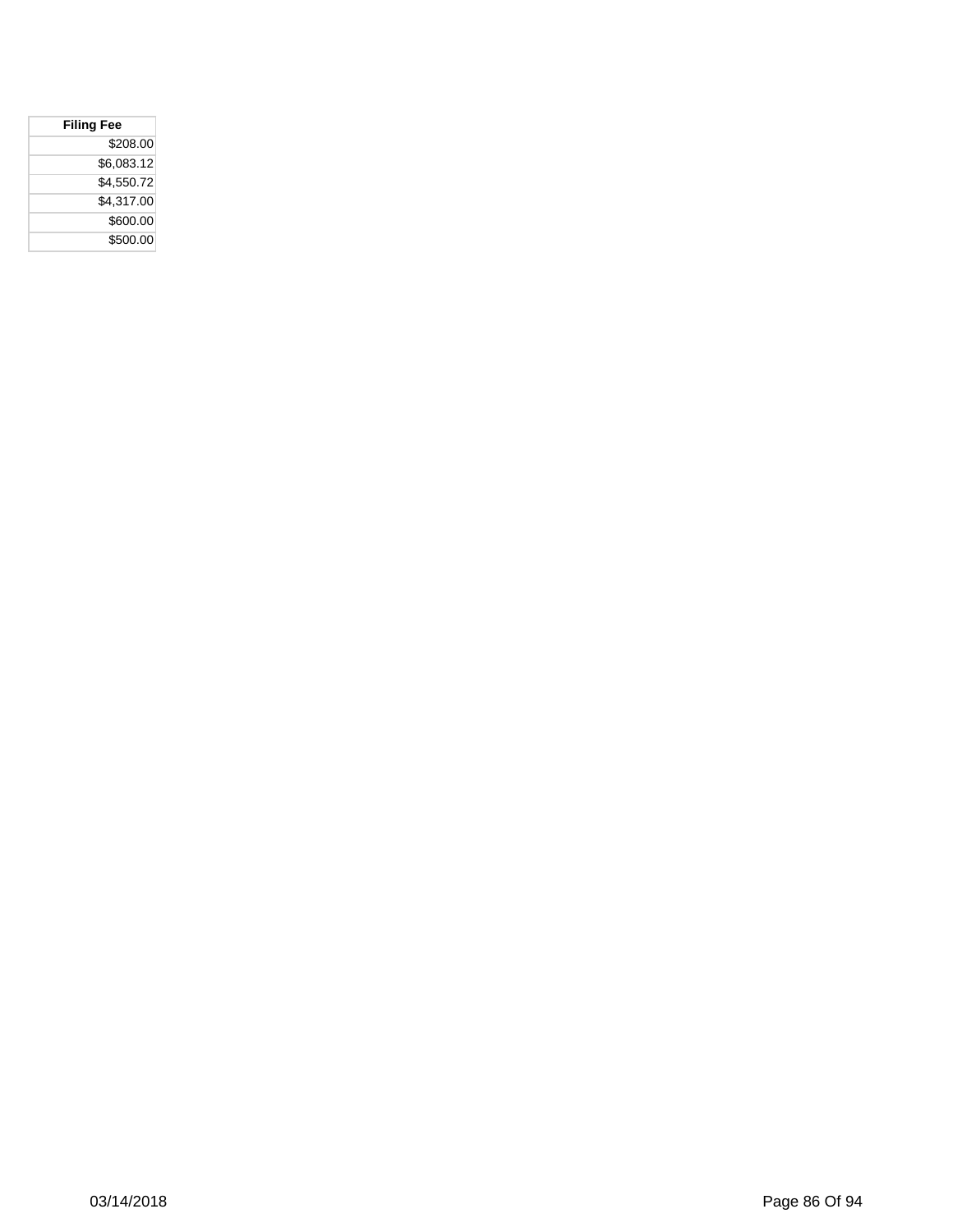| <b>County</b> | <b>Office</b>                      | Salary      |
|---------------|------------------------------------|-------------|
| 43 - SUMTER   | State House of Representatives     | \$10,400.00 |
| 43 - SUMTER   | Probate Judge                      | \$77,075.00 |
| 43 - SUMTER   | County Council District Start 2014 | \$14,783.00 |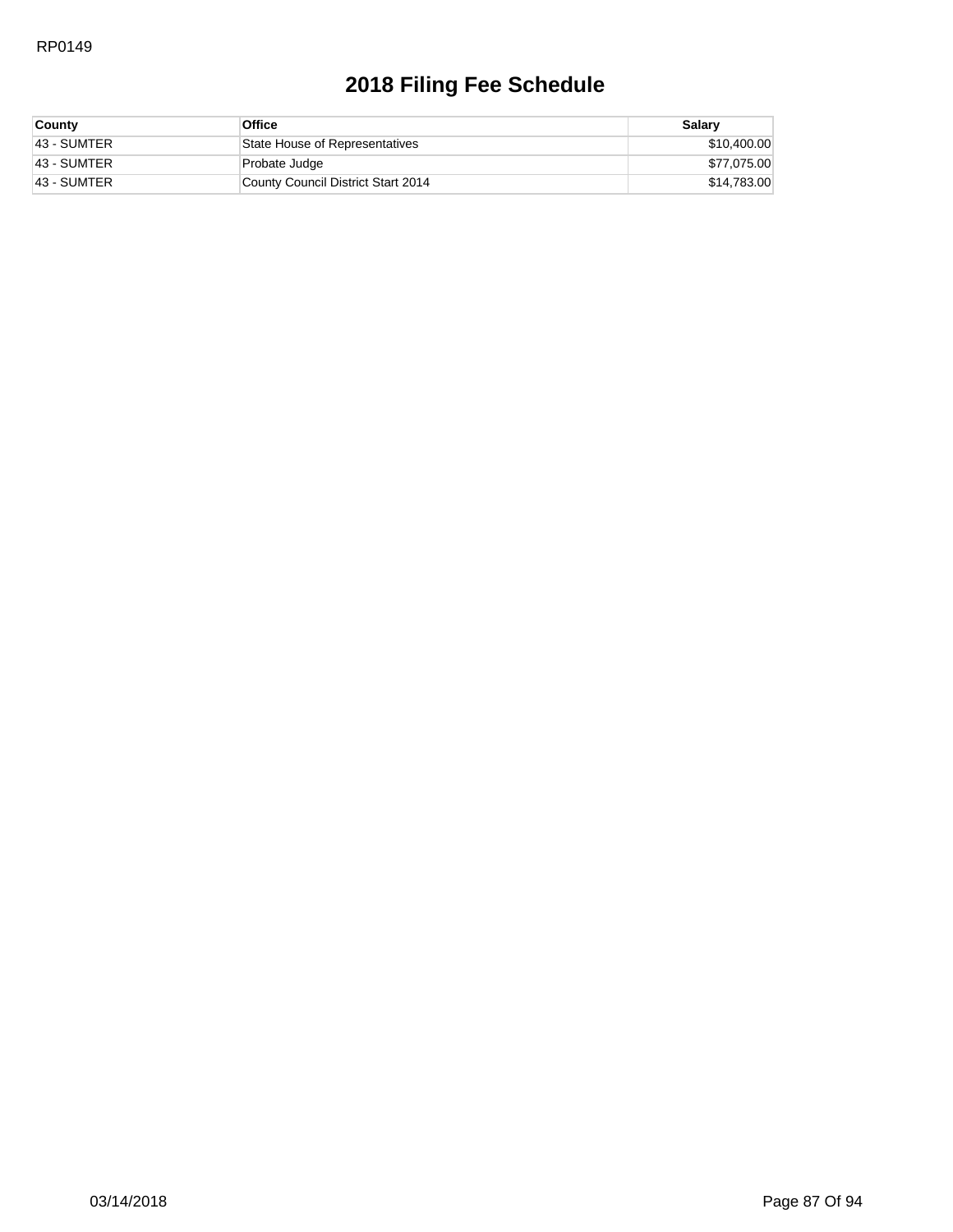| <b>Filing Fee</b> |
|-------------------|
| \$208.00          |
| \$3.083.00        |
| \$591.32          |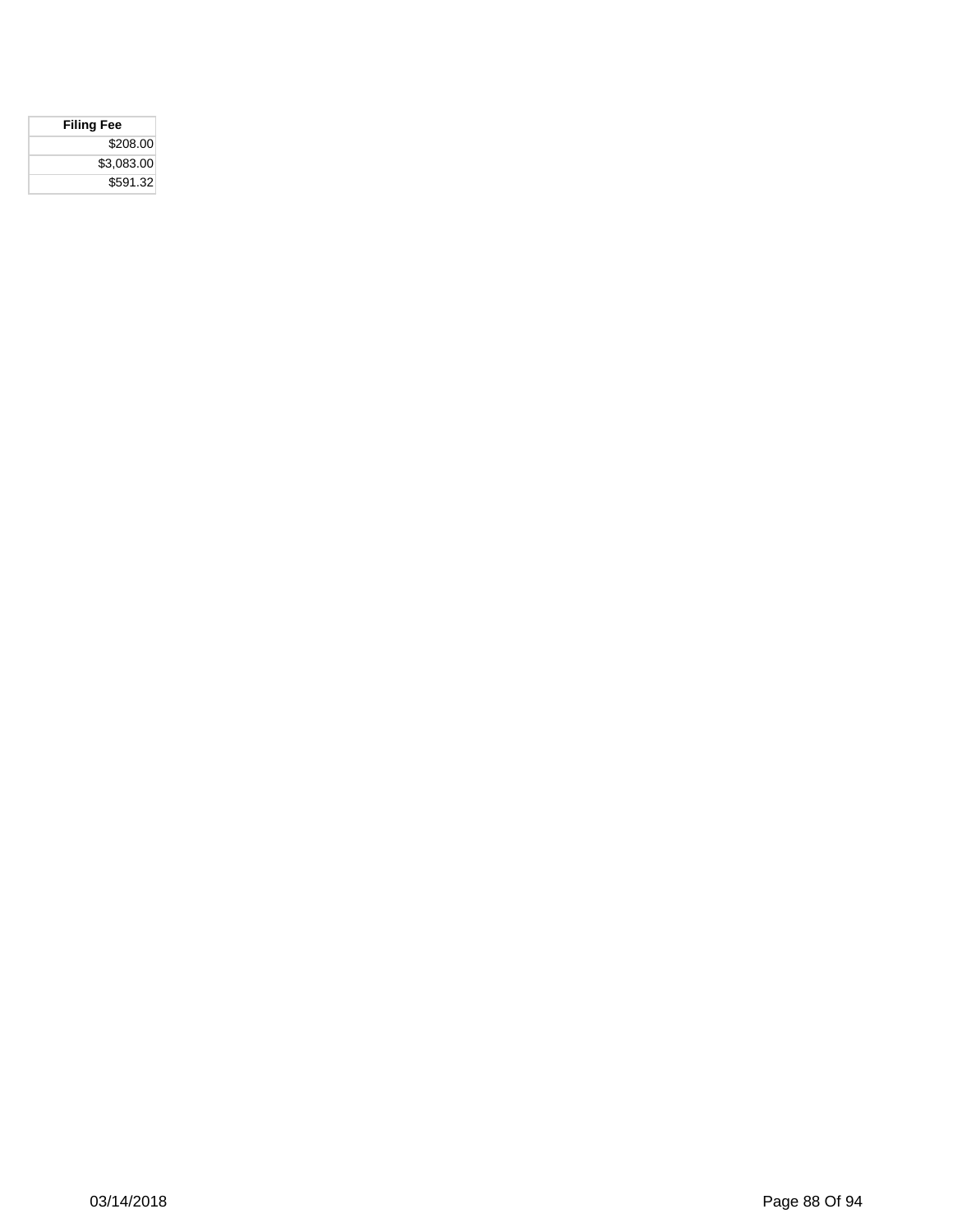| County            | <b>Office</b>                      | Salary      |
|-------------------|------------------------------------|-------------|
| 44 - UNION        | State House of Representatives     | \$10,400.00 |
| 44 - UNION        | Probate Judge                      | \$61,201.86 |
| <b>44 - UNION</b> | Coroner                            | \$18,989.12 |
| 44 - UNION        | Auditor                            | \$58,518.41 |
| <b>44 - UNION</b> | <b>County Treasurer</b>            | \$58,518.41 |
| 44 - UNION        | <b>County Supervisor</b>           | \$67,984.12 |
| 44 - UNION        | County Council District Start 2014 | \$10,489.89 |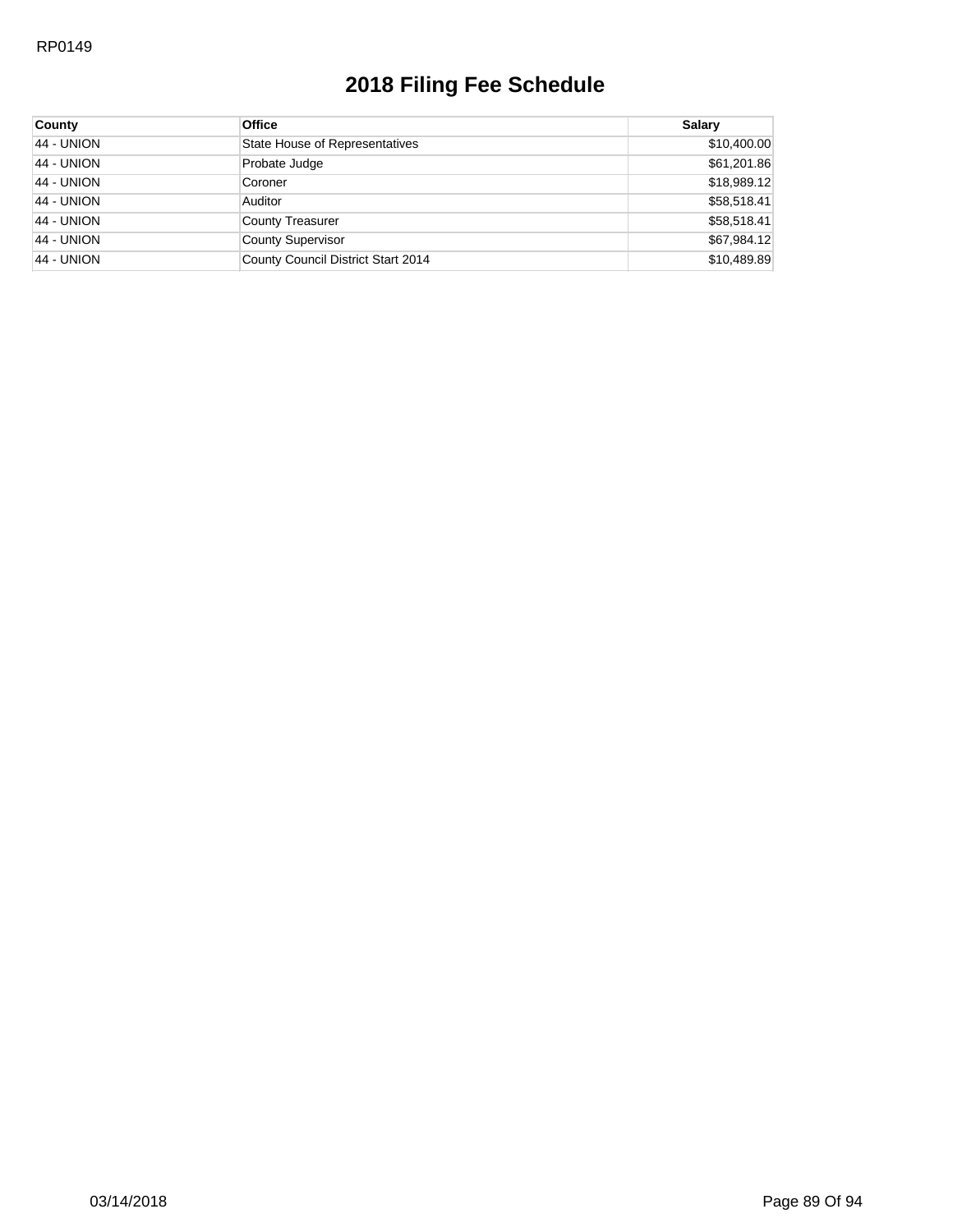| <b>Filing Fee</b> |
|-------------------|
| \$208.00          |
| \$2.448.07        |
| \$759.56          |
| \$2.340.74        |
| \$2,340.74        |
| \$2.719.36        |
| \$419.60          |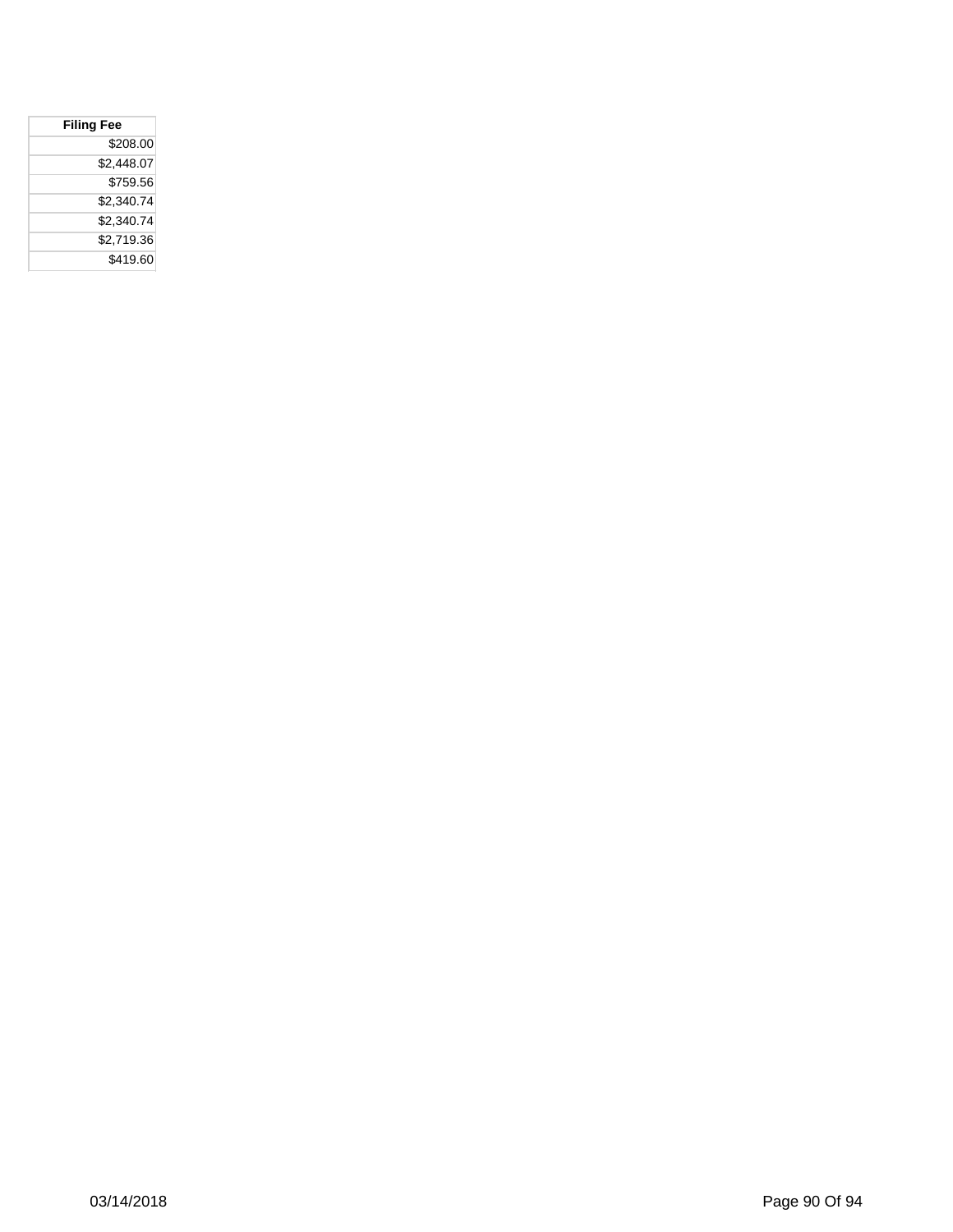| <b>County</b>      | <b>Office</b>                      | Salary      |
|--------------------|------------------------------------|-------------|
| 45 - WILLIAMSBURG  | State House of Representatives     | \$10,400.00 |
| 45 - WILLIAMSBURG  | Auditor                            | \$65,507.40 |
| 45 - WILLIAMSBURG  | County Treasurer                   | \$70,551.50 |
| 45 - WILLIAMSBURG  | <b>County Supervisor</b>           | \$99,058.88 |
| 145 - WILLIAMSBURG | County Council District Start 2014 | \$14,506.56 |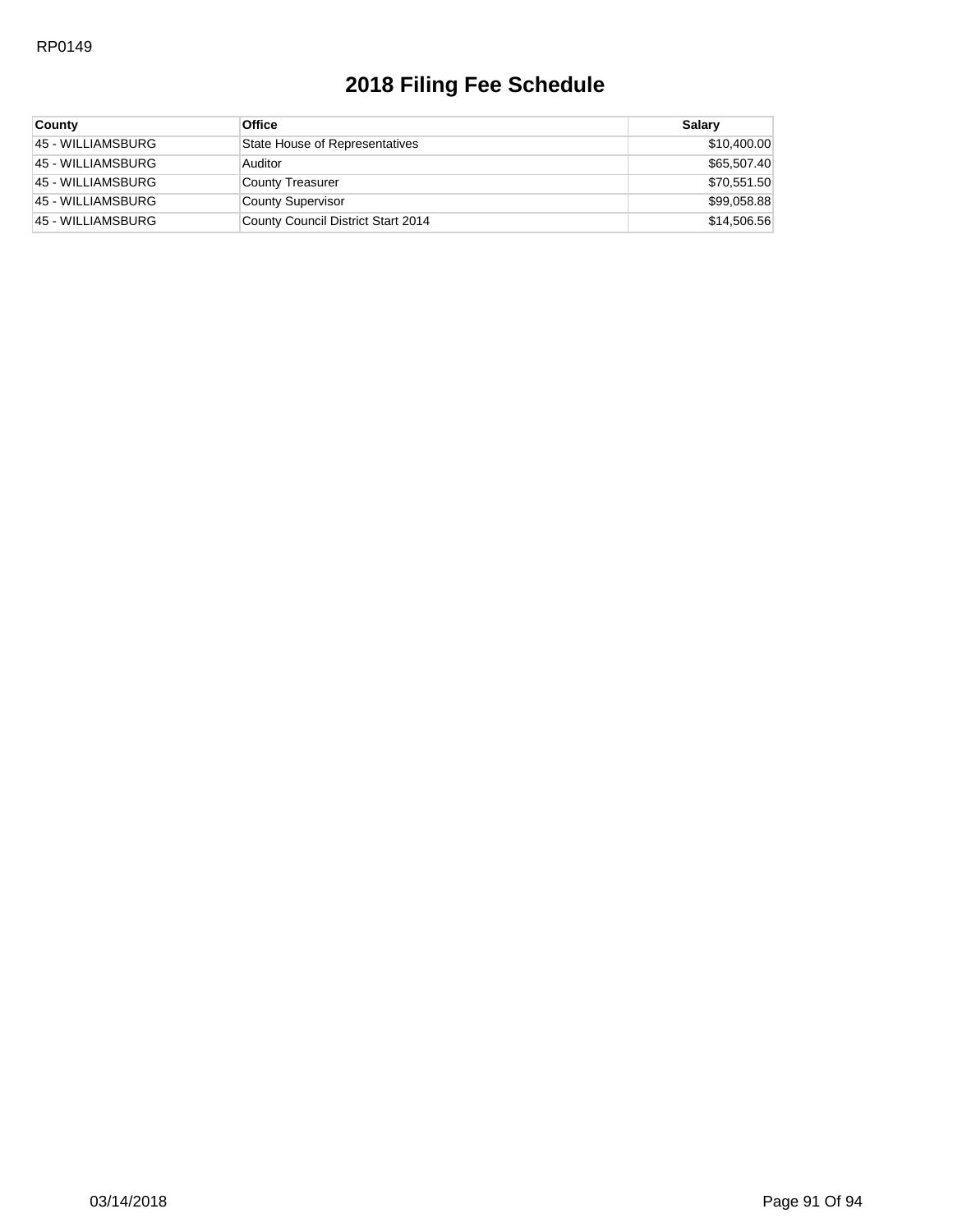| <b>Filing Fee</b> |            |
|-------------------|------------|
|                   | \$208.00   |
|                   | \$2,620.30 |
|                   | \$2,822.06 |
|                   | \$3,962.36 |
|                   | \$580.26   |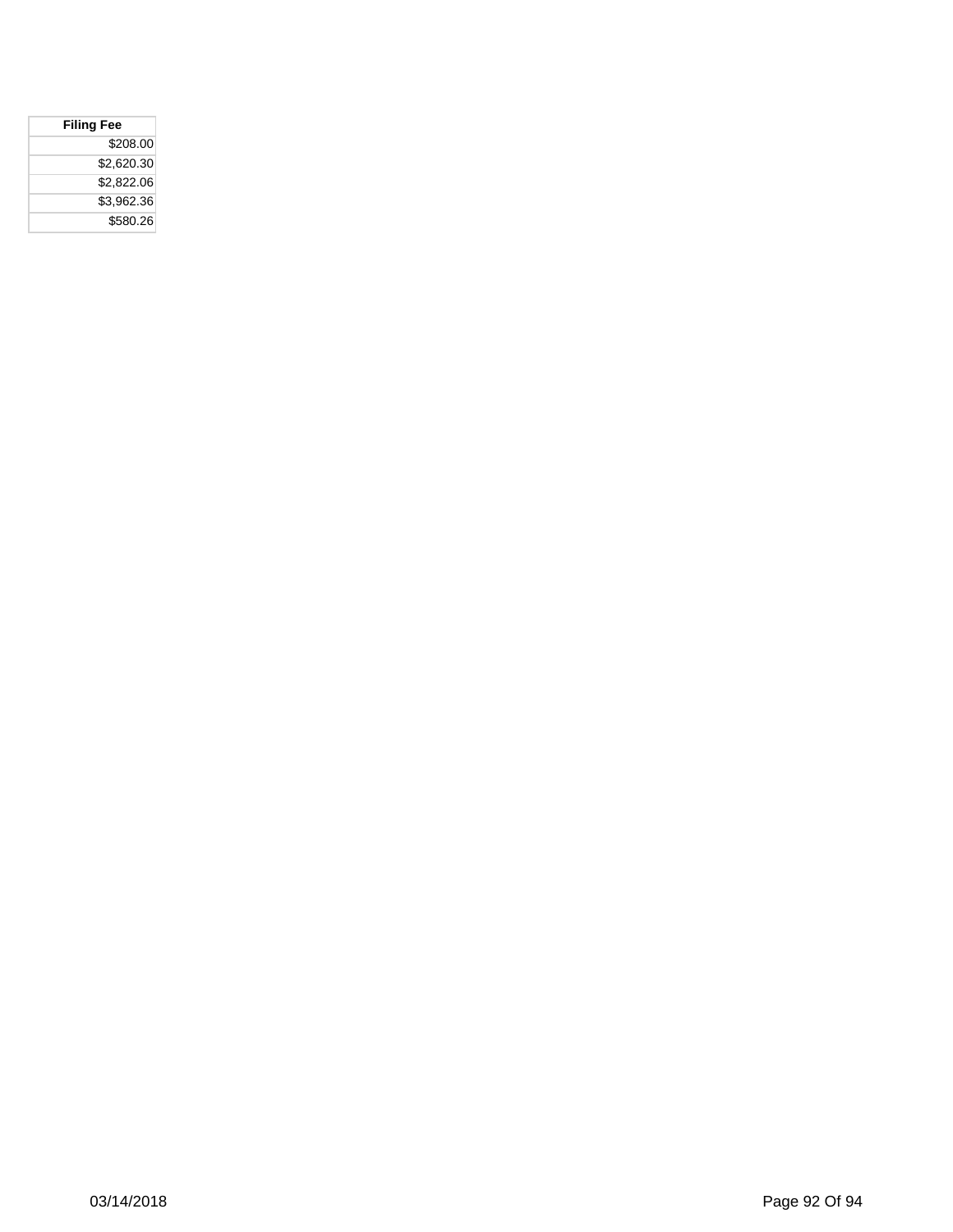| <b>County</b> | <b>Office</b>                      | Salary       |
|---------------|------------------------------------|--------------|
| 146 - YORK    | State House of Representatives     | \$10,400.00  |
| 146 - YORK    | Probate Judge                      | \$113,503.88 |
| 46 - YORK     | County Council District Start 2014 | \$17,598.73  |